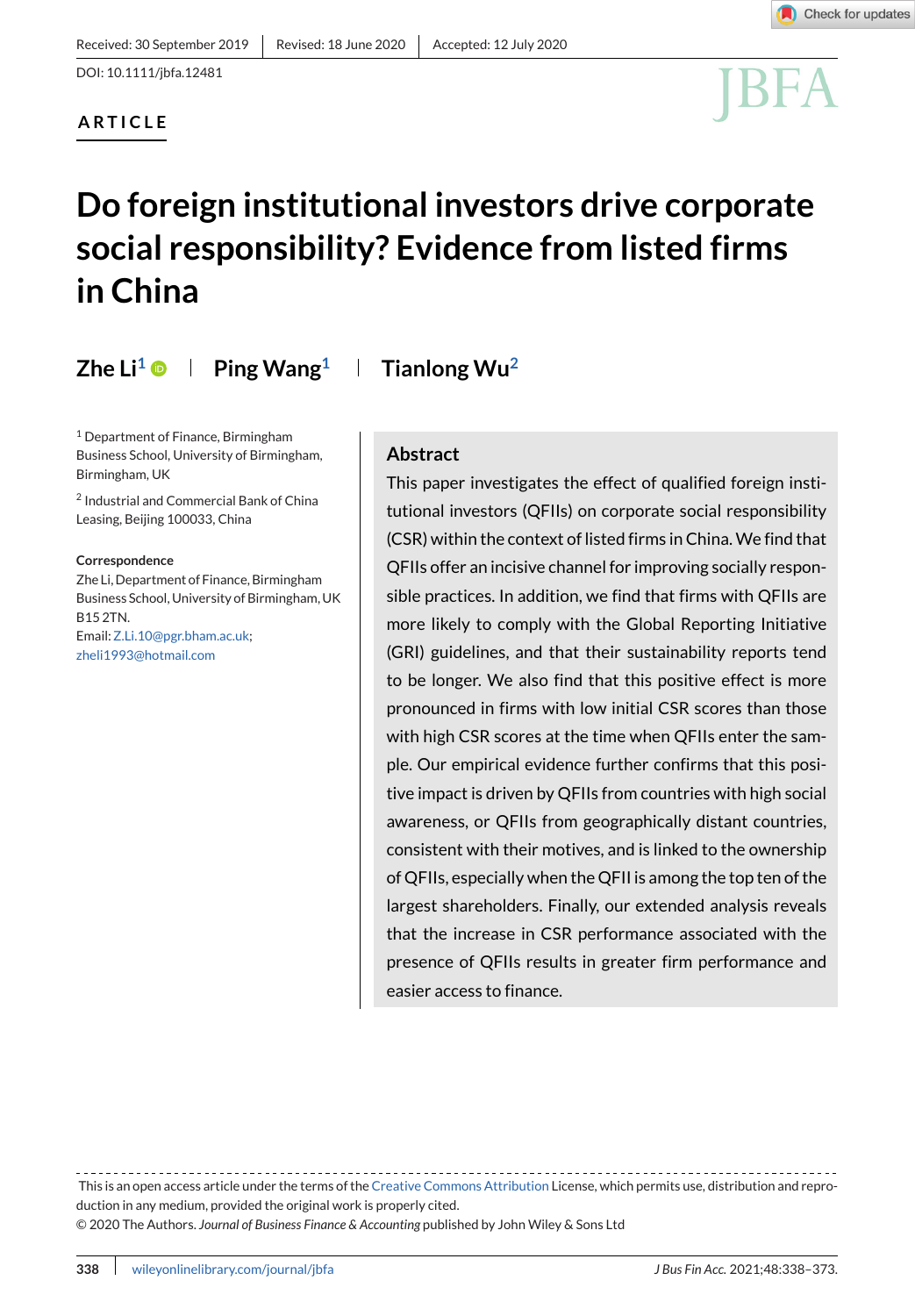# LI ET AL. **339**

#### **KEYWORDS**

capital market benefits, corporate social responsibility, information asymmetry, qualified foreign institutional investors, social awareness

**JEL CLASSIFICATION** G23, G30, M14

# **1 INTRODUCTION**

Opening domestic capital markets to foreign investors is generally considered as one of the most critical business strategies, especially for emerging economies, in propelling integration of global capital markets, and it has attracted greater attention from academics and policymakers in recent years. The literature on the influence of foreign investors largely finds that these offshore owners play an important role in shaping business strategies by bringing in better corporate governance, advanced managerial skills, and enhanced monitoring mechanisms (Huang & Zhu, [2015\)](#page-30-0). For example, foreign ownership is found in association with the increase in firms' R&D expenditures (Huang & Shiu, [2009\)](#page-30-0). Firms with foreign institutional investors can enhance technological innovation (Luong, Moshirian, Nguyen, Tian, & Zhang, [2017\)](#page-30-0), improve earnings quality and transparency (Ben-Nasr, Boubakri, & Cosset, [2015;](#page-29-0) Beuselinck, Blanco, & García Lara, [2017\)](#page-29-0), achieve higher financial performance and value enhancement (Douma, George, & Kabir, [2006\)](#page-29-0), and foster better stock price informativeness (He, Li, Shen, & Zhang, [2013\)](#page-30-0). Jeon, Lee, and Moffett [\(2011\)](#page-30-0) document that foreign investors with substantial shareholdings exert influence on corporate dividend policy. Recent years have also seen the capital market benefits that firms derive from the presence of foreign institutional investors (Douma et al., [2006;](#page-29-0) Schuppli & Bohl, [2010\)](#page-31-0).

Motivated by this strand of the literature, in this study we examine how foreign investors may promote the practice of corporate social responsibility (CSR), a crucial issue yet to be explored. CSR is corporate environmental and social conduct that goes beyond the regulatory or legal rules faced by the firm (Boubakri, El Ghoul,Wang, Guedhami, & Kwok, [2016\)](#page-29-0), and it has attracted considerable attention in recent years.<sup>1</sup> The effective use of CSR strategies can, to some extent, provide valuable product market differentiation, insure against event risk, and gain capital market benefits, perceived as 'doing well by doing good' (Deng, Kang, & Low, [2013;](#page-29-0) Dyck, Lins, Roth, & Wagner, [2019;](#page-29-0) Ferrell, Liang, & Renneboog, [2016\)](#page-29-0). Stakeholder-oriented activities, such as contributions to employee benefits and compliance with local regulations of drainage, water pollution, and sulphur dioxide emissions, have propelled various stakeholders to support corporate business; this, in turn, has produced a positive effect on shareholder value (Ferrell et al., [2016\)](#page-29-0).

Our research setting is based in China, which provides an ideal and unique laboratory to study firm-level CSR strategies in the presence of foreign investors, for two reasons. First, China is the largest emerging economy with weak environmental and minority shareholder protection. As a socialist country, its CSR performance is among the lowest of all global economies.<sup>2</sup> In recent decades, China has made significant economic progress and successfully transformed its industrial structure. However, such a remarkable 'industrial upgrade' has been achieved at social and environmental costs, such as air pollution and poor food quality, that have exerted adverse impacts on the society (Elmagrhi, Ntim, Elamer, & Zhang, [2019\)](#page-29-0). Although the authorities have taken a series of actions in very recent years in addressing problems with regard to environmental governance, regulations and management, in response to ever-increasing demands

<sup>&</sup>lt;sup>1</sup> For example, according to a study conducted by KPMG in 2017 on sustainability reporting, around 93% of the top 250 firms on the Global 500 ranking list published by Fortune undertake environmental, social and governance reporting. For further details see [https://assets.kpmg/content/dam/kpmg/xx/pdf/](https://assets.kpmg/content/dam/kpmg/xx/pdf/2017/10/kpmg-survey-of-corporate-responsibility-reporting-2017.pdf) [2017/10/kpmg-survey-of-corporate-responsibility-reporting-2017.pdf.](https://assets.kpmg/content/dam/kpmg/xx/pdf/2017/10/kpmg-survey-of-corporate-responsibility-reporting-2017.pdf)

<sup>2</sup> Liang and Renneboog [\(2017\)](#page-30-0) indicate that firms from socialist countries (e.g., China, the Russian Federation) have the lowest CSR levels and attach less attention to socially responsible issues than firms from either common-law origins or civil-law nations.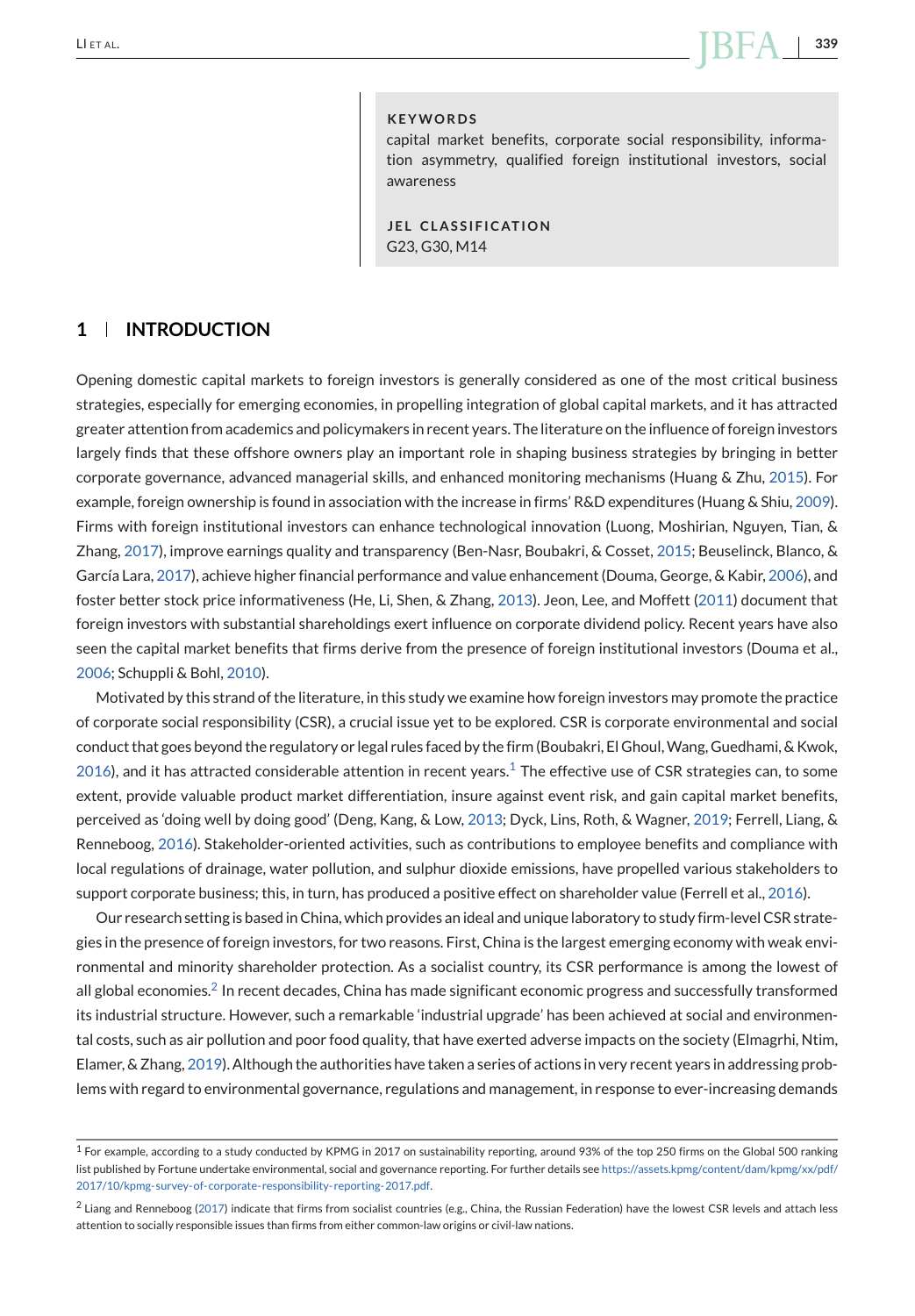for firms to engage in better CSR, the social and environmental issues are still prevalent, mainly due to weak law enforcement (Elmagrhi et al., [2019\)](#page-29-0). Second, the Qualified Foreign Institutional Investor (QFII) Scheme launched by the government in 2002 has attracted a large number of foreign institutional investors, especially those from developed markets, to listed firms in China. The QFII Scheme allows foreign owners to gain access to the domestic capital market, and these offshore investors are expected to play an essential role in corporate decisions and governance practices. For example, Huang and Zhu [\(2015\)](#page-30-0) state that the role of QFIIs in promoting Chinese governance is significant with regard to split-share structure reform. Prior studies show that the foreign parties investing in emerging markets can potentially enhance the information environment in association with an increase in analyst coverage and a decline in earnings management, resulting in enhanced firm innovation (Lel, [2019;](#page-30-0) Luong et al., [2017\)](#page-30-0). Given the important role of QFIIs in China, assessing the extent to which foreign investors influence social responsibility provides new and critical insights that may link changes in business strategy with the push towards effective CSR engagement and commitment.

McGuinness, Vieito, and Wang [\(2017\)](#page-31-0) explore the role of foreign ownership, as one of their research questions, on social ratings in China, and report the absence of a significant positive impact of foreign investors on CSR performance.<sup>3</sup> With an extended sample period, our study builds upon and goes beyond McGuinness et al. [\(2017\)](#page-31-0) in order to fill this important research gap in the CSR literature. Based on a sample of 752 listed firms with 4,145 firm-year observations and QFIIs covering 22 countries during the period 2009–17, we provide evidence that the presence of foreign institutional investors has a positive effect on CSR policies, and this positive impact is economically significant, suggesting that CSR performance, on average, is approximately 4.28% higher for firms with QFIIs than those without QFIIs, *ceteris paribus*. In addition, our results reveal that firms with foreign institutional investors are more likely to comply with the Global Reporting Initiative (GRI) guidelines, and their reports on sustainability tend to be longer and more comprehensive. Additionally, we find that such a positive effect is more pronounced in firms with low initial CSR performance than those with high initial CSR performance, suggesting that the scope of the impact depends on initial CSR performance at the time when QFIIs enter the sample. Our finding is robust to several additional tests, including the Granger causality test, a firm fixed-effect model, and a weighted least squares approach, and controlling for additional effects of cross-listing, R&D intensity, excess cash, and a sub-sample excluding firms in the manufacturing sector. More importantly, our result holds after endogeneity concerns are carefully addressed, based on alternative research designs, such as the propensity score matching (PSM) and the Heckman two-stage selection analysis.

Next, we investigate why QFIIs push firms towards better CSR practices. The incentive for QFIIs to promote CSR initiatives may be attributable to their high level of social awareness due to the fact that approximately 90% of foreign investors in Chinese listed firms are from developed economies or well-governed regimes, such as countries in North America and Western and Northern Europe, where CSR engagement is seen as desirable. When investing in foreign markets, these offshore owners are highly likely to transplant their social awareness to the firms that they invest in and pay particular attention to environmental and social issues. In addition, investing in a foreign country is associated with a unique risk due to the nature of these investments in foreign markets, such as a lack of adequate and transparent information for rationally assessing their target firms, and foreign investors are often assumed to have an information disadvantage relative to domestic investors (Barmeyer & Mayrhofer, [2008;](#page-28-0) Gehrig, [1993\)](#page-29-0). Under such circumstances, promoting socially responsible activities may thus be considered as a way to address such concerns. Indeed, CSR engagement is generally viewed as an important signalling mechanism that reduces the information asymmetry (Dhaliwal, Li, Tsang, & Yang, [2014;](#page-29-0) Dhaliwal, Li, Tsang, & Yang, [2011\)](#page-29-0). Consistently, our results reveal that this positive impact stems from two channels. In particular, we find that this positive impact is more pronounced in firms with foreign investors from countries with high regulatory quality than those from countries with low regulatory quality, and in firms with foreign investors from geographically remote countries than those from physically proximate nations.

 $3$  Based on the sample covering the period 2009-13, McGuinness, Vieito, and Wang [\(2017\)](#page-31-0) indicate the absence of significant positive effect of foreign parties, including both QFIIs and Overseas, on social ratings (see p. 86). In particular, their results presented in tables 3–5 show that the impact of QFIIs on CSR is negative, although marginally significant.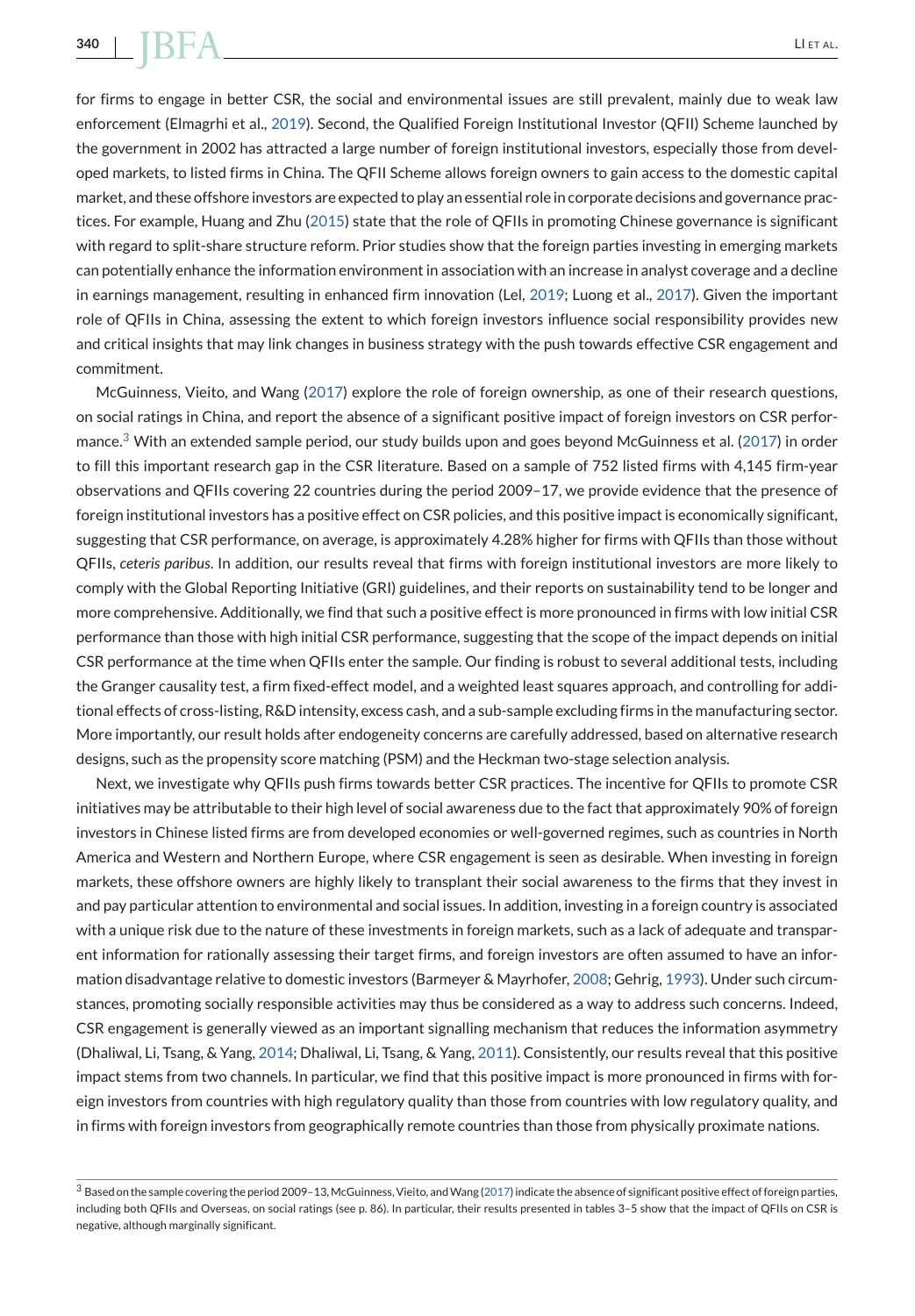We next pin down the mechanism for such a positive impact. The literature suggests that large and key shareholders can exert influence on corporate policies through proposing and voting, or by appointing directors on the board or shareholder activism (Lee & Lounsbury, [2011;](#page-30-0) Oh, Chang, & Martynov, [2011\)](#page-31-0). Using percentage of ownership by QFIIs to capture the degree of influence, and whether a QFII is among the top ten shareholders as a measure for the strength of influence, we provide evidence suggesting that CSR performance is positively linked to the ownership of QFIIs, and this positive link is more salient if the QFII is among the top ten shareholders, suggesting that the mechanism through which QFIIs influence CSR is from the voting power, especially by appointing a director on the management team. Overall, our results convey that foreign investors, when their investment stakes are significant, have a greater influential scope on corporate decision making and offer a key channel that links the changing business strategy that pushes towards effective CSR engagement and commitment. Finally, our extended study reveals that the enhanced CSR performance driven by the presence of foreign institutional investors leads to real consequences on business strategies in terms of greater operating performance and easier access to finance.

This paper contributes to the literature in several ways. First, this study adds insights to the general literature on the determinants of CSR. Prior research has documented that CSR strategies are influenced by academic directors (Cho, Jung, Kwak, Lee, & Yoo, [2017\)](#page-29-0), cross-listing (Boubakri et al., [2016\)](#page-29-0), CEO marital status (Hegde & Mishra, [2019\)](#page-30-0), regulatory and legal systems (Liang & Renneboog, [2017\)](#page-30-0), and board gender diversity (Bear, Rahman, & Post, [2010;](#page-29-0) Elmagrhi et al., [2019;](#page-29-0) McGuinness et al., [2017\)](#page-31-0). Our study highlights the importance of foreign investors, especially their social awareness and geographical distance, as a critical channel to promote better social practices for firms listed in countries, such as China, with weak institutional environments.

Second, this paper provides new evidence to the ever-growing literature on the role of foreign institutional investors. Prior studies exploring the effects of foreign ownership mainly focus on corporate governance (Huang & Zhu, [2015\)](#page-30-0), firm performance (Douma et al., [2006\)](#page-29-0), accounting quality (Beuselinck et al., [2017\)](#page-29-0), and the integration of human and financial resources (Huang & Shiu, [2009\)](#page-30-0). This study enriches the literature on the stakeholder-oriented implications of foreign ownership and highlights the importance of foreign investors in deploying social-engagement activities in the Chinese market.

The paper proceeds as follows. In Section 2 we review the literature and develop hypotheses, with the research design presented in Section [3.](#page-5-0) Section [4](#page-7-0) includes a discussion of the main findings, robustness checks, and endogeneity tests. In Sections [5](#page-22-0) and [6](#page-25-0) we explore the motives for QFIIs in adopting better CSR practices and reveal the mechanism for such an impact. Section [7](#page-26-0) provides further analysis, and Section [8](#page-28-0) concludes.

# **2 LITERATURE REVIEW AND HYPOTHESIS DEVELOPMENT**

### **2.1 Background**

The QFII scheme launched by the authorities in 2002 is one of the most important open-door policies in the Chinese equity market. Based on this scheme, foreign institutional investors are allowed to invest directly in the RMBdenominated capital market. The motive of introducing foreign investors to the Chinese domestic market is generally considered twofold. First, the Chinese market, as a relative latecomer to global capital markets, attempts to rely on foreign institutional investors to effectively integrate human capital and financial resources, in addition to introducing superior management skills and governance practices. Second, the QFII scheme is expected to suppress the impact of overseas speculative 'hot money' on the domestic economy, in building up an open, competitive, and orderly modern market system (Huang & Zhu, [2015\)](#page-30-0). Since the launch of this scheme, foreign investors in domestic A-share markets have increased significantly in terms of investment quota and number of QFIIs, from only one QFII with an initial quota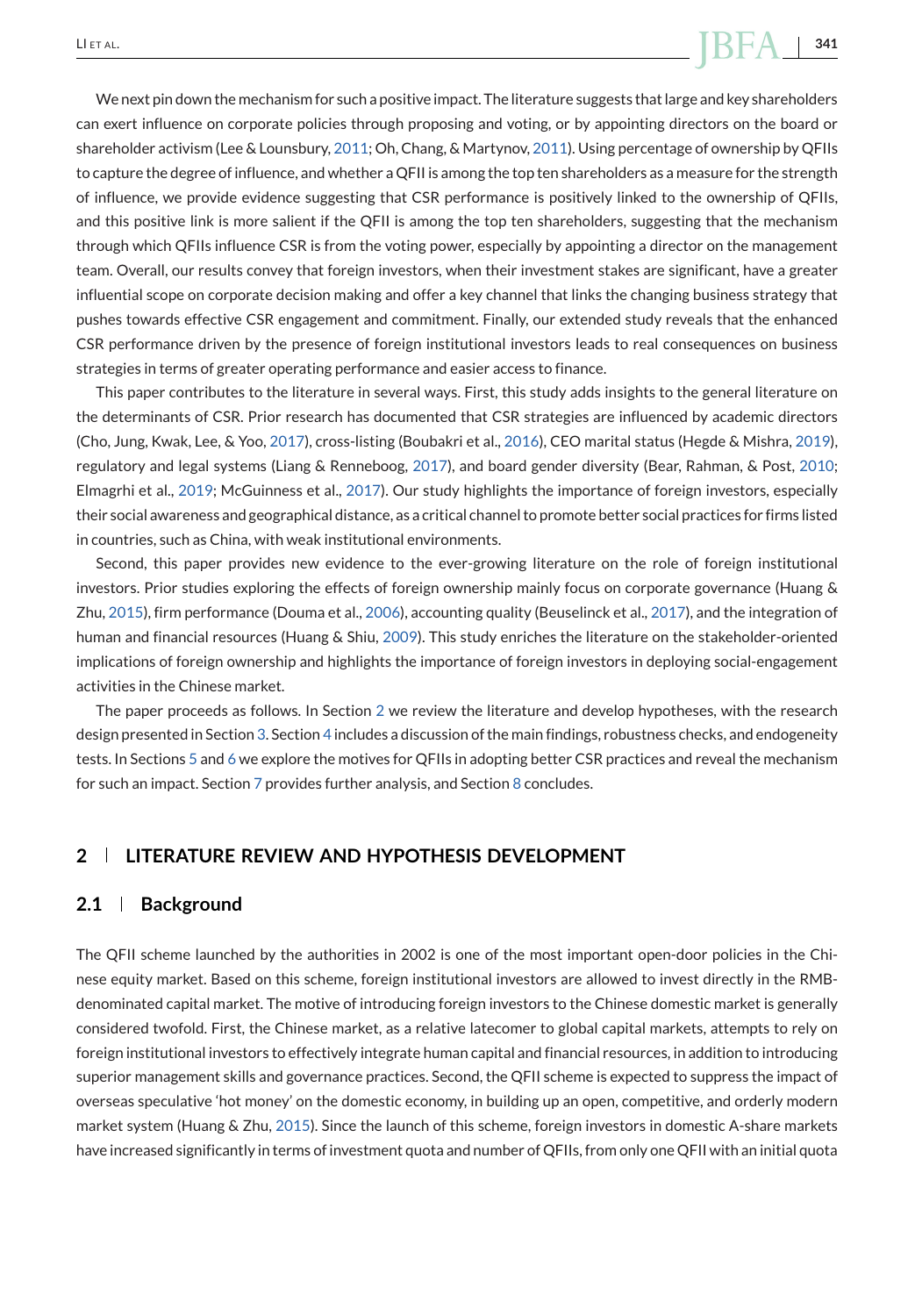of \$800 million (made by UBS AG, the Swiss investment bank), in July 2003, to 283 QFIIs with a total investment quota of \$93 billion, as of 31 July 2017.<sup>4</sup>

The recent surge in the number of foreign investors in the Chinese domestic market is likely to exert direct influence on firms' corporate governance, management culture, and monitoring. For example, a recent paper by Huang and Zhu [\(2015\)](#page-30-0) asserts that QFIIs promote minority shareholders' interest in the split-share structure reform process. The underlying premise is that the existence of foreign investors enhances corporate governance in China. Li, Brockman, and Zurbruegg [\(2015\)](#page-30-0) provide evidence that cross-listed H-shares traded by foreign investors incorporate significantly more firm-specific information than their A-share counterparts traded by domestic Chinese investors, thereby generating cross-listing value benefits and confirming the positive effects of QFIIs on the governance system.

In the literature, however, how corporate social activities are influenced by the presence of QFIIs is largely unexplored. China has recently promoted CSR practices, driven by high demand for corporate social awareness in addressing environmental and social issues, such as air pollution and food safety. Specifically, China, whose coal energy makes up approximately 70% of total global energy consumption, has become the largest carbon-dioxide polluter in the world in recent years (Elmagrhi et al., [2019\)](#page-29-0). Further, the Chinese milk scandal in 2008 that affected more than 300,000 children was referred to by the World Health Organisation as one of the most significant food safety incidents in recent years. Indeed, China has made substantial progress in embracing CSR in the past few years by introducing a series of localised sustainability reporting guidelines.<sup>5</sup> In addition, both the Shenzhen and Shanghai Stock Exchanges enacted the Guidelines on Social Responsibility and Environmental Information Disclosure in 2006 and 2008, respectively, to strengthen social consciousness and help listed firms achieve broader social objectives. Despite all these efforts, the environmental protection and social welfare systems, as well as the rules for labour and human rights protection, are all required to be in accordance with international standards. Thus, we believe that the current study is timely and important, as the opening of the domestic market to foreign investors, especially those from developed markets, is likely to have a significant influence on the corporate culture, motivating firms to further embrace CSR activities.

### **2.2 Related literature and hypothesis development**

Corporate social responsibility is broadly defined in the literature as a firm's commitment to minimising potential harmful effects of its operations on its stakeholders and maximising its long-run beneficial impact on society (Boubakri et al., [2016;](#page-29-0) Ferrell et al., [2016;](#page-29-0) Kim, Li, & Li, [2014;](#page-30-0) Liang & Renneboog, [2017\)](#page-30-0). Although there is a considerable debate regarding the economic and social desirability of CSR, the recent literature largely focuses on the positive view of CSR.<sup>6</sup> Drawing on stakeholder theory, the positive view of CSR suggests that firms rely on various stakeholders, such as owners, employees, consumers, and the community as well as the society at large, to support the business in achieving long-term strategies, such as reputation, legitimacy, and superior firm performance (Cheung, Kong, Tan, & Wang, [2015;](#page-29-0) Ferrell et al., [2016\)](#page-29-0). In addition, Siegel and Vitaliano [\(2007\)](#page-31-0) contend that socially responsible activities may provide firms with an avenue to differentiate themselves from other firms and signal their ethical behaviours and trustworthiness to the capital market, which, in turn, helps firms gain capital market benefits (Deng et al., [2013;](#page-29-0) Ferrell et al., [2016\)](#page-29-0). In particular, socially responsible firms are found to be more likely to constrain earnings management and to make responsible operating decisions, thereby maintaining transparency in financial reporting and reducing informa-tion asymmetries (Kim, Park, & Wier, [2012\)](#page-30-0). What the literature indicates is that foreign investors, as key shareholders,

<sup>4</sup> See [http://english.sse.com.cn/overseasinvestors/qfii/intro.](http://english.sse.com.cn/overseasinvestors/qfii/intro)

<sup>5</sup> See Elmagrhi, Ntim, Elamer, and Zhang [\(2019\)](#page-29-0) for details.

<sup>&</sup>lt;sup>6</sup> A large body of empirical evidence finds that CSR engagement can reduce the cost of capital (Dhaliwal, Li, Tsang, & Yang, [2014;](#page-29-0) Dhaliwal, Li, Tsang, & Yang, [2011\)](#page-29-0); build the reputation for firms (Brammer & Millington, [2005\)](#page-29-0); reduce firm financial risk (Benlemlih & Girerd-Potin, [2017\)](#page-29-0); and enhance the earnings quality (Kim, Park, & Wier, [2012\)](#page-30-0), investment efficiency and innovation (Benlemlih & Bitar, [2018;](#page-29-0) Cook, Romi, Sánchez, & Sánchez, [2019\)](#page-29-0), and financial performance (Ferrell, Liang, & Renneboog, [2016;](#page-29-0) Lins, Servaes, & Tamayo, [2017;](#page-30-0) Renneboog & Liang, [2017\)](#page-31-0).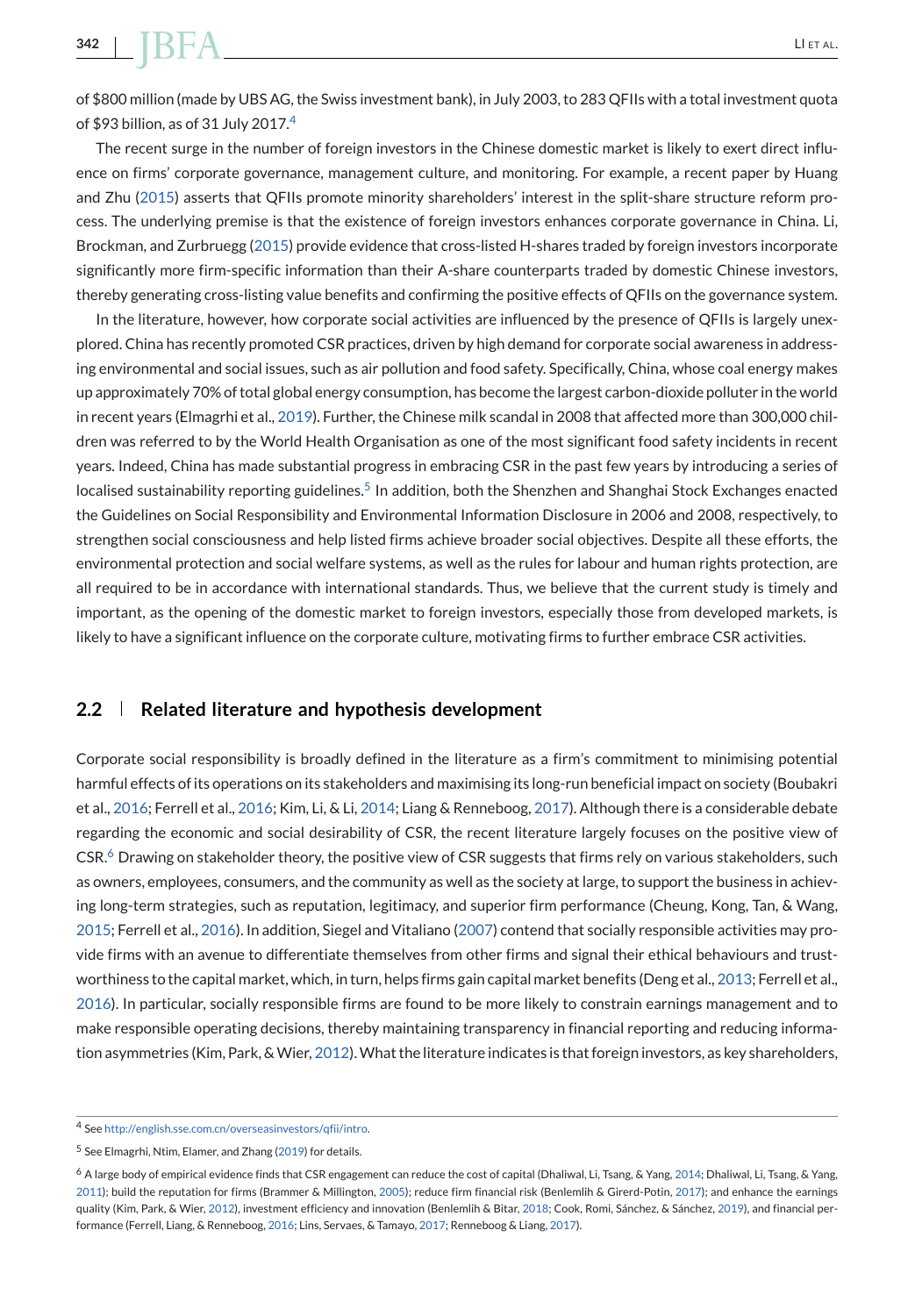<span id="page-5-0"></span>should have a strong incentive to promote socially responsible activities, which are inevitably beneficial for business in the long run.

Compared to the domestic investors whose demands for CSR are motivated by financial returns, foreign investors' requests for strong CSR activities may reflect two additional aspects. First, CSR practices have been well adopted for several decades in well-governed economies. When investing in markets with weakly governed institutional environments, such as China, these offshore owners may show similar behaviours and exert direct influence on the management team; for example, transplanting their high social awareness to the firms that they invest in. Second, investing in a foreign country is associated with additional risk due to cultural differences and geographical distances, and foreign investors are often assumed to have an information disadvantage relative to domestic investors (Barmeyer & Mayrhofer, [2008;](#page-28-0) Gehrig, [1993\)](#page-29-0). Under such circumstances, foreign parties may pay more attention to social and environmental issues because the role of CSR engagement can be viewed as an essential signalling mechanism in reducing information asymmetry (Oh et al., [2011\)](#page-31-0). In sum, foreign investors have great incentives in promoting the social conduct of listed firms because by doing so, they can share the financial success of the entities they invest in.

Empirical evidence relating to the effect of foreign investors on CSR is limited. Cheung et al. [\(2015\)](#page-29-0) report that there is a demand for internationalised firms in China to comply with CSR practices, driven by pressure from foreign stake-holders, in order to maintain contracts and sustain business relationships. Oh et al. [\(2011\)](#page-31-0) find that the percentage of foreign ownership is positively associated with CSR performance in the Korean market, consistent with the view of Chapple and Moon [\(2005\)](#page-29-0) who document that globalisation enhances firms' CSR engagement in Asian countries. Therefore, our first hypothesis is drawn from the discussion above, and is stated formally below:

#### **H1**: Firms with the presence of QFIIs exhibit higher CSR performance than those without QFIIs.

Compared with markets characterised by better social engagement and corporate governance, CSR involvement in China is still at the initial stage in terms of wide adoption of regulatory guidelines, codes of social conduct and regulations (Husted, [2015;](#page-30-0) Sethi, Martell, & Demir, [2017\)](#page-31-0). Although environmental conditions and social issues have forced the government to develop a series of regulations, there is a significant disparity in the adoption of CSR engagement among the listed firms in China. For example, the range of overall CSR scores in our sample is from 14.14 to 87.95. When measured at the industry-adjusted level, such divergence is even more pronounced, varying from -24.31 to 49.27, and more than half of the firms in our sample have CSR scores lower than the average industry level. This disparity leads us to contemplate that the scope of the influence from QFIIs may depend on the firm's initial CSR engagement at the time when foreign investors place their investments. If foreign institutional investors indeed advocate for meaningful CSR practices, we should perceive a greater effect in firms with lower CSR performance than those with higher CSR performance at the time when foreign owners entered the sample. Thus, our second hypothesis is formally stated below:

**H2**: The impact of QFIIs on CSR performance is more pronounced in firms with low CSR performance than those with high CSR performance at the time when QFIIs enter the sample.

# **3 RESEARCH DESIGN**

### **3.1 Sample construction and data sources**

The firm-level sample includes all firms incorporated in China and publicly traded on either the Shanghai Stock Exchange or the Shenzhen Stock Exchange with environmental and social ratings between 2009 and 2017. The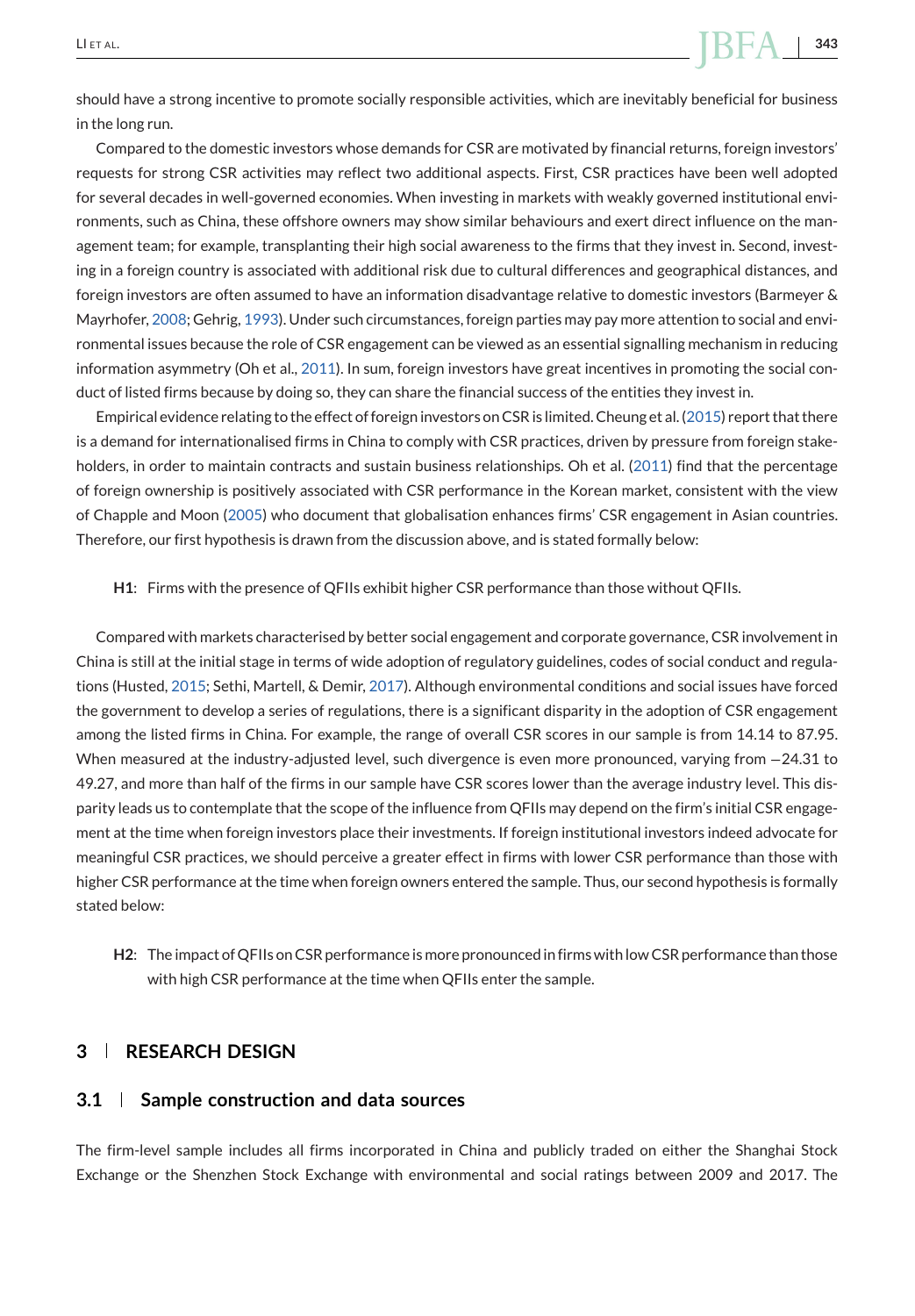proxies for environmental and social performance are obtained from the RKS rating system,<sup>7</sup> which details the contents of CSR-related activities and fully covers Chinese listed firms issuing CSR or sustainability reports (Elmagrhi et al., [2019;](#page-29-0) Lau, Lu, & Liang, [2016;](#page-30-0) Luo, Wang, & Zhang, [2017;](#page-30-0) Marquis & Qian, [2014;](#page-30-0) McGuinness et al., [2017\)](#page-31-0). The CSR performance score ranges from 0 to 100, with higher values corresponding to a better quality of social conduct.

Information on the ownership identities and characteristics—for example, foreign institutional ownership, shareholdings, and name and headquarters of each foreign institution on listed firms in China—is obtained from the Wind Financial Terminal. All financial and accounting data are extracted from the China Stock Market & Accounting Research database. We then combine the measurement on QFIIs with the CSR data set, plus a set of financial information, to form a panel consisting of 4,145 firm-year observations with 752 listed firms and QFIIs covering 22 countries.

# **3.2 Key variables**

The aggregate CSR performance (*CSR*), a measure of the overall environmental and social performance of a firm in a given year, represents the quality, effectiveness, and content of Chinese listed firms' overall CSR activities. The overall CSR performance consists of three dimensions, defined under the headings of *Macrocosm*, *Content*, and *Technique*. *Macrocosm* performance evaluates the overall strategy and disclosure channels employed in a firm's CSR reporting. *Content*, the most important dimension, measures a firm's effectiveness of the implemented environmental strategy, economic performance, labour and human rights protection, and community participation. *Technique* measures the extent, coverage, and consistency of social reporting.<sup>8</sup>

In addition to raw CSR ratings, we adopt several alternative measurements as proxies for the quality of socially responsible activities. First, we consider whether a firm adopts the GRI guidelines, which is measured as a dummy variable with a value equal to 1 if a firm voluntarily discloses sustainability or CSR reports following the GRI reporting standards, and 0 otherwise. The GRI guidelines are viewed by communities and regulatory authorities all over the world as a way to communicate firms' impact on important environmental and social issues such as environmental protection, resource depletion, carbon emissions, climate change, and social well-being (Marquis & Qian, [2014\)](#page-30-0). Therefore, compliance with the widely accepted GRI standards is generally recognised as acting environmentally and socially responsible, as the GRI guidelines are deeply rooted in the public interest (Levy, Szejnwald Brown, & De Jong, [2010\)](#page-30-0).

Next, we employ the length of environmental and social reports (*Page*), defined as the number of pages of the firms' CSR report in natural logarithm, as an additional measurement of CSR. In disclosing overall CSR ratings, some firms choose to state such information in their annual financial reports or sustainability reports, and others are more likely to have stand-alone CSR reports with better readability and more reporting contents in order to demonstrate their special commitment and efforts to improve transparency regarding the risk management process and performance in the long run. Dhaliwal et al. [\(2011\)](#page-29-0) contend that investors require a lower rate of return for firms whose stand-alone CSR or sustainability reports are more comprehensive and detailed. Finally, we utilise industry-adjusted CSR performance to evaluate firms' environmentally and socially friendly investments relative to their peers in the same sector, as CSR scores vary considerably across industries. The industry-adjusted CSR (*CSR\_IA*) is measured as the deduction of the overall CSR rating of a firm from the mean rating for all listed firms in the same industry for a given year.<sup>9</sup>

Qualified foreign institutional investors, indicated by *QFII*, is the variable of interest in this study, and is measured as a dummy variable with a value equal to 1 if a firm has foreign institutional investors, and 0 otherwise.

 $^7$  The RKS rating system, developed by an independent and leading rating agency in China, follows the evaluating system of the MSCI ESG STATS database (formerly known as KLD) and standards of GRI activity (GRI3.0) to construct its own rating system. It provides a comprehensive measure that reflects the CSR practices of a firm. More information is available at [http://www.rksratings.cn/.](http://www.rksratings.cn/)

<sup>8</sup> The detailed description of CSR rating composition is presented in Appendix A.

<sup>9</sup> The industry classification follows the 2012 China Securities Regulatory Commission (CSRC) industry categories.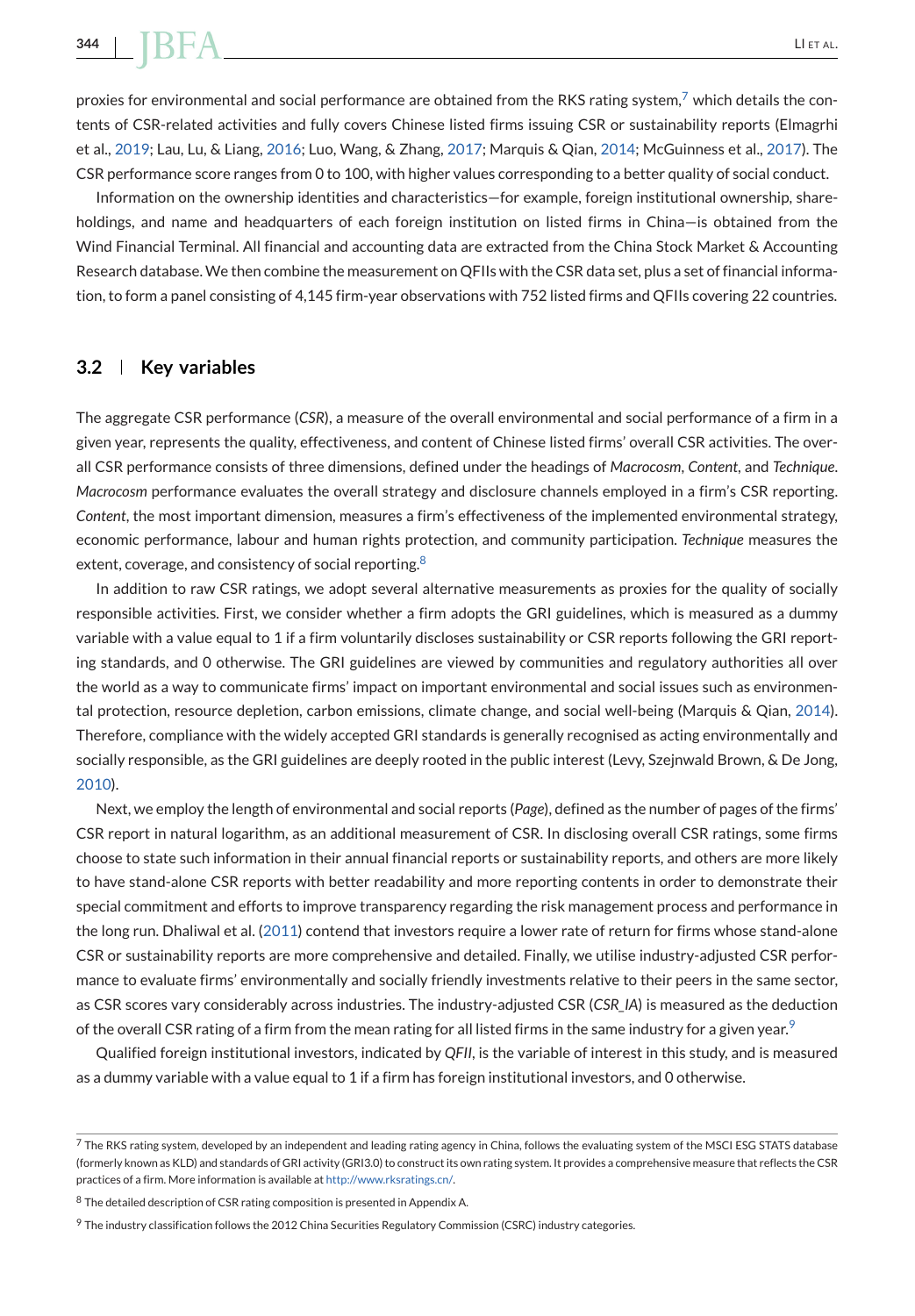# <span id="page-7-0"></span>**3.3 Model specification**

To investigate the relationship between QFIIs and CSR performance, we specify the following regression model with fixed effects following Boubakri et al. [\(2016\)](#page-29-0), McGuinness et al. [\(2017\)](#page-31-0), and Dyck et al. [\(2019\)](#page-29-0):

$$
CSR_{i,t} = \alpha + \beta_1 QFI_{i,t-1} + \beta_2 Control_{i,t-1} + D_{year} + D_{industry} + \varepsilon_{i,t}
$$
\n(1)

where *CSR* represents the CSR performance rating; *QFII* stands for qualified foreign institutional investors; and *Control* is a vector of variables that may have potential effects on CSR performance. Specifically, the variables used to control for the effects of firm-level characteristics are state ownership (*State*), firm size (*Size*), firm age (*Age*), leverage ratio (*Lev*), return on assets (*ROA*), Tobin's Q (*Q*), free cash flow (*FCF*), and ownership concentration (*HERF10*). In accordance with McGuinness et al. [\(2017\)](#page-31-0) that better governance and larger managerial size are instrumental in promoting effective CSR activities, we include in our model specification a set of corporate governance variables, including the total number of directors on board (*BoardSize*); CEO-Chairman duality (*Duality*); the percentage of independent directors on board (*Indep*); and the managerial size (*Managerial*), defined as the natural logarithm of the total number of executive managers. A dummy variable, *SSE*, is added to differentiate the effect of regulatory guidelines from stock exchanges on social practices. *Dyear* and *Dindustry* are year and industry dummies, respectively, to capture time effects and control for unobserved heterogeneity across industries. We follow Boubakri et al. [\(2016\)](#page-29-0) and cluster standard errors at the firm and year level. All explanatory variables are lagged by one year to control for pre-QFII effects, and all continuous variables are winsorised at the 1st and 99th percentiles of their respective distribution to remove the influence of outliers. The variable construction is shown in Appendix B.

# **4 EMPIRICAL RESULTS**

### **4.1 Summary statistics**

Table [1](#page-8-0) presents the distribution of foreign institutional investors by year and industry during the sample period. As shown in Panel A, the number of foreign parties increased to 135 in 2017, up from 85 in 2009. In addition, among all QFIIs, 46.3% are domiciled in countries with high regulatory quality, and the remainder in countries with low regulatory regimes. As far as the geographical distance is concerned, 48.4% of QFIIs are from remote countries, and the rest are from physically close economies, measured by foreign investors' geographical distances to the capital city of China. As indicated in Panel B, which further displays the industry distribution of foreign investors, among 924 QFIIs, 567 (61.4%) are clustered in the manufacturing sector, the highest number observed in the single industry among all other sectors.

Table [2](#page-9-0) reports the summary statistics. It shows that the overall CSR performance ratings vary considerably, ranging from 14.14 to 87.95, with a mean (median) value of 38.99 (36.32) and a standard deviation of 12.19, comparable to McGuinness et al. [\(2017\)](#page-31-0) and Elmagrhi et al. [\(2019\)](#page-29-0). The mean (median) value of the industry-adjusted CSR performance (*CSR\_IA*) is 0.21 (−2.48), which varies from −24.31 to 49.27, indicating that more than 50% of the firms in the sample have industry-adjusted CSR performance lower than the average level. The mean value for foreign investors (*QFII*) is 0.131. Therefore, around 13.1% of the firms have qualified foreign institutional investors during the sample period.

Table [3](#page-11-0) presents correlations of the main variables. It is evident that the correlation coefficient between *QFII* and *CSR* is positive and significant. This lends support to the initial finding of the positive influence of foreign investors on CSR performance. None of the other variables are highly correlated, ruling out potential multicollinearity.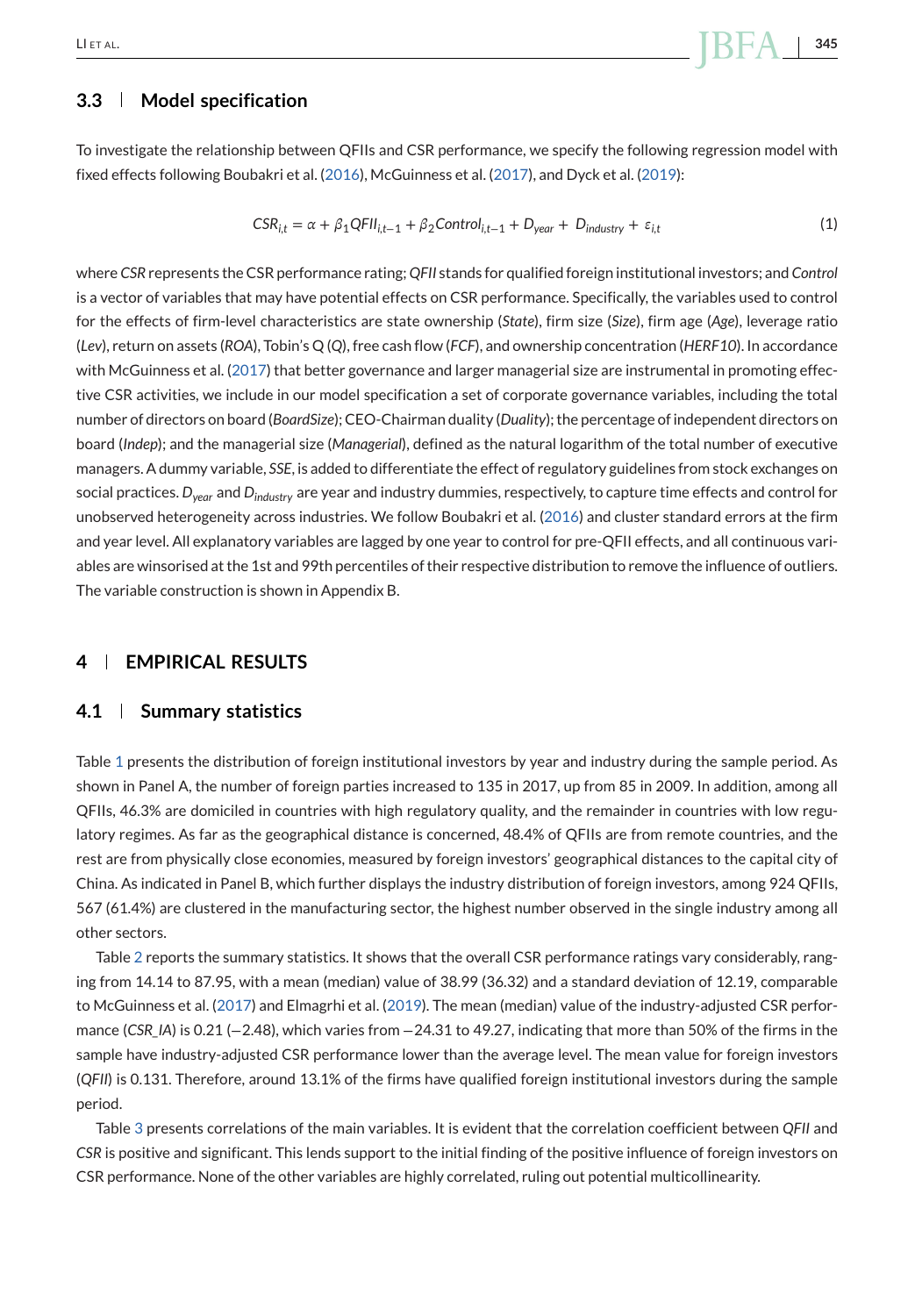#### <span id="page-8-0"></span>**TABLE 1** Distribution of foreign institutional investors

|                                         |                                                           |      | Regulatory quality |                | <b>Geographical distance</b> |
|-----------------------------------------|-----------------------------------------------------------|------|--------------------|----------------|------------------------------|
|                                         | No. of QFIIs                                              | High | Low                | <b>Distant</b> | Close                        |
| Year                                    | (1)                                                       | (2)  | (3)                | (4)            | (5)                          |
| 2009                                    | 85                                                        | 41   | 44                 | 41             | 44                           |
| 2010                                    | 99                                                        | 36   | 63                 | 54             | 45                           |
| 2011                                    | 96                                                        | 46   | 50                 | 50             | 46                           |
| 2012                                    | 74                                                        | 26   | 48                 | 50             | 24                           |
| 2013                                    | 92                                                        | 39   | 53                 | 50             | 42                           |
| 2014                                    | 119                                                       | 60   | 59                 | 59             | 60                           |
| 2015                                    | 127                                                       | 65   | 62                 | 41             | 86                           |
| 2016                                    | 97                                                        | 47   | 50                 | 49             | 48                           |
| 2017                                    | 135                                                       | 68   | 67                 | 53             | 82                           |
| Total                                   | 924                                                       | 428  | 496                | 447            | 477                          |
| Panel B: QFIIs distribution by industry |                                                           |      |                    |                |                              |
| <b>Industries</b>                       |                                                           |      |                    |                | No. of QFIIs                 |
|                                         | Agriculture, forestry, livestock farming, and fishery (A) |      |                    |                | 11                           |
| Mining (B)                              |                                                           |      |                    |                | 37                           |
| Manufacturing (C)                       |                                                           |      |                    |                | 567                          |
|                                         | Electricity, gas and water production, and supply (D)     |      |                    |                | 41                           |
| Construction (E)                        |                                                           |      |                    |                | 54                           |
| Wholesale and retail trade (F)          |                                                           |      |                    |                | 37                           |
|                                         | Transportation, warehousing, and postal service (G)       |      |                    |                | 87                           |
| Hotel and catering (H)                  |                                                           |      |                    |                | $\mathsf{O}\xspace$          |
| technology service (I)                  | Information transmission, software and information        |      |                    |                | 36                           |
| Real estate (K)                         |                                                           |      |                    |                | 26                           |
| Leasing and commerce service (L)        |                                                           |      |                    |                | 10                           |
|                                         | Scientific research and technology service (M)            |      |                    |                | $\mathsf{O}\xspace$          |
| management (N)                          | Water conservancy, environment and public facilities      |      |                    |                | 3                            |
| Health and social work (Q)              |                                                           |      |                    |                | $\overline{0}$               |
| Culture, sports, and entertainment (R)  |                                                           |      |                    |                | 10                           |
| Miscellaneous industries (S)            |                                                           |      |                    |                | 5                            |
| Total                                   |                                                           |      |                    |                | 924                          |

**Panel A: QFIIs distribution by country-level regulatory quality and geographical distance**

*Notes*: We obtain the country-level regulatory quality scores from the World Bank and calculate the median value for each year. If a QFII is domiciled in a country with a regulatory quality score equal to or above the median value in a given year, it is classified as high regulatory quality, otherwise, low regulatory quality. Similarly, we calculate the median value of the geographical distances between the capital cities of QFIIs' countries of domicile and the capital city of China, and divide QFIIs into those from remote-distance countries (equal to or above-median physical distance) and near-distance countries (belowmedian physical distance).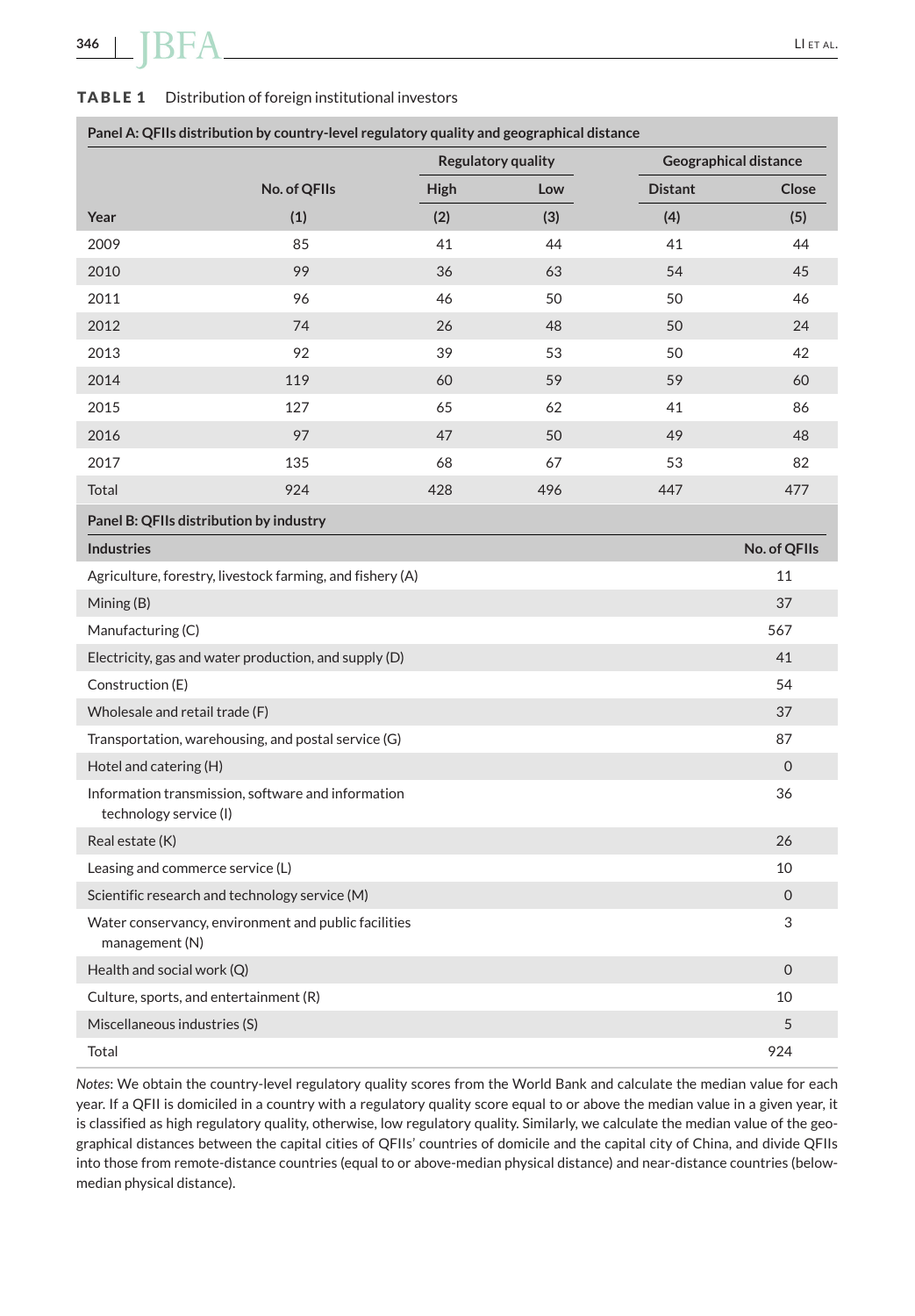<span id="page-9-0"></span>

| Max<br>P75  | 87.948<br>44.791 | 49.274<br>5.219                         | 1.000<br>0.000 | 5.308<br>3.434 | 1.000<br>0.000 | 1.000<br>0.000 | 1.000<br>0.000 | 1.000<br>0.000 | 1.000<br>0.000 | 3.270<br>0.000 | 1.000<br>0.000 | 1.000<br>0.000 | 0.706<br>0.012 | 28.509<br>23.919 | 3.296<br>2.833 | 0.943<br>0.655 | 0.230<br>0.075 | 8.357<br>2.514 | 0.363<br>0.136 | 0.464<br>0.220 | 2.890<br>2.398   | 1.000<br>0.000 |  |
|-------------|------------------|-----------------------------------------|----------------|----------------|----------------|----------------|----------------|----------------|----------------|----------------|----------------|----------------|----------------|------------------|----------------|----------------|----------------|----------------|----------------|----------------|------------------|----------------|--|
| P50         | 36.319           | $-2.482$                                | 0.000          | 2.708          | 0.000          | 0.000          | 0.000          | 0.000          | 0.000          | 0.000          | 0.000          | 0.000          | 0.000          | 22.899           | 2.565          | 0.514          | 0.039          | 1.703          | 0.065          | 0.103          | 2.197            | 0.000          |  |
| P25         | 30.640           | $-7.592$                                | 0.000          | 2.197          | 0.000          | 0.000          | 0.000          | 0.000          | 0.000          | 0.000          | 0.000          | 0.000          | 0.000          | 21.986           | 2.079          | 0.358          | 0.014          | 1.238          | $-0.025$       | 0.024          | 2.197            | 0.000          |  |
| Min         | 14.140           | $-24.311$                               | 0.000          | 0.693          | 0.000          | 0.000          | 0.000          | 0.000          | 0.000          | 0.000          | 0.000          | 0.000          | 0.000          | 18.266           | 0.000          | 0.071          | $-0.145$       | 0.877          | $-0.550$       | 0.000          | 1.386            | 0.000          |  |
| STD         | 12.189           | 11.360                                  | 0.365          | 0.815          | 0.337          | 0.237          | 0.256          | 0.253          | 0.241          | 0.533          | 0.317          | 0.131          | 0.158          | 1.452            | 0.612          | 0.198          | 0.057          | 1.383          | 0.159          | 0.126          | 0.211            | 0.359          |  |
| Mean        | 38.994           | 0.212                                   | 0.158          | 2.841          | 0.131          | 0.060          | 0.071          | 0.069          | 0.062          | 0.159          | 0.113          | 0.017          | 0.068          | 23.035           | 2.371          | 0.502          | 0.046          | 2.153          | 0.040          | 0.137          | 2.213            | 0.152          |  |
| No. of Obs. | 4,145            | 4,145                                   | 4,147          | 2,929          | 4,145          | 4,145          | 4,145          | 4,145          | 4,145          | 4,145          | 4,145          | 4,145          | 4,145          | 4,145            | 4,145          | 4,145          | 4,145          | 4,145          | 4,145          | 4,145          | 4,145            | 4,145          |  |
|             |                  |                                         |                |                |                |                |                |                |                |                |                |                |                |                  |                |                |                |                |                |                |                  |                |  |
| Variable    | CSR              | $CSR_{\!\!\!\!\!\!\!\perp} \mathsf{IA}$ | GRI            | Page           | QFII           | QFII_high      | QFII_Iow       | QFII_distant   | QFII_close     | QFII_own (%)   | QFII_Top10     | QFII_nonTop10  | State          | Size             | Age            | Lev            | ROA            | $\alpha$       | ECF            | HERF10         | <b>BoardSize</b> | Duality        |  |

**TABLE 2** Summary statistics

TABLE<sub>2</sub>

Summary statistics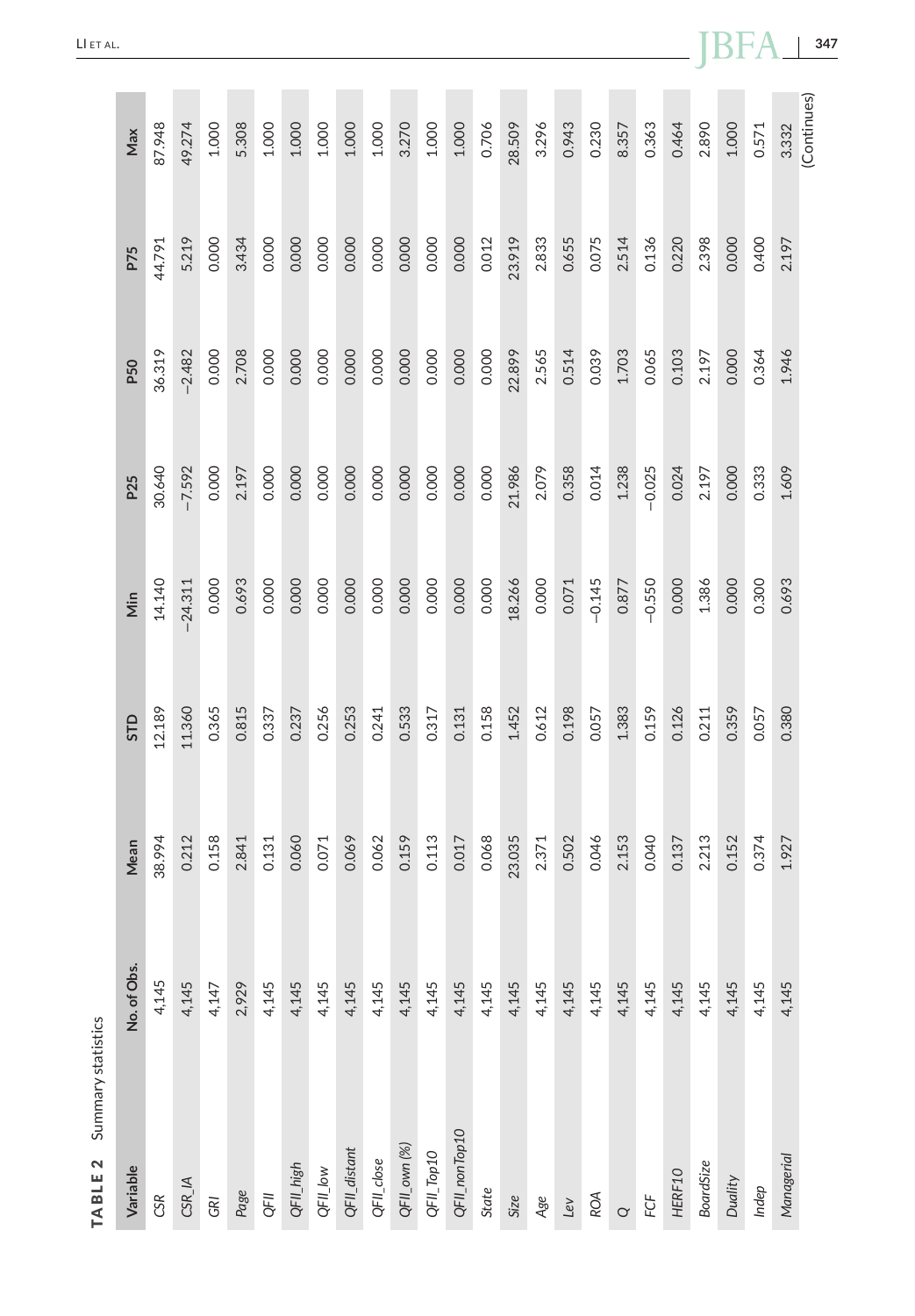| 4,029<br>4,049<br>4,049<br>4,145<br>4,145 |  | P50<br>P25<br>Mean<br>No. of Obs. | Max<br>1.000<br>1.000<br>1.359<br>1.359<br>1.348<br>1.348<br>1.080 | <b>P75</b><br>1.000<br>0.0013<br>0.381<br>0.241<br>3.765 | $1.000$<br>0.000 2<br>0.002 3.858<br>1.857<br>2.457 | $\begin{array}{c} 0.000 \\ 0.000 \\ 0.000 \\ -0.405 \\ 1.464 \\ 1.588 \\ -0.028 \end{array}$ | Min<br>0.000<br>0.000<br>0.000<br>0.374<br>0.344<br>0.644 | <b>STD</b><br>0.488<br>0.170<br>0.629<br>0.385<br>0.385 | 0.608<br>0.030<br>0.011<br>0.052<br>1.814<br>3.076 | 4,145<br>4,145 | SalesGrowth<br>RDIntensity<br>ExcessCash<br>Variable<br>KZ_index<br>Cross<br><b>MTB</b><br>SSE |
|-------------------------------------------|--|-----------------------------------|--------------------------------------------------------------------|----------------------------------------------------------|-----------------------------------------------------|----------------------------------------------------------------------------------------------|-----------------------------------------------------------|---------------------------------------------------------|----------------------------------------------------|----------------|------------------------------------------------------------------------------------------------|
|                                           |  |                                   |                                                                    |                                                          |                                                     |                                                                                              |                                                           |                                                         |                                                    |                |                                                                                                |

Notes: Variable definitions are available in Appendix B. *Notes*: Variable definitions are available in Appendix B.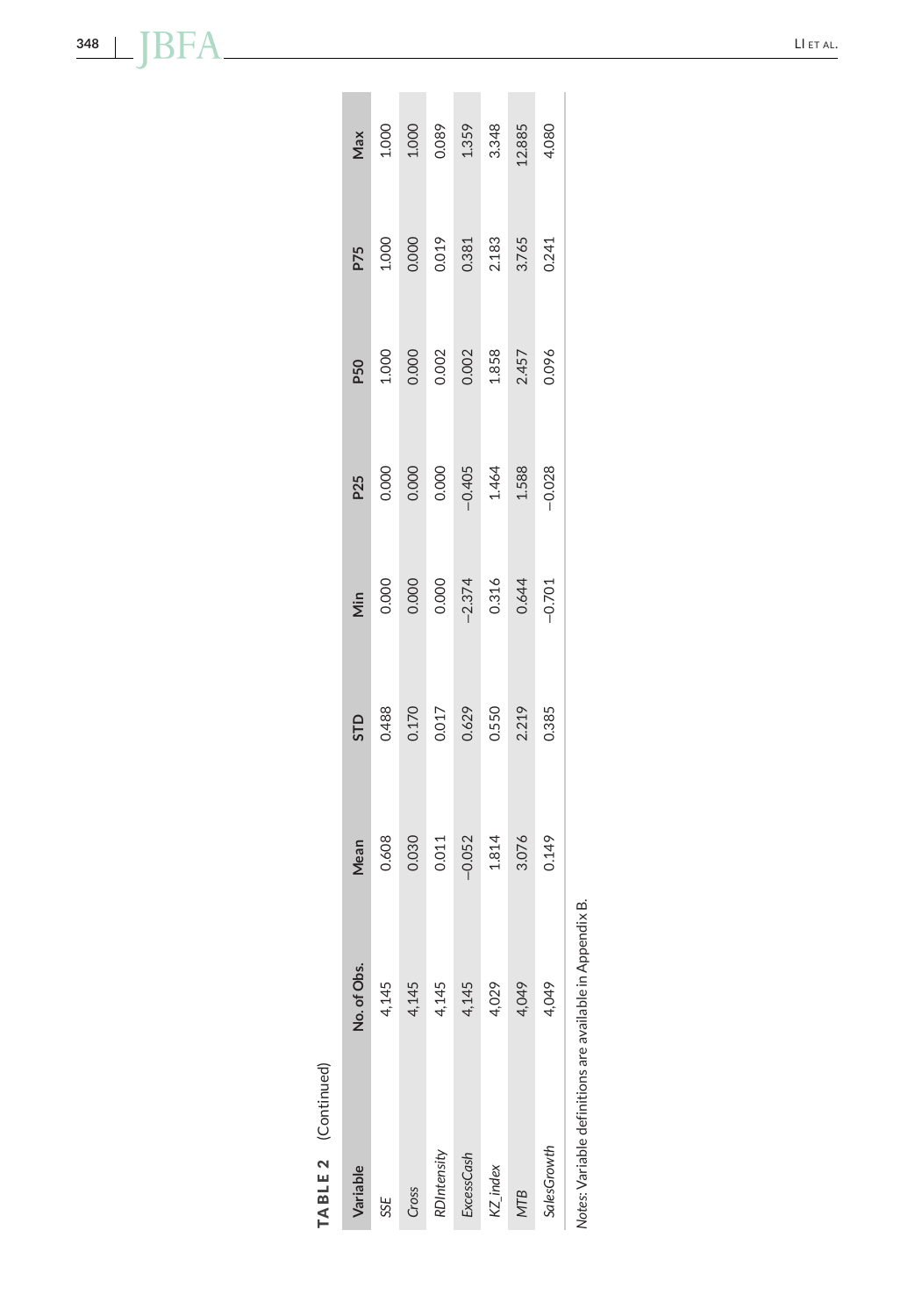<span id="page-11-0"></span>

| <b>TABLE 3</b> Correlation matrix |                  |                |                         |               |                |           |                            |                        |             |
|-----------------------------------|------------------|----------------|-------------------------|---------------|----------------|-----------|----------------------------|------------------------|-------------|
| Variable                          | $\left(1\right)$ | $\overline{2}$ | $\widehat{\mathcal{O}}$ | $\widehat{4}$ | $\overline{5}$ | $\circ$   | $\widehat{\triangleright}$ | $\circledR$            | $\circ$     |
| CSR                               | 1.0000           |                |                         |               |                |           |                            |                        |             |
| CSR_IA                            | 0.9336           | 1.0000         |                         |               |                |           |                            |                        |             |
| GRI                               | 0.5346           | 0.5482         | 1.0000                  |               |                |           |                            |                        |             |
| Page                              | 0.8850           | 0.8700         | 0.4788                  | 1.0000        |                |           |                            |                        |             |
| QFII                              | 0.1182           | 0.1272         | 0.1110                  | 0.1334        | 1.0000         |           |                            |                        |             |
| State                             | 0.0083           | 0.0485         | 0.0940                  | 0.0413        | 0.0047         | 1.0000    |                            |                        |             |
| Size                              | 0.4710           | 0.4145         | 0.3458                  | 0.4358        | 0.1344         | 0.1392    | 1.0000                     |                        |             |
| Age                               | 0.0065           | $-0.0403$      | $-0.0423$               | $-0.0150$     | 0.0289         | $-0.1038$ | 0.1605                     | 1.0000                 |             |
| LeV                               | 0.1022           | 0.1099         | 0.1130                  | 0.1509        | $-0.0420$      | 0.0486    | 0.4993                     | 0.2348                 | 1.0000      |
| <b>ROA</b>                        | 0.0132           | 0.0541         | 0.0062                  | 0.0638        | 0.1384         | 0.0078    | $-0.0476$                  | $-0.1437$              | $-0.4295$   |
| $\circ$                           | $-0.1516$        | $-0.1122$      | $-0.1360$               | $-0.1258$     | $-0.0020$      | $-0.0324$ | $-0.5041$                  | $-0.1864$              | $-0.4701$   |
| FCF                               | 0.0553           | 0.0353         | 0.0165                  | 0.0128        | 0.0526         | $-0.0341$ | $-0.0208$                  | $-0.0198$              | $-0.1169$   |
| HERF10                            | 0.2235           | 0.1648         | 0.1115                  | 0.1730        | 0.0821         | $-0.3305$ | 0.3166                     | 0.1139                 | 0.1136      |
| BoardSize                         | 0.1534           | 0.1730         | 0.1348                  | 0.1479        | 0.0428         | 0.1424    | 0.2346                     | 0.0412                 | 0.1106      |
| Duality                           | $-0.0519$        | $-0.0478$      | $-0.0105$               | $-0.0595$     | $-0.0027$      | $-0.0800$ | $-0.1195$                  | $-0.1541$ <sup>*</sup> | $-0.1134$   |
| Indep                             | 0.0390           | 0.0343         | 0.0559                  | 0.0354        | 0.0026         | 0.0122    | 0.1217                     | $-0.0366$              | 0.0402      |
| Managerial                        | 0.2361           | 0.2286         | 0.1377                  | 0.2310        | 0.0766         | 0.0470    | 0.2750                     | $-0.0275$              | 0.1484      |
| 5SE                               | $-0.0021$        | $-0.0262$      | 0.0160                  | $-0.0219$     | 0.0603         | 0.0566    | 0.1915                     | 0.1653                 | 0.1887      |
|                                   |                  |                |                         |               |                |           |                            |                        | (Continues) |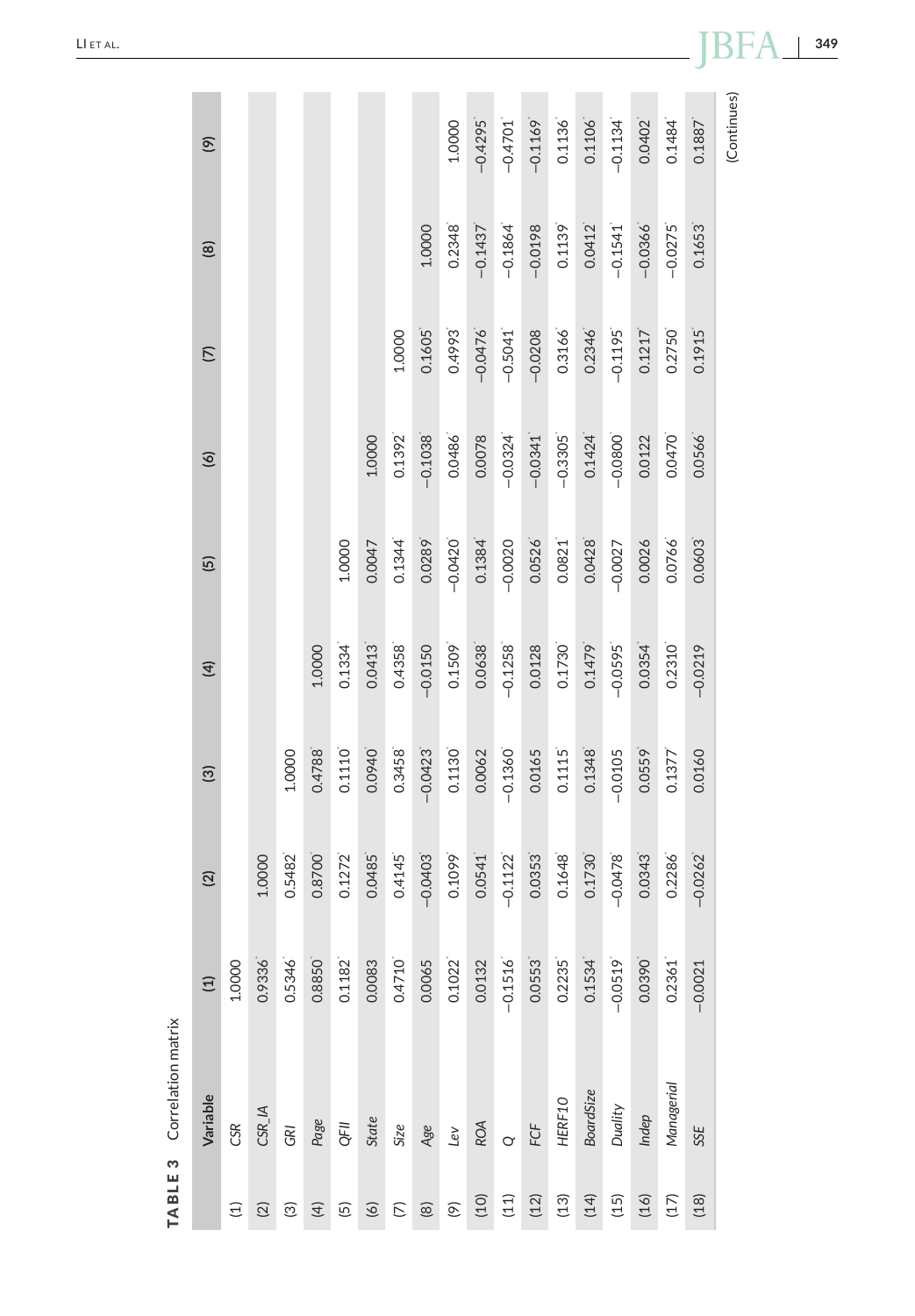| (18) |            |        |        |           |                  |           |           |            | 1.0000    |                                                                                                                                                                                              |
|------|------------|--------|--------|-----------|------------------|-----------|-----------|------------|-----------|----------------------------------------------------------------------------------------------------------------------------------------------------------------------------------------------|
|      |            |        |        |           |                  |           |           |            |           |                                                                                                                                                                                              |
| (17) |            |        |        |           |                  |           |           | 1.0000     | 0.0372    | Notes: This table presents Pearson correlation coefficients between variables from main regressions between 2009 and 2017. The "indicates statistical significance at least at the 10% level |
|      |            |        |        |           |                  |           |           |            |           |                                                                                                                                                                                              |
| (16) |            |        |        |           |                  |           | 1.0000    | 0.0021     | $-0.0210$ |                                                                                                                                                                                              |
|      |            |        |        |           |                  | 1.0000    | 0.0941    | 0.0294     |           |                                                                                                                                                                                              |
| (15) |            |        |        |           |                  |           |           |            | $-0.1535$ |                                                                                                                                                                                              |
| (14) |            |        |        |           | 1.0000           | $-0.1456$ | $-0.3719$ | 0.2298     | 0.1092    |                                                                                                                                                                                              |
|      |            |        |        |           |                  |           |           |            |           |                                                                                                                                                                                              |
| (13) |            |        |        | 1.0000    | 0.0417           | $-0.1207$ | 0.0493    | 0.0291     | 0.2366    |                                                                                                                                                                                              |
|      |            |        |        |           |                  |           |           |            |           |                                                                                                                                                                                              |
| (12) |            |        | 1.0000 | 0.1185    | 0.0360           | $-0.0293$ | $-0.0326$ | $-0.0049$  | 0.0227    |                                                                                                                                                                                              |
| (11) |            | 1.0000 | 0.0285 | $-0.1796$ | $-0.1707$        | 0.1492    | 0.0212    | $-0.1242$  | $-0.2295$ |                                                                                                                                                                                              |
|      |            |        |        |           |                  |           |           |            |           |                                                                                                                                                                                              |
| (10) | 1.0000     | 0.3362 | 0.2204 | $-0.0182$ | $-0.0130$        | 0.0735    | $-0.0133$ | 0.0272     | $-0.1134$ |                                                                                                                                                                                              |
|      |            |        |        |           |                  |           |           |            |           |                                                                                                                                                                                              |
|      |            |        |        | HERF10    | <b>BoardSize</b> | Duality   | Indep     | Managerial |           |                                                                                                                                                                                              |
|      | <b>ROA</b> |        | FCF    |           |                  |           |           |            | SSE       |                                                                                                                                                                                              |
|      | (10)       | (11)   | (12)   | (13)      | (14)             | (15)      | (16)      | (17)       | (18)      |                                                                                                                                                                                              |

**TABLE 3** (Continued)

TABLE 3 (Continued)

<span id="page-12-0"></span>**350** LI ET AL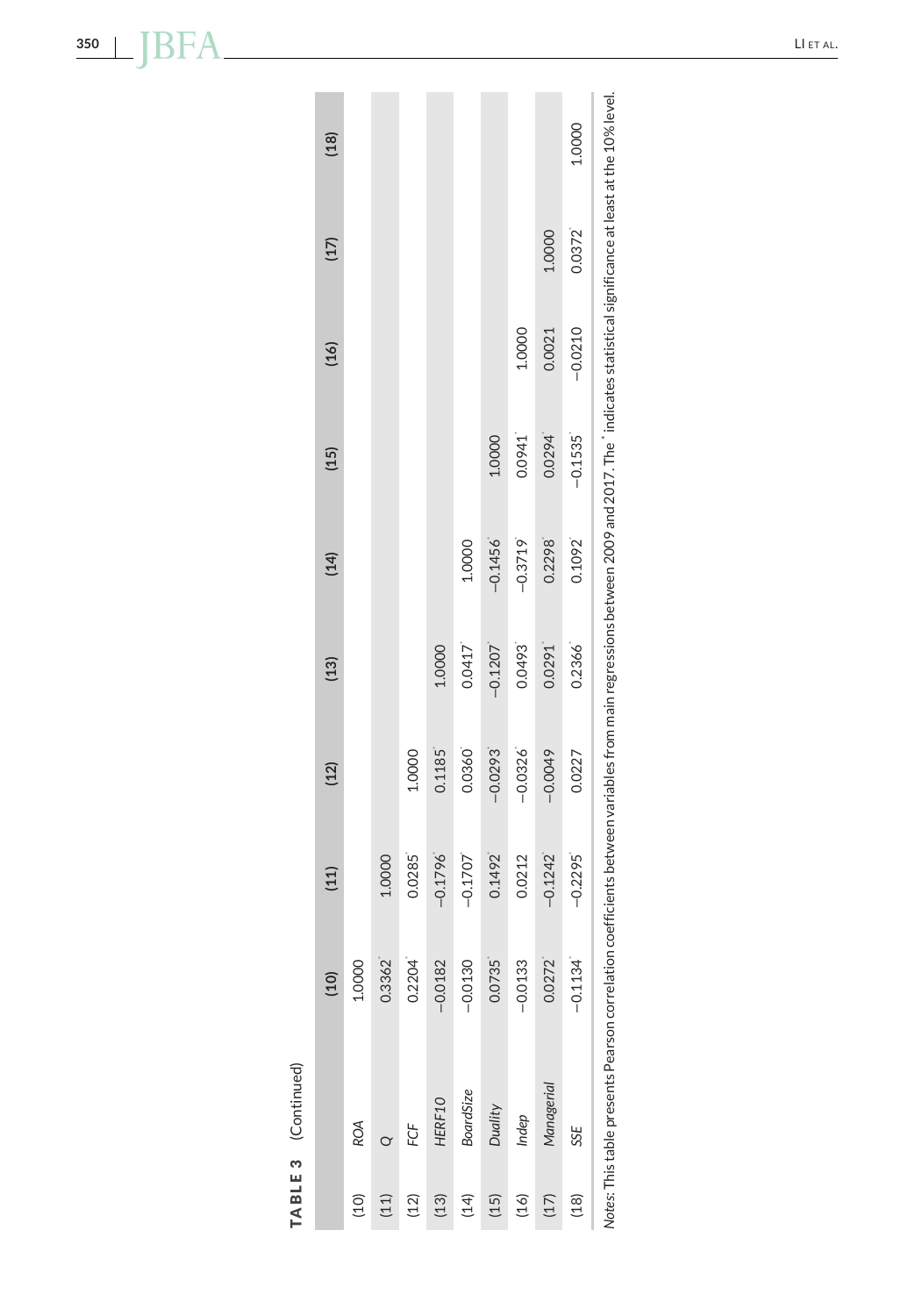# **4.2 Main regression results**

To explore the impact of foreign institutional investors on CSR, we estimate equation [\(1\)](#page-7-0) and report the results in Panel A of Table [4.](#page-14-0) Model 1 is our baseline model, where the dependent variable is CSR score. Notably, the coefficient on *QFII* is positive and statistically significant (*t* = 3.26), suggesting that firms with QFIIs experience an increase in CSR performance relative to those without QFIIs.<sup>10</sup> Importantly, this positive effect is economically significant, indicating that CSR performance is, on average, approximately 4.28% higher for firms with QFIIs than those without, *ceteris paribus*. <sup>11</sup> Therefore, the evidence supports hypothesis H1.

The effects of control variables on CSR performance, if significant, are all broadly consistent with previous evidence in the literature. Specifically, CSR performance is positively associated with firm size, Tobin's Q, free cash flow, ownership concentration, size of board, and managerial size, and negatively related to firm age, leverage, return on assets, CEO-Chairman duality, and SSE. It is worth noting that the coefficient on *State* is not significant, suggesting that the government is not a significant factor in promoting CSR performance. Our study is consistent with Cheung et al. [\(2015\)](#page-29-0), who suggest that state-owned enterprises are not particularly different from non-state-owned firms in responding to pressure on CSR activities.

As to other alternative measures for a firm's environmentally and socially friendly behaviour, the dependent variable is *GRI* in Model 2, estimated using a panel probit model, and *Page* in Model 3. In both specifications, the coefficient on *QFII* is positive and statistically significant, suggesting that firms with QFIIs are more likely to issue sustainability reports following the GRI guidelines, and have a potential effect on the details and contents of environmental and social reporting relative to firms without QFIIs. Finally, using the industry-adjusted CSR performance (*CSR\_IA*) as an explanatory variable shown in Model 4, it further confirms the positive impact of QFIIs on CSR performance. Overall, using a wide range of alternative measures of CSR, the evidences reaffirm that the presence of QFIIs pushes firms to adopt better CSR engagement.

Note that in all model specifications shown in Table [4,](#page-14-0) *Age* is negative and statistically significant.<sup>12</sup> The result seems to be in contrast to the argument that young firms may not have sufficient resources to invest in CSR or environmental protection activities, predicting a positive link between firm age and CSR exists (Boubakri et al., [2016;](#page-29-0) Withisuphakorn & Jiraporn, [2016\)](#page-31-0). However, in a highly competitive environment as seen in China, young or start-up firms may have an incentive to actively engage in CSR as an instrument to establish a good reputation, consistent with the perspectives of Brammer and Pavelin [\(2006\)](#page-29-0), in order to compete with mature firms for bank loans and market participants. For example, Wens Foodstuff Group (stock code: 300498), the firm listed on the ChiNext of Shenzhen Stock Exchange in 2015, is a relatively young firm, but its total social welfare donations and environmental protection investments amounted to approximately 100.55 and 157.10 million USD in 2016 and 2017, respectively.<sup>13</sup>

Next, to further explore the extent to which QFIIs influence CSR performance, we divide the sample into high and low CSR firms at the time when QFIIs make their investments. In doing so, we first calculate the median value of CSR performance for each year and then, based on this, categorise a firm into a higher CSR group if its initial CSR score in a given year is above or equal to the median CSR level, and a lower CSR group, if otherwise. We then re-run equation [\(1\)](#page-7-0) separately for each subsample and report the results in Table [4,](#page-14-0) Panel B. It shows that the coefficient on *QFII* is positive for both groups, and it is highly significant in firms with low initial CSR. Consistent with hypothesis H2, our result indicates that the effect of QFIIs is more pronounced in firms with low initial CSR performance than those with high

 $10$  We also use CSR scores in natural logarithm as an alternative measurement, and the result is unaffected. In addition, we investigate the impact of QFIIs on CSR dimensions, and our results show that firms with QFIIs promote all three categories including Macrocosm, Content, and Technique performance. All results are available upon request.

<sup>11</sup> In Model 1, the coefficient on *QFII* is 1.67, and the average CSR performance is 38.99, as reported in Table [2,](#page-9-0) which together indicate that the CSR performance for firms with QFIIs is expected to increase by an average of approximately 4.28% (e.g.,  $38.99 + 1.67 = 40.66$ ).

<sup>12</sup> In an unreported analysis, we run bivariate regression between *CSR* and *Age* and the result indicates that the relationship between these two variables is indeed negative.

<sup>13</sup> Further details are available at [https://www.wens.com.cn/cn/shzr/index\\_8.aspx.](https://www.wens.com.cn/cn/shzr/index_8.aspx)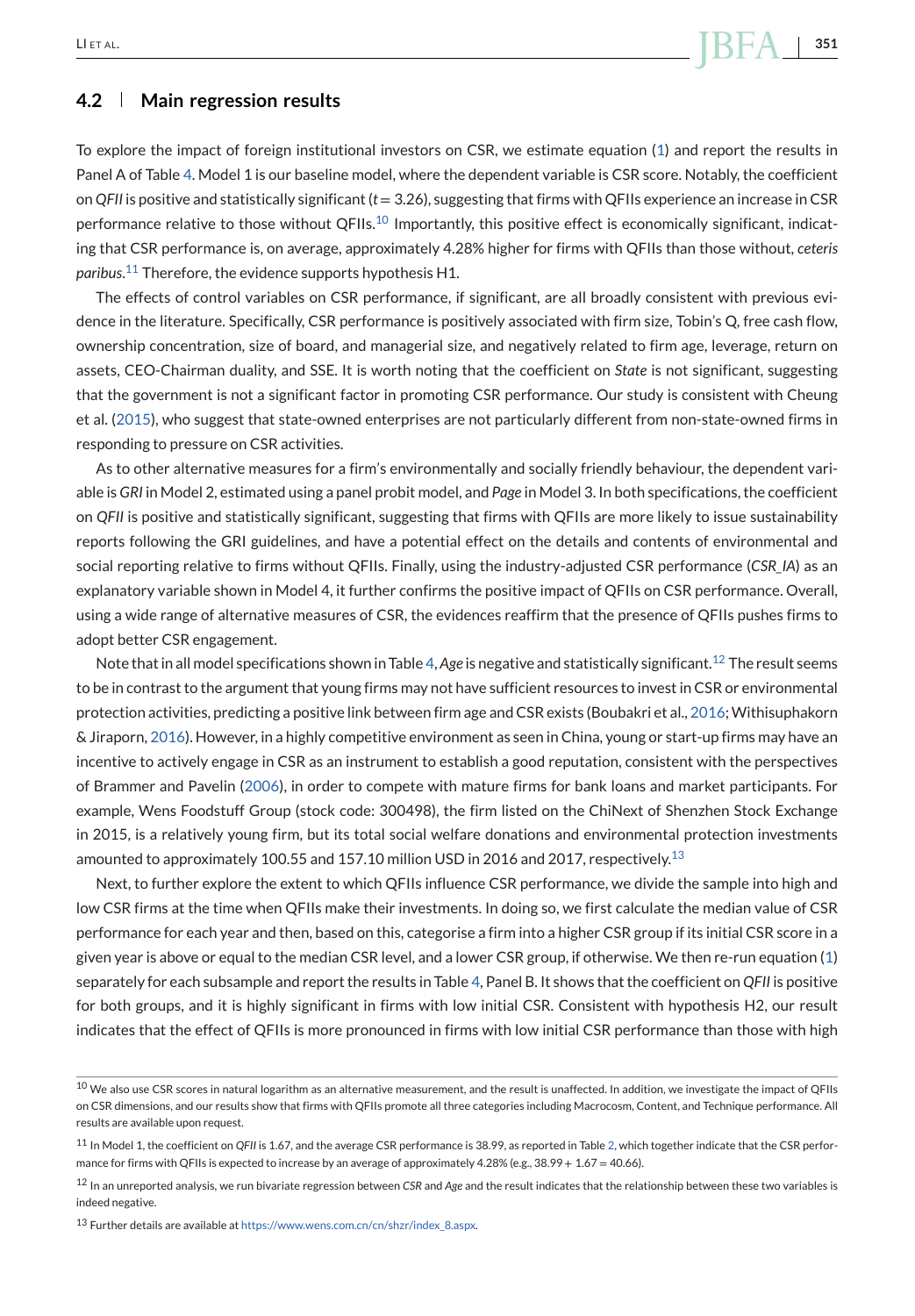# <span id="page-14-0"></span>**TABLE 4** The impact of QFIIs on CSR performance

| Panel A: The effects of QFIIs on CSR performance and reporting |                         |                                       |                            |                                 |
|----------------------------------------------------------------|-------------------------|---------------------------------------|----------------------------|---------------------------------|
|                                                                | <b>CSR</b>              | <b>GRI</b>                            | Page                       | CSR_IA                          |
|                                                                | (1)                     | (2)                                   | (3)                        | (4)                             |
|                                                                | <b>Baseline</b>         | <b>Global Reporting</b><br>Initiative | <b>CSR</b> report<br>pages | Industry-adjusted<br><b>CSR</b> |
| QFII                                                           | 1.6743                  | $0.0399$ <sup>""</sup>                | 0.1188                     | 1.6809                          |
|                                                                | (3.2551)                | (2.9484)                              | (2.7956)                   | (3.2598)                        |
| <b>State</b>                                                   | 0.6715                  | 0.0522                                | $-0.0653$                  | 0.2547                          |
|                                                                | (0.5532)                | (1.5258)                              | $(-0.5487)$                | (0.2108)                        |
| Size                                                           | 4.1327                  | 0.0815                                | 0.2746                     | 4.1334                          |
|                                                                | (22.6012)               | (16.6599)                             | (19.4067)                  | (22.6706)                       |
| Age                                                            | $-1.6542$               | $-0.0192$                             | $-0.1226$                  | $-1.6237$                       |
|                                                                | $(-5.6633)$             | $(-2.1482)$                           | $(-4.8922)$                | $(-5.5918)$                     |
| Lev                                                            | $-6.1949$               | $-0.1558$                             | $-0.2947$                  | $-6.1556$                       |
|                                                                | $(-5.6130)$             | $(-4.0763)$                           | $(-3.0996)$                | $(-5.5941)$                     |
| <b>ROA</b>                                                     | $-7.0527$               | $-0.2463$                             | $-0.2254$                  | $-8.2762$                       |
|                                                                | $(-2.1297)$             | $(-2.1001)$                           | $(-0.7776)$                | $(-2.4958)$                     |
| Q                                                              | 0.6753                  | 0.0065                                | 0.0589                     | 0.6785                          |
|                                                                | (4.7917)                | (1.2013)                              | (4.4049)                   | (4.7959)                        |
| FCF                                                            | 1.8821                  | $-0.0037$                             | 0.0269                     | 1.8259                          |
|                                                                | (2.0352)                | $(-0.1046)$                           | (0.3149)                   | (1.9696)                        |
| HERF10                                                         | 8.2822                  | 0.0650                                | 0.5212                     | 8.2164                          |
|                                                                | (5.2575)                | (1.3461)                              | (4.0421)                   | (5.2313)                        |
| <b>BoardSize</b>                                               | 3.1696                  | 0.0864                                | 0.2032                     | 3.1288                          |
|                                                                | (3.5068)                | (3.3874)                              | (2.7802)                   | (3.4896)                        |
| Duality                                                        | $-0.8945$               | 0.0398                                | $-0.0615$                  | $-0.9135$                       |
|                                                                | $(-2.2318)$             | (2.6314)                              | $(-1.7152)$                | $(-2.2775)$                     |
| Indep                                                          | 0.1474                  | 0.1348                                | 0.0836                     | 0.2109                          |
|                                                                | (0.0506)                | (1.4167)                              | (0.3286)                   | (0.0727)                        |
| Managerial                                                     | 3.5613                  | 0.0381                                | 0.2474                     | 3.4794                          |
|                                                                | (7.7621)                | (2.7741)                              | (6.6166)                   | (7.6074)                        |
| SSE                                                            | $-2.1040$ <sup>""</sup> | $-0.0474$                             | $-0.1970$                  | $-2.1195$                       |
|                                                                | $(-6.3496)$             | $(-4.2256)$                           | $(-6.9054)$                | $(-6.3994)$                     |
| _cons                                                          | $-73.6510$              | 0.1588                                | $-4.5431$                  | $-99.9656$ "                    |
|                                                                | $(-17.6064)$            | (31.7617)                             | $(-13.4128)$               | $(-23.9449)$                    |
| Year fixed effects                                             | Yes                     | Yes                                   | Yes                        | Yes                             |
| Industry fixed effects                                         | Yes                     | Yes                                   | Yes                        | Yes                             |
| No. of obs.                                                    | 4,145                   | 4,147                                 | 2,929                      | 4,145                           |
| Adj./Pseudo R-square                                           | 0.350                   | 0.217                                 | 0.263                      | 0.255                           |

(Continues)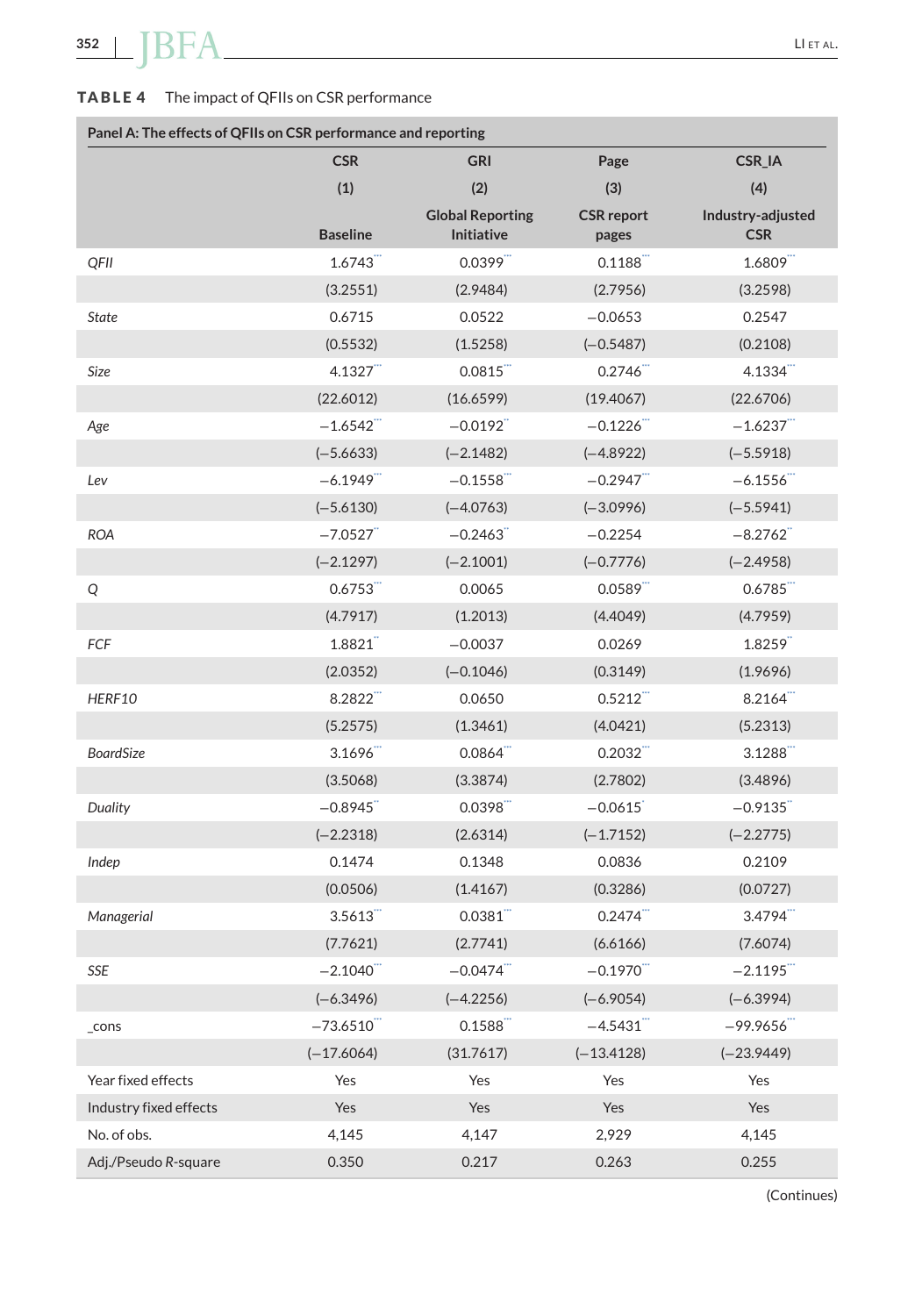#### <span id="page-15-0"></span>**TABLE 4** (Continued)

|                                          | <b>High initial CSR</b><br>group | <b>Low initial CSR</b><br>group |
|------------------------------------------|----------------------------------|---------------------------------|
| Dependent variable = $CSR$               | (1)                              | (2)                             |
| QFII                                     | 0.0582                           | 1.9569                          |
|                                          | (0.0821)                         | (3.3773)                        |
| $\_cons$                                 | $-54.4426$                       | $-24.8009$ <sup>""</sup>        |
|                                          | $(-9.3083)$                      | $(-4.8825)$                     |
| Control                                  | Yes                              | Yes                             |
| Year fixed effects                       | Yes                              | Yes                             |
| Industry fixed effects                   | Yes                              | Yes                             |
| No. of obs.                              | 1,887                            | 2,258                           |
| Adj. R-square                            | 0.332                            | 0.293                           |
| Strong versus weak initial CSR (p-value) |                                  | (0.0363)                        |

*Notes*: This table reports the results of OLS regressions of the impact of QFIIs on firms' CSR performance and reporting activities. In Panel A, the dependent variable is overall CSR performance (*CSR*) in Model (1), the compliance with the Global Reporting Initiative (*GRI*) in Model (2), the natural logarithm of the length of CSR reports (*Page*) in Model (3), and the industry-yearadjusted CSR performance (*CSR\_IA*) in Model (4). In addition, marginal effects are reported in Model (2). Panel B reports the results by dividing the sample into high and low CSR firms at the time QFIIs enter the sample. Variable definitions can be found in Appendix B. In all specifications, independent variables are lagged by one year. Standard errors are clustered at the firm and year level and are corrected for heteroscedasticity. All regressions control for industry and year fixed effects. *T*-statistics (or Z-statistics) are reported in parentheses. "\*, ", and \* indicate statistical significance at the 1%, 5%, and 10% level, respectively.

initial CSR. In other words, the influence of foreign institutional investors is more salient in firms with more scope for CSR improvement. Following Henderson, Kumbhakar, Li, and Parmeter [\(2015\)](#page-30-0) and Dyck et al. [\(2019\)](#page-29-0), we find that the difference between two subsamples is statistically significant (*p*-value = 0.0363) based on the seemingly unrelated estimation.

# **4.3 Robustness tests**

In this section, we perform several robustness tests to examine the validity of our main finding by employing the Granger causality test, a firm fixed-effect approach, and weighted least squares, as well as controlling for additional effects of cross-listing, R&D intensity, and excess cash, and using a sub-sample excluding the firms in the manufacturing sector. We explain our results based on the baseline model for brevity.

# **4.3.1 Granger causality test**

Reverse causality may potentially bias our results because foreign investors may choose to invest in socially responsible firms. For example, Wang and Chen [\(2017\)](#page-31-0) find that foreign institutional investors tilt their investment in firms that are doing well at saving energy. To rule out reverse causality as an alternative explanation for our results, we turn to the Granger causality test by estimating two symmetric sets of regressions (Dyck et al., [2019\)](#page-29-0); that is, we regress *CSR* on lagged *QFII* and lagged *CSR*, and *QFII* on lagged *CSR* and lagged *QFII*, with the same set of lagged control variables, separately. The results, displayed in Models 1 and 2 of Table [5,](#page-16-0) show that the coefficient on *QFII* is positive and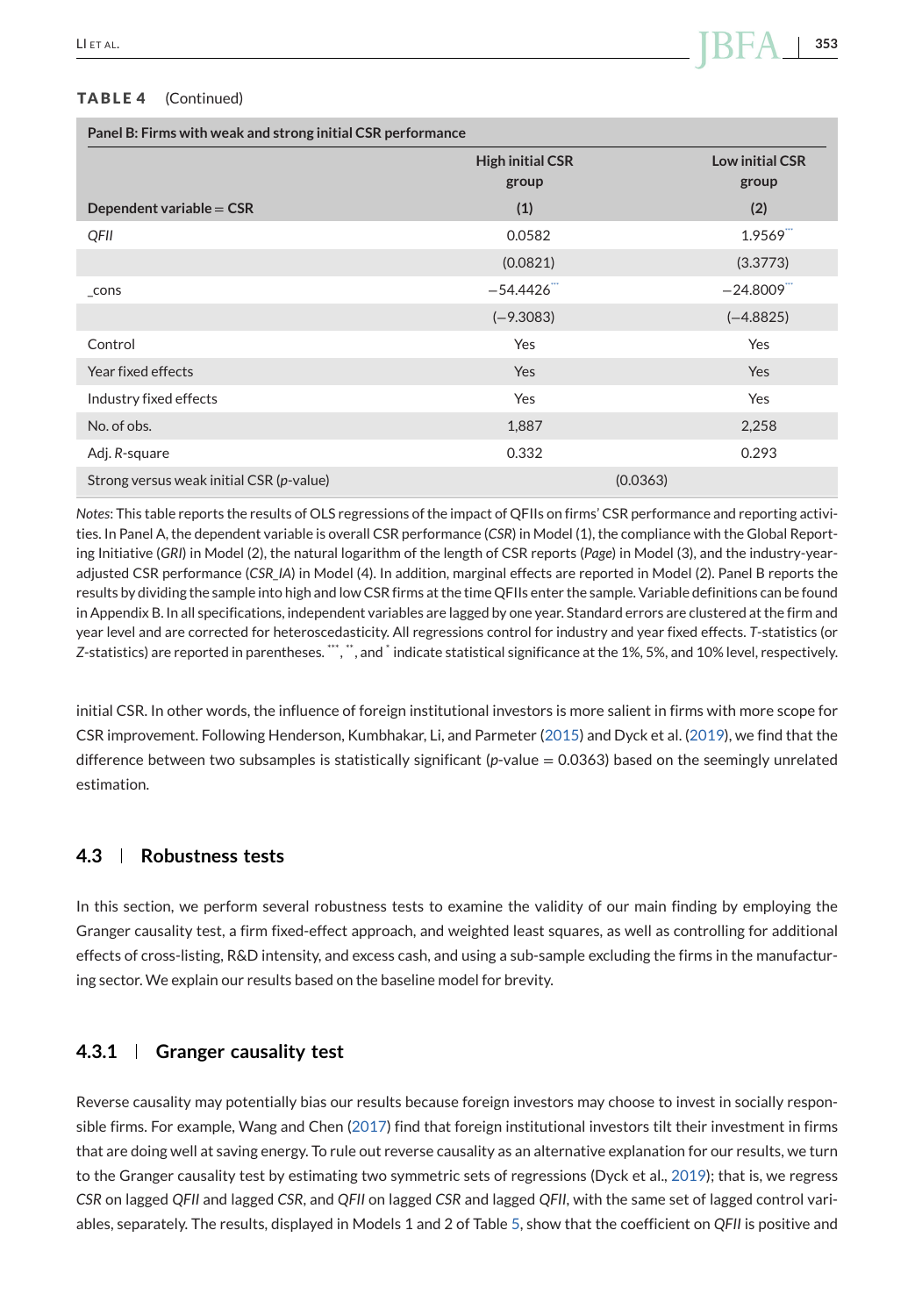| Sub-sample                | <b>CSR</b> | $\circledR$              | 2.6343                | (2.1739)  |           |           |           |             |             |          |            |          | 0.3354    | (0.0981)    | 4.8258                 | (7.3692)  | $-1.2437$              | $(-1.2863)$ | $-3.7528$ | $(-0.8862)$ | 3.2349    | (0.3132)    | $1.1893$ <sup>"</sup>  | (Continues)<br>(2.6179) |
|---------------------------|------------|--------------------------|-----------------------|-----------|-----------|-----------|-----------|-------------|-------------|----------|------------|----------|-----------|-------------|------------------------|-----------|------------------------|-------------|-----------|-------------|-----------|-------------|------------------------|-------------------------|
| Excess cash               | <b>CSR</b> | $\overline{C}$           | $1.6714$ <sup>"</sup> | (2.4957)  |           |           | $-1.6330$ | $(-1.0545)$ | 51.1090"    | (2.4696) | 0.7877     | (1.5365) | 0.6957    | (0.3134)    | 4.1869                 | (10.0043) | $-1.4118$              | $(-2.3596)$ | $-6.1994$ | $(-2.7226)$ | $-7.9553$ | $(-1.4345)$ | 0.6485                 | (2.6223)                |
| R&D intensity             | <b>CSR</b> | $\circ$                  | $1.6611$ <sup>"</sup> | (2.4748)  |           |           | $-1.5866$ | $(-1.0428)$ | 52.6251     | (2.5570) |            |          | 0.6828    | (0.3064)    | $4.1607$ <sup>""</sup> | (9.9390)  | $-1.4415$              | $(-2.4034)$ | $-6.0738$ | $(-2.6806)$ | $-7.4374$ | $(-1.3408)$ | $0.6391$ <sup>""</sup> | (2.5918)                |
| Cross-listing             | <b>CSR</b> | $\overline{5}$           | 1.6822                | (2.4984)  |           |           | $-1.8582$ | $(-1.2041)$ |             |          |            |          | 0.7378    | (0.3309)    | 4.1310                 | (9.8880)  | $-1.6079$              | $(-2.6882)$ | $-6.1713$ | $(-2.7095)$ | $-6.9337$ | $(-1.2371)$ | 0.6759                 | (2.7247)                |
| Weighted least<br>squares | <b>CSR</b> | $\overline{4}$           | 1.3341"               | (2.2784)  |           |           |           |             |             |          |            |          | 3.0340    | (1.6057)    | 3.4450                 | (9.6973)  | $-1.2158$              | $(-2.3383)$ | $-5.3654$ | $(-2.8594)$ | $-2.6252$ | $(-0.5613)$ | 0.5521"                | (2.4133)                |
| Firm fixed<br>effects     | CSR        | $\widehat{\mathfrak{S}}$ | 0.4931                | (1.8086)  |           |           |           |             |             |          |            |          | $-0.9347$ | $(-0.6229)$ | $1.1472$ <sup>"</sup>  | (2.2628)  | 0.3034                 | (0.3187)    | 0.3903    | (0.2577)    | 7.5524    | (2.2040)    | $-0.1651$              | $(-1.1431)$             |
| Granger causality test    | QFII       | $(2)$                    | 1.0736                | (13.6475) | 0.0010    | (0.3288)  |           |             |             |          |            |          | $-0.0090$ | $(-0.0423)$ | $0.1837$ <sup>*</sup>  | (6.0090)  | $0.1289$ <sup>"</sup>  | (2.3987)    | $-0.6838$ | $(-3.3657)$ | 2.6375    | (3.8545)    | $-0.0014$              | $(-0.0450)$             |
|                           | <b>CSR</b> | $\Xi$                    | 0.5476                | (2.2282)  | 0.8818''' | (86.7124) |           |             |             |          |            |          | $-0.3157$ | $(-0.4883)$ | 0.6894                 | (6.9954)  | $-0.3573$ <sup>"</sup> | $(-2.2356)$ | $-0.6169$ | $(-1.0685)$ | 0.7711    | (0.4441)    | 0.1144                 | (1.5554)                |
|                           |            |                          | QFII                  |           | CSR       |           | Cross     |             | RDIntensity |          | ExcessCash |          | State     |             | Size                   |           | Age                    |             | Lev       |             | ROA       |             | $\alpha$               |                         |

<span id="page-16-0"></span>**354** LI ET AL

**TABLE 5** Robustness tests

TABLE 5 Robustness tests

LI ET AL.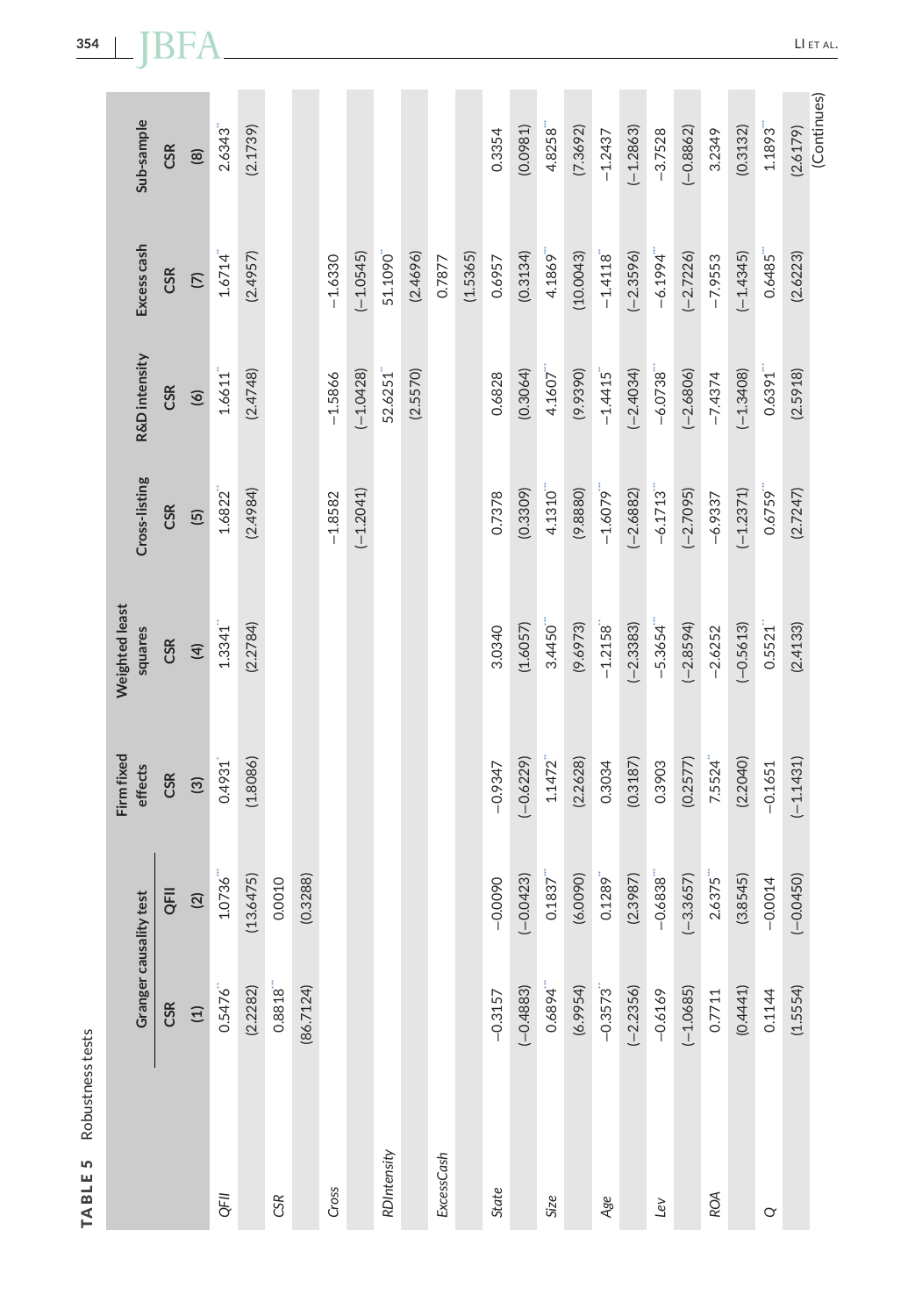<span id="page-17-0"></span>

|                                                                                                                                                                                                                                                                                                                                                                                                                                                                                                                                                                                                                                                     | Granger causality test |               | Firm fixed<br>effects | Weighted least<br>squares                                                                                                                      | Cross-listing  | R&D intensity  | Excess cash    | Sub-sample                     |
|-----------------------------------------------------------------------------------------------------------------------------------------------------------------------------------------------------------------------------------------------------------------------------------------------------------------------------------------------------------------------------------------------------------------------------------------------------------------------------------------------------------------------------------------------------------------------------------------------------------------------------------------------------|------------------------|---------------|-----------------------|------------------------------------------------------------------------------------------------------------------------------------------------|----------------|----------------|----------------|--------------------------------|
|                                                                                                                                                                                                                                                                                                                                                                                                                                                                                                                                                                                                                                                     | CSR                    | QFII          | <b>CSR</b>            | <b>CSR</b>                                                                                                                                     | CSR            | <b>CSR</b>     | <b>CSR</b>     | <b>CSR</b>                     |
|                                                                                                                                                                                                                                                                                                                                                                                                                                                                                                                                                                                                                                                     | $\Xi$                  | (2)           | $\circled3$           | $\overline{4}$                                                                                                                                 | $\overline{5}$ | $\overline{6}$ | $\overline{C}$ | $\circledR$                    |
| FCF                                                                                                                                                                                                                                                                                                                                                                                                                                                                                                                                                                                                                                                 | 0.3259                 | 0.0219        | $-0.0746$             | 0.9254                                                                                                                                         | 1.8998         | 1.9272         | 2.0859         | 4.0926                         |
|                                                                                                                                                                                                                                                                                                                                                                                                                                                                                                                                                                                                                                                     | (0.6718)               | (0.1162)      | $(-0.1382)$           | (0.8525)                                                                                                                                       | (1.7163)       | (1.7374)       | (1.8674)       | (2.2982)                       |
| HERF10                                                                                                                                                                                                                                                                                                                                                                                                                                                                                                                                                                                                                                              | 0.5782                 | 0.2297        | $-1.0403$             | 8.6845                                                                                                                                         | 8.3098         | 8.1413         | 8.1567         | 8.3326                         |
|                                                                                                                                                                                                                                                                                                                                                                                                                                                                                                                                                                                                                                                     | (0.7575)               | (0.8909)      | $(-0.4664)$           | (3.1122)                                                                                                                                       | (2.6374)       | (2.5842)       | (2.5887)       | (1.5887)                       |
| <b>BoardSize</b>                                                                                                                                                                                                                                                                                                                                                                                                                                                                                                                                                                                                                                    | 0.7028                 | $-0.2817$     | 1.5106                | 2.5482                                                                                                                                         | 3.2184         | 3.3124         | 3.2290         | 5.1022                         |
|                                                                                                                                                                                                                                                                                                                                                                                                                                                                                                                                                                                                                                                     | (1.5565)               | $(-1.7166)$   | (1.1532)              | (1.6646)                                                                                                                                       | (1.7543)       | (1.8106)       | (1.7737)       | (1.8039)                       |
| Duality                                                                                                                                                                                                                                                                                                                                                                                                                                                                                                                                                                                                                                             | $-0.2576$              | 0.0860        | $-0.2520$             | $-0.4002$                                                                                                                                      | $-0.8879$      | $-0.9682$      | $-0.9546$      | $-1.9026$                      |
|                                                                                                                                                                                                                                                                                                                                                                                                                                                                                                                                                                                                                                                     | $(-1.2677)$            | (1.1568)      | $(-0.5270)$           | $(-0.6532)$                                                                                                                                    | $(-1.3083)$    | $(-1.4315)$    | $(-1.4051)$    | $(-1.7156)$                    |
| Indep                                                                                                                                                                                                                                                                                                                                                                                                                                                                                                                                                                                                                                               | 2.5035                 | $-1.1806$     | 0.0957                | $-1.0178$                                                                                                                                      | 0.1292         | 0.2502         | $-0.0228$      | 15.0762                        |
|                                                                                                                                                                                                                                                                                                                                                                                                                                                                                                                                                                                                                                                     | (1.6144)               | $(-2.3268)$   | (0.0250)              | $(-0.2087)$                                                                                                                                    | (0.0238)       | (0.0460)       | $(-0.0042)$    | (1.7118)                       |
| Managerial                                                                                                                                                                                                                                                                                                                                                                                                                                                                                                                                                                                                                                          | 0.5258                 | 0.1607        | 1.1640                | 3.3583                                                                                                                                         | 3.5910         | 3.4464         | 3.4323         | 3.1460                         |
|                                                                                                                                                                                                                                                                                                                                                                                                                                                                                                                                                                                                                                                     | (2.2825)               | (1.9997)      | (2.0315)              | (4.2575)                                                                                                                                       | (3.6597)       | (3.5111)       | (3.5136)       | (2.2724)                       |
| SSE                                                                                                                                                                                                                                                                                                                                                                                                                                                                                                                                                                                                                                                 | $-0.4522$              | 0.0768        |                       | $-2.1315$                                                                                                                                      | $-2.2637$      | $-2.1154$      | $-2.1542$      | $-2.2176$                      |
|                                                                                                                                                                                                                                                                                                                                                                                                                                                                                                                                                                                                                                                     | $(-2.6197)$            | (1.2311)      |                       | $(-3.3567)$                                                                                                                                    | $(-2.9575)$    | $(-2.7551)$    | $(-2.8043)$    | $(-1.9134)$                    |
| cons                                                                                                                                                                                                                                                                                                                                                                                                                                                                                                                                                                                                                                                | $-12.5856$             | $-4.6485$     | $-0.3804$             | 56.8209                                                                                                                                        | $-73.5313$     | $-74.1653$     | $-74.2749$     | $-100.9147$                    |
|                                                                                                                                                                                                                                                                                                                                                                                                                                                                                                                                                                                                                                                     | $(-5.7425)$            | $(-6.4387)$   | $(-0.0332)$           | $(-7.1445)$                                                                                                                                    | $(-7.9837)$    | $(-8.1014)$    | $(-8.1283)$    | $(-6.9581)$                    |
| Year fixed effects                                                                                                                                                                                                                                                                                                                                                                                                                                                                                                                                                                                                                                  | Yes                    | Yes           | Yes                   | Yes                                                                                                                                            | Yes            | Yes            | Yes            | Yes                            |
| Industry fixed effects                                                                                                                                                                                                                                                                                                                                                                                                                                                                                                                                                                                                                              | Yes                    | Yes           | $\frac{1}{2}$         | Yes                                                                                                                                            | Yes            | Yes            | Yes            | Yes                            |
| Firm fixed effects                                                                                                                                                                                                                                                                                                                                                                                                                                                                                                                                                                                                                                  | $\frac{1}{2}$          | $\frac{1}{2}$ | Yes                   | $\frac{1}{2}$                                                                                                                                  | $\frac{1}{2}$  | $\frac{1}{2}$  | $\frac{1}{2}$  | $\frac{1}{2}$                  |
| No. of obs.                                                                                                                                                                                                                                                                                                                                                                                                                                                                                                                                                                                                                                         | 4,001                  | 3,973         | 4,145                 | 4,145                                                                                                                                          | 4,145          | 4,145          | 4,145          | 1,813                          |
| Adj./Pseudo R-square                                                                                                                                                                                                                                                                                                                                                                                                                                                                                                                                                                                                                                | 0.844                  | 0.174         | 0.388                 | 0.369                                                                                                                                          | 0.351          | 0.354          | 0.355          | 0.400                          |
| Notes: This table reports robustness tests. The result of the Granger causality test is displayed in Models (1)-(2), a firm fixed-effect model in Model (3), weighted least squares (WLS) in<br>is automatically excluded because there is no change in a firm's exchange-listed status over any given two years. All variables are defined in Appendix B. In all specifications, independent<br>variables are lagged by one year. Standard errors are clustered at the firm level and are corrected for heteroscedasticity. T-statistics (or Z-statistics) are reported in parentheses. ",",<br>Model (4), the inclusion of Cross, RDIntensity and |                        |               |                       | ExcessCash in Models (5) to (7), respectively, and a sub-sample without manufacturing sector in Model (8). In the firm fixed-effect model, SSE |                |                |                | , and $\overline{\phantom{a}}$ |

**TABLE 5** (Continued)

TABLE 5 (Continued)

indicate statistical significance at the 1%, 5%, and 10% level, respectively.

indicate statistical significance at the 1%, 5%, and 10% level, respectively.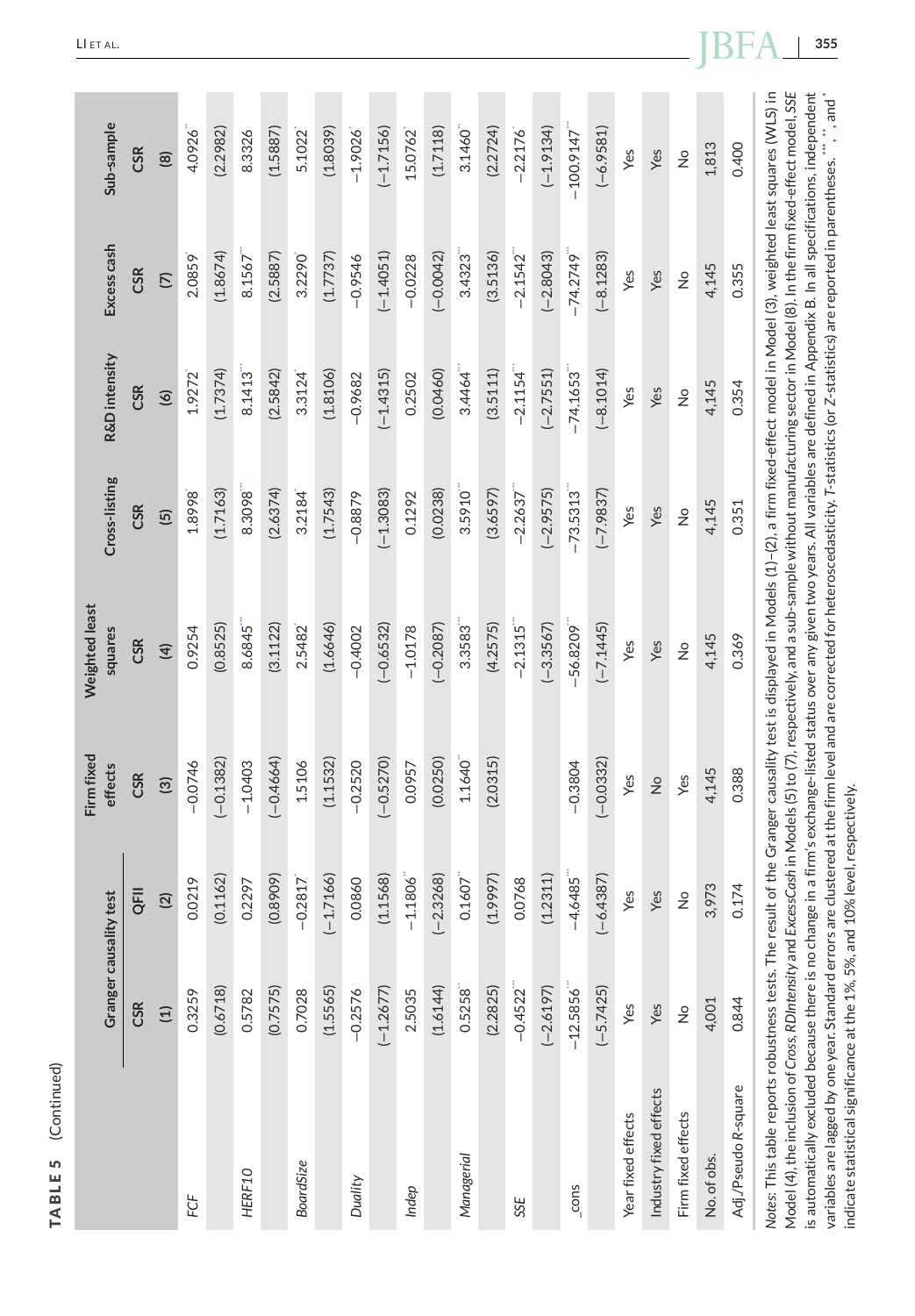# **356 | II ET AL. ET AL. ET AL. ET AL. ET AL. ET AL.** ET AL. ET AL. ET AL. ET AL.

statistically significant, but that on *CSR* is not.<sup>14</sup> Thus, we conclude that it is the QFIIs that drive firms' social performance, rather than the firms with high CSR performance that attract the investments of foreign institutional investors.

# **4.3.2 Firm fixed-effect approach**

In the previous analysis, we control only for observable firm characteristics. Some unobservable factors may, however, drive the results. To mitigate potential concerns that our results may arise from omitting time-invariant firm-specific factors, we follow Hegde and Mishra [\(2019\)](#page-30-0) to estimate equation [\(1\)](#page-7-0) by employing a firm fixed-effect approach. The result is presented in Model 3. Without a surprise, a positive and statistically significant relationship between *QFII* and *CSR* still exists. The evidence, again, supports our main finding. In unreported analysis, we also adopt alternative measures of CSR, such as the industry-adjusted CSR performance and the length of CSR reports, and in both cases, we find that QFIIs have a positive impact on CSR with the use of the firm fixed-effect model.

# **4.3.3 Weighted least squares approach**

Our sample, an unbalanced panel data set, is unevenly distributed across years. It may be unreasonable to assume that every firm-year observation should be treated equally, and using a procedure that treats all of the data equally may provide a less precise estimation on data points since some may be given less influence than they should be, while others that have little influence are assigned with heavy weights. Bearing this in mind, we thus introduce the weighted least squares (WLS) methodology to maximise the efficiency of our parameter estimation. This approach assigns each data point a proper amount of influence over the parameter estimates. The result is displayed in Model 4 and it shows that the coefficient on *QFII* is positive and highly significant, suggesting that firms with QFIIs exhibit higher CSR scores when using a weighted regression model as an alternative robustness check.

# **4.3.4 Additional controls**

We further test whether our main finding is sensitive to the inclusion of additional controls. First, recent empirical evidence shows that reduced agency problems and better corporate governance are both associated with superior CSR performance (Harjoto & Jo, [2011\)](#page-30-0). In particular, Boubakri et al. [\(2016\)](#page-29-0) find that firms cross-listed in multiple stock exchanges are subject to more rules on disclosure and corporate governance, and tend to have better CSR performance than those without cross-listing. To mitigate the concern that omitted variables may drive our results, we control for the effect of cross-listing on CSR performance by creating a dummy variable, *Cross*, which equals 1 if a firm is listed on multiple stock exchanges in a given year and afterwards, and 0 otherwise, and report the result in Model 5. The coefficient on *QFII* remains positive and statistically significant at the conventional level, supporting our main finding.

Second, we examine whether a firm's research and development (R&D) expenditures may affect the firm's investment in CSR activities.<sup>15</sup> The association between R&D intensity and subsequent CSR scores may go both ways. On the one hand, firms may choose to allocate fewer resources to CSR-related activities if there is a strong inclination towards R&D or innovative investments (Pavelin & Porter, [2008\)](#page-31-0). On the other hand, according to the resourcesbased view, R&D expenditures and CSR activities may help generate valuable resources and enhance competitive

<sup>&</sup>lt;sup>14</sup> It is worth noting that the Granger causality test may suffer some limitations such as relatively short time series in panel data and a large number of crosssectional units indicated by Dyck, Lins, Roth, and Wagner [\(2019\)](#page-29-0).

<sup>15</sup> We thank an anonymous referee for raising this point.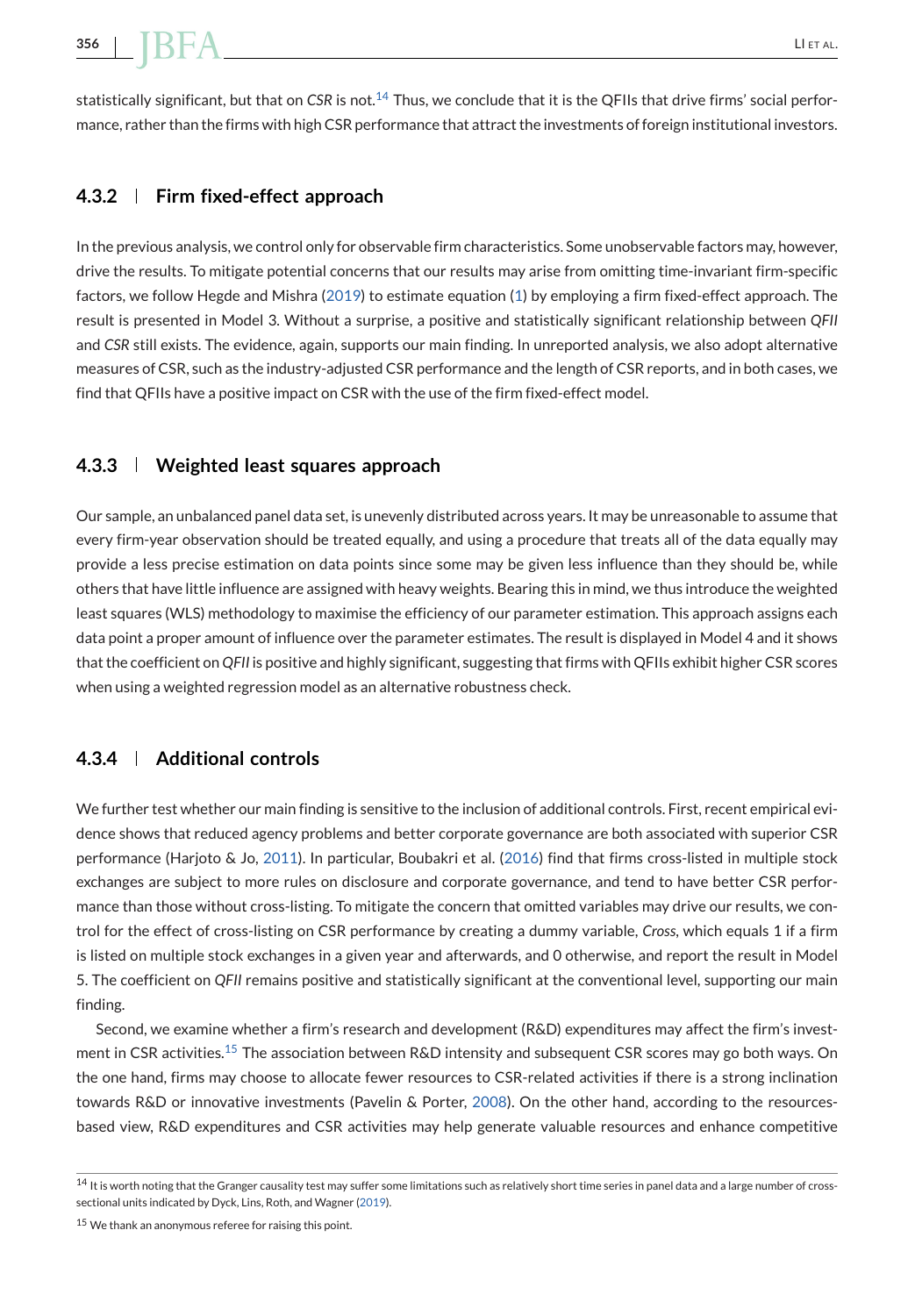# LI ET AL. **357**

advantages, leading to a positive link between R&D intensity and CSR (Hegde & Mishra, [2019;](#page-30-0) Padgett & Galan, [2010\)](#page-31-0). To account for the potential impact of R&D intensity on CSR, we generate a variable, indicated by *RDIntensity* and measured as the ratio of R&D expenditure to total assets in year *t* − 1, and repeat our analysis controlling for this variable. The estimate is reported in Model 6 where it shows that *RDIntensity* has a positive and significant effect on CSR activities, implying that R&D-intensive firms tend to use CSR strategy as a means to recruit and retain talented people, such as research specialists and engineers, who can provide firms with critical intangible resources and capital market benefits, because social responsibility actions can fulfil stakeholder expectations and build a good reputation (Brammer & Pavelin, [2006\)](#page-29-0). Note that the coefficient on *QFII* is still positive and statistically significant, suggesting that our main result is not affected by the inclusion of the R&D variable.

Third, we take firms' slack resources into account. According to slack resource theory, a firm's slack resource availability, such as excess cash balance, may have a positive effect on CSR performance (Waddock & Graves, [1997\)](#page-31-0). Although in our model specification, as shown in equation [\(1\)](#page-7-0), variables such as *ROA* and *FCF* are included to take firm performance into account, excess cash accumulated by the firm may be even more important to socially based expenditure. Following Dittmar and Mahrt-Smith [\(2007\)](#page-29-0) and Frésard and Salva [\(2010\)](#page-29-0), we define excess cash, *ExcessCash*, as cash held by firms that is not committed for operations and investment activities scaled by total assets at year *t* − 1. In other words, excess cash is measured as the residual from the normal cash regression.<sup>16</sup> We repeat our analysis with inclusion of this variable into our model specification and display the result in Model 7. We find that the coefficient on excess cash is positive, but statistically insignificant  $(t = 1.54)$ , indicating that slack resources available to the firm have no direct impact on CSR activities. Notably, however, the coefficient on *QFII* is still positive and statistically significant, reaffirming the positive influence of *QFII* on CSR ratings despite the inclusion of this additional variable.

Finally, as shown in our sample distribution foreign investors are clustered in the manufacturing sector, consistent with Liu, Bredin, Wang, and Yi [\(2014\)](#page-30-0) who document that foreign funds are typically keen to invest in certain industries—for example, the manufacturing sector—as opposed to other sectors, such as real estate, construction, media and culture that generally need local knowledge. Thus, our result could simply reflect industry effects. Although the industrial dummy is included in all regressions shown in Table [4](#page-14-0) to control for unobserved heterogeneity across industries, we further rule out such concerns by excluding firms in the manufacturing sector, which reduces our sample to 1,813 observations. Our result is reported in Model 8. As indicated clearly, the influence of QFIIs on CSR is still positive and statistically significant, implying that our main finding is not driven by a large number of QFIIs clustered in the manufacturing sector. It is worth noting that our finding further reveals that QFIIs play a more influential role in inducing appreciable changes in firms' CSR performance across broad industry sectors, thanks to the rapid expansion of the QFII Scheme in recent years.<sup>17</sup>

In sum, our result is robust to a set of alternative research approaches and is insensitive to the inclusion of additional controls and sub-sample, further confirming that QFIIs play an important role in promoting CSR activities.

# **4.4 Endogeneity tests**

As with all empirical studies in corporate finance, endogeneity is a possible concern. Firms with better environmental and social performance ratings may attract more foreign institutional investors due to their good reputation built through CSR activities. It might also be possible that the presence of foreign ownership and socially responsible conduct are simultaneously influenced by omitted variables. Further, the differences in observable firm characteristics between firms with and without QFIIs may result in potential concerns. Although the Granger causality test, as well

<sup>16</sup> Please see Dittmar and Mahrt-Smith [\(2007\)](#page-29-0) and Frésard and Salva [\(2010\)](#page-29-0) for further details.

<sup>17</sup> In particular, the initial quota that allowed QFIIs to invest in an individual stock was limited to a maximum of 20% of a firm's outstanding shares by CSRC. From 10 September 2019, such quota is removed by the State Administration of Foreign Exchange, indicating that once licensed by CSRC, QFIIs have no limits in investing in Chinese listed firms. Further details are available at [http://m.safe.gov.cn/safe/2019/0910/14035.html.](http://m.safe.gov.cn/safe/2019/0910/14035.html)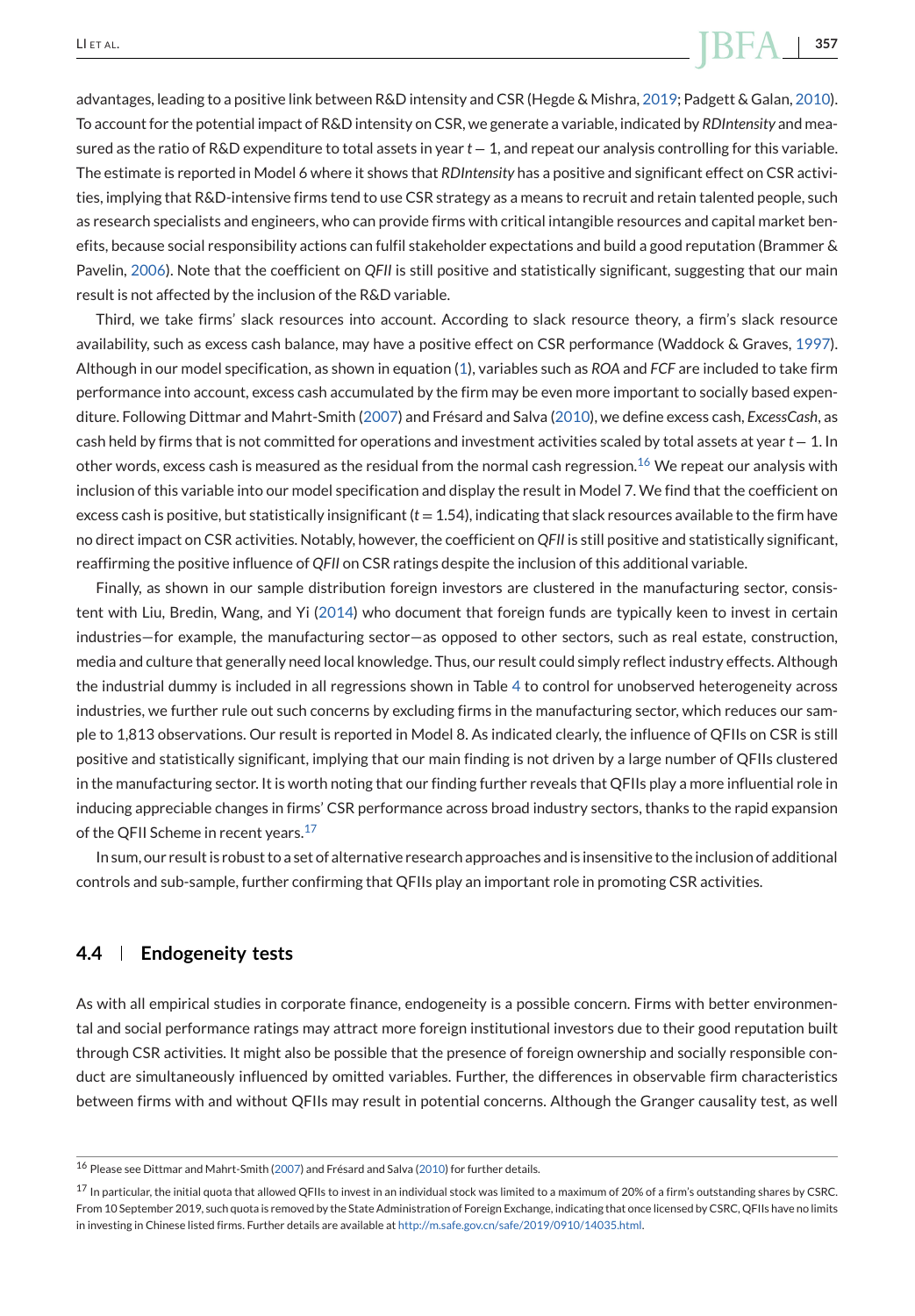<span id="page-20-0"></span>as firm-, industry-, and year fixed-effect regressions may, to some extent, mitigate these concerns, they cannot adequately address reverse causality problems and capture unobserved characteristics due to sample selection bias. In this section, we further address these concerns by adopting alternative research designs, including the propensity score-matching (PSM) method and the Heckman two-stage selection analysis.

### **4.4.1 Propensity score-matching approach**

We first adopt the propensity score-matching method to examine the impact of foreign investors on CSR performance. With replacement, we match the treatment group with the control group based on a variety of firm characteristics (*Size*, *Age*, *Lev*, and *ROA*) as well as the year and industry dummies, and employ the PSM technique with calliper set at 0.01. We identify the average treatment effect on the treated (ATT), in which the '*Treatment*' represents *QFII*. ATT is the average difference between the CSR ratings of firms with QFIIs and their counterfactual peers' CSR ratings. After matching, a balancing test is carried out to examine whether the mean of each covariate significantly differs from the treatment to control groups.

A propensity score analysis for treatment firms and non-treatment firms is presented in Panel A of Table [6.](#page-21-0) In Section A, it shows that the CSR performance of firms with QFIIs is approximately 1.40 points higher than that of firms without QFIIs. Section B indicates that the sample is well balanced, as the firm characteristics of the control group are not statistically different from those of the treatment group in all panels.<sup>18</sup>

#### **4.4.2 Heckman two-stage estimator**

Our sample is constructed based on whether firms disclose CSR or sustainability reports and receive CSR performance scores, which may potentially introduce sample selection bias because not all firms disclose their CSR information and sustainability reports (Kong, Yang, Liu, & Yang, [2020\)](#page-30-0). To alleviate such concerns, we employ the Heckman [\(1979\)](#page-30-0) twostep procedure to check whether our result is robust to this selection bias. To perform this test, we first carry out a probit regression model, as shown in equation (2), to estimate the likelihood that firms issue CSR reports and receive CSR performance scores, to obtain the Inverse Mills Ratio (known as *Lambda*), the self-selection parameter, and in the second-stage regression, we insert *Lambda* in the model specification as shown in equation (3):

$$
Pr(CSRD_{i,t}) = \alpha + \beta_1 Mandatory_{i,t-1} + \beta_2Control_{i,t-1} + D_{year} + D_{industry} + \varepsilon_{i,t}
$$
 (2)

$$
CSR_{i,t} = \alpha + \beta_1 QFI_{i,t-1} + \beta_2 Control_{i,t-1} + \beta_3 Lambda_{i,t-1} + D_{year} + D_{industry} + \varepsilon_{i,t}
$$
\n(3)

where *CSRD* is an indicator variable set to 1 if a firm issues a CSR report and receives a CSR rating in a given year, and 0 otherwise. *Mandatory* is used to measure the probability of whether a sample can be observed, and is defined as a dummy variable equal to 1 if a firm is mandated to disclose a CSR report in a given year, and 0 otherwise (Chen, Hung, & Wang, [2018;](#page-29-0) Kong et al., [2020\)](#page-30-0).<sup>19</sup> According to prior research, *Mandatory* affects firm-level CSR but has no direct impact on the presence of QFIIs. *Control* is the same set of control variables included in equation [\(1\)](#page-7-0) that are known to have a potential impact on CSR.

<sup>18</sup> We also identify the ATT when the '*Treatment*' is *QFII\_high* and *QFII\_distant*, and our finding remains unchanged.

 $19$  Note that firms listed on the SSE Corporate Governance Sector and cross-listed are required to disclose their CSR reports. In addition, firms included in the Shenzhen 100 Index are required to issue their sustainability reports.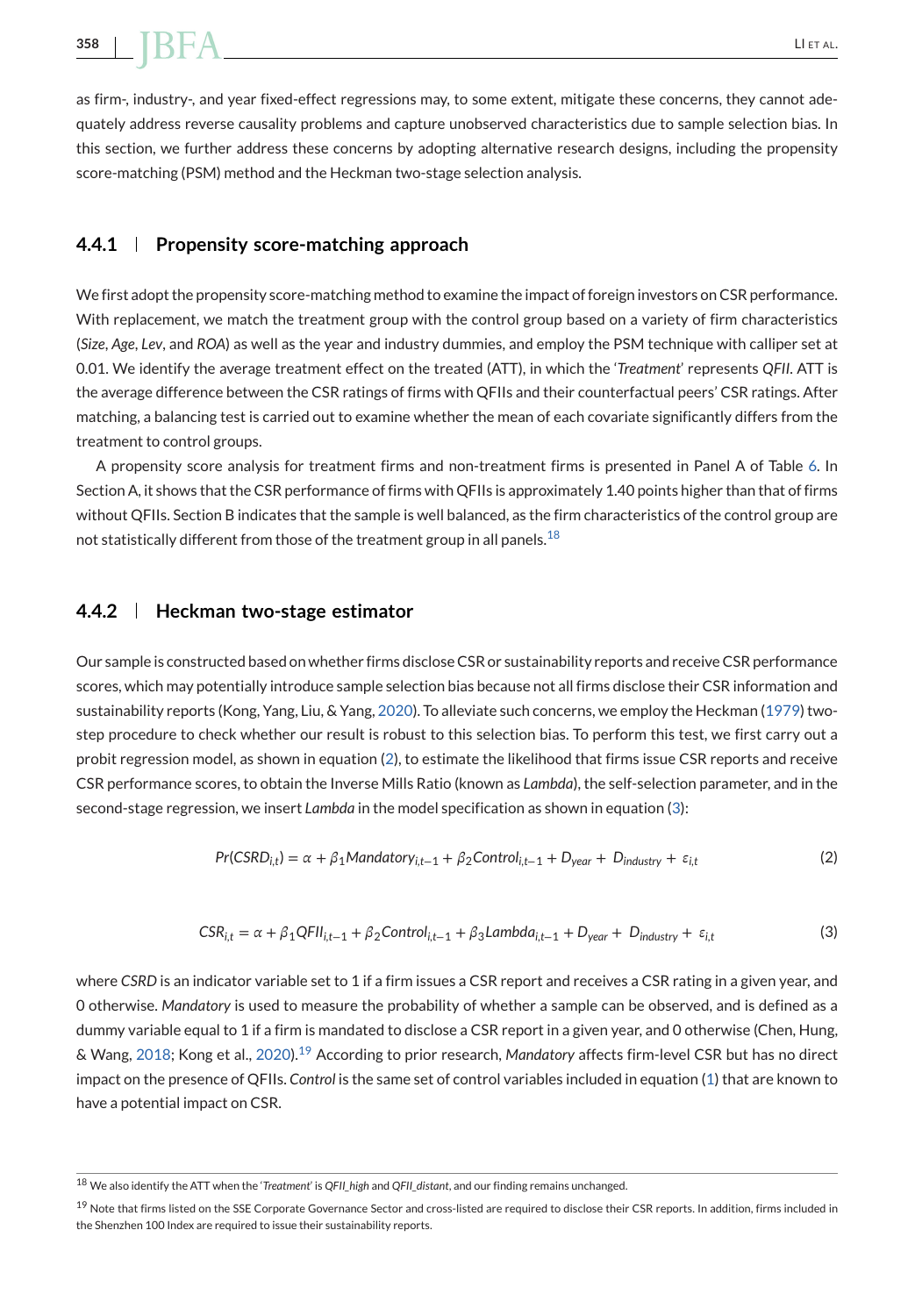#### <span id="page-21-0"></span>**TABLE 6** Endogeneity tests

| Panel A: Propensity score matching approach                                                   |                                |                |                           |                   |                            |
|-----------------------------------------------------------------------------------------------|--------------------------------|----------------|---------------------------|-------------------|----------------------------|
| Section A. Average treatment effect on the treated.                                           |                                |                |                           |                   |                            |
| Dependent                                                                                     | ATT (T-stat)                   | <b>Treated</b> |                           |                   |                            |
| variable = $CSR$                                                                              | (mean)                         | (mean)         | Control                   | No. of obs.       | <b>Treated: Control</b>    |
| QFII                                                                                          | $1.4024$ <sup>"</sup> $(2.00)$ | 42.2442        | 40.8418                   | 4,255             | 581: 3,674                 |
| Section B. Univariate balanced test for pairs of treatment and control groups after matching. |                                |                |                           |                   |                            |
| Matching criteria                                                                             | Treated (mean)                 | Control (mean) | % bias reduction          | <b>Difference</b> | <i>p</i> -value            |
| <b>Size</b>                                                                                   | 23.4950                        | 23.4780        | 96.9                      | 0.0170            | 0.853                      |
| Age                                                                                           | 2.4025                         | 2.3967         | 81.3                      | 0.0058            | 0.862                      |
| Lev                                                                                           | 0.4729                         | 0.4743         | 96.1                      | $-0.0014$         | 0.902                      |
| <b>ROA</b>                                                                                    | 0.0679                         | 0.0694         | 94.4                      | $-0.0015$         | 0.697                      |
| Panel B: Heckman two-step analysis                                                            |                                |                |                           |                   |                            |
|                                                                                               |                                |                | <b>CSRD</b>               |                   | <b>CSR</b>                 |
|                                                                                               |                                |                | First-stage<br>regression |                   | Second-stage<br>regression |
|                                                                                               |                                |                | (1)                       |                   | (2)                        |
| Mandatory                                                                                     |                                |                | 2.6722                    |                   |                            |
|                                                                                               |                                |                | (16.4030)                 |                   |                            |
| QFII                                                                                          |                                |                |                           |                   | 1.4331                     |
|                                                                                               |                                |                |                           |                   | (2.9158)                   |
| Lambda                                                                                        |                                |                |                           |                   | $4.0066$ <sup>"</sup>      |
|                                                                                               |                                |                |                           |                   | (3.3344)                   |
| $_{\text{-} \text{cons}}$                                                                     |                                |                | $-12.6957$                |                   | $-105.2566$                |
|                                                                                               |                                |                | $(-28.8091)$              |                   | $(-9.1445)$                |
| Control                                                                                       |                                |                | Yes                       |                   | Yes                        |
| Year fixed effects                                                                            |                                |                | Yes                       |                   | Yes                        |
| Industry fixed effects                                                                        |                                |                | Yes                       |                   | Yes                        |
| No. of obs.                                                                                   |                                |                | 16,785                    |                   | 4,477                      |
| Wald test of independent equations Chi <sup>2</sup> (p-value)                                 |                                |                |                           |                   | $10.01$ (0.0016)           |
| Wald $Chi2$ ( <i>p</i> -value)                                                                |                                |                |                           |                   | 1356.48 (0.0000)           |
| $\rho$                                                                                        |                                |                |                           |                   | 0.3963                     |
| $\sigma$                                                                                      |                                |                |                           |                   | 10.1107                    |

*Notes*: Panel A reports the results of a propensity score matching (PSM) routine for treatment firms and non-treatment firms from 2009 to 2017. We match firms using a propensity score matching algorithm with calliper set at 0.01 and an array of firmspecific characteristics (firm size, firm age, leverage, and ROA). The average treatment effect on the treated (ATT), in which the '*Treatment*' stands for *QFII*, is reported in Section A. Section B displays the univariate balanced test for pairs of treatment and control firms after matching. All matching criteria are all in year *t* − 1 with year and industry dummies included. Panel B presents the results based on Heckman two-step regressions. In the first stage, a probit model is adopted to predict the presence of CSR performance, where a dummy variable, *CSRD*, set to 1 if a firm issues a CSR report and receives CSR rating in a given year, and 0 otherwise, is regressed on *Mandatory* and *Control* to estimate the Inverse Mills ratio, namely *Lambda*. *Mandatory* is a dummy variable equal to 1 if a firm is mandated to disclose a CSR report in a given year and 0 otherwise. In the second stage, *Lambda* is included as an additional independent variable in equation [\(1\)](#page-7-0). Due to space limitations, this panel does not display the control variables. In both regressions, independent variables are lagged by one year, with controlling for industry and year fixed effects. Detailed variable definitions can be found in Appendix B. Standard errors are corrected for heteroscedasticity and clustered at the firm and year level. T-statistics (or Z-statistics) are reported in parentheses.  $\ddot{...}$ , and \* indicate statistical significance at the 1%, 5%, and 10% level, respectively.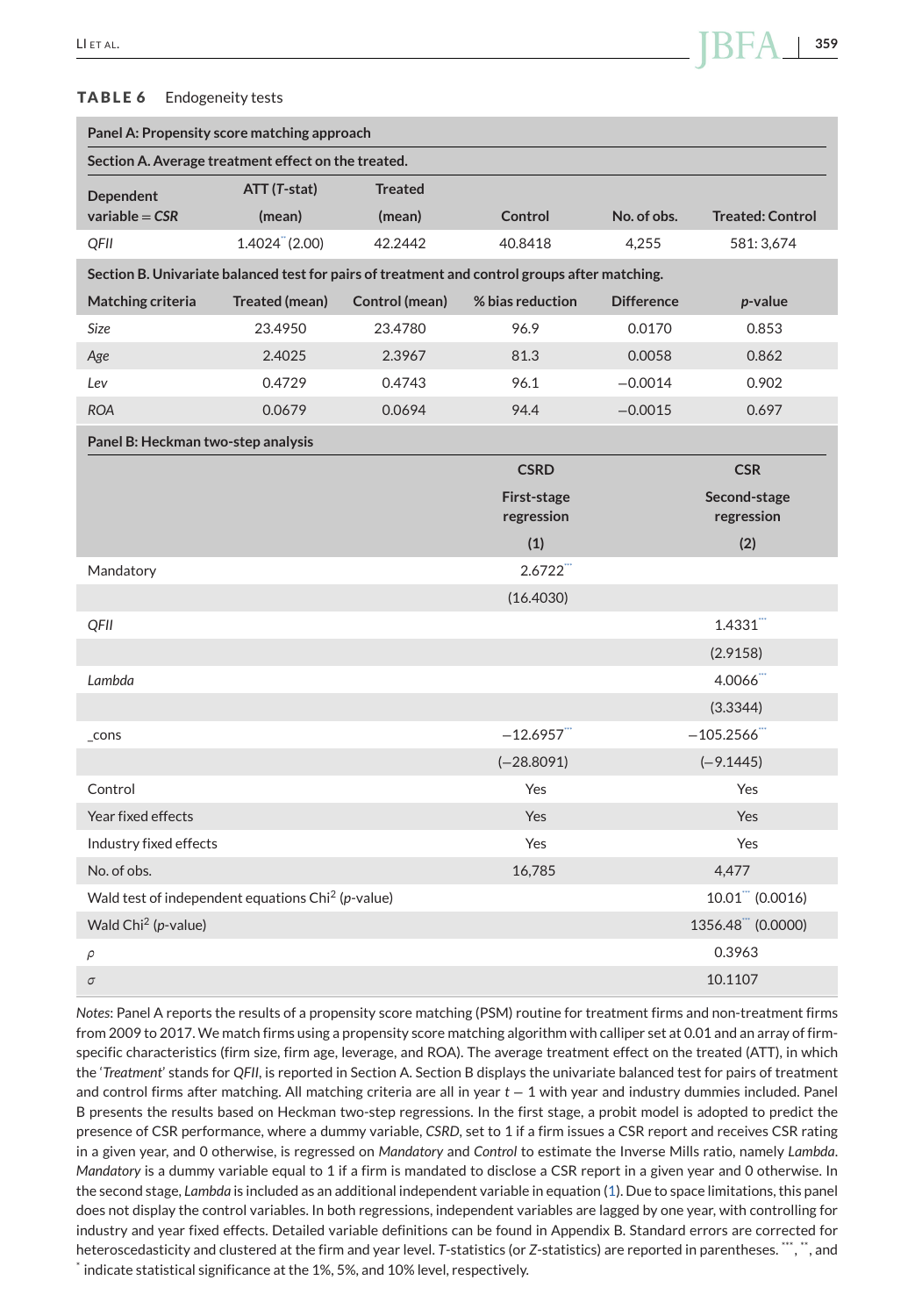<span id="page-22-0"></span>Panel B of Table [6](#page-21-0) reports the regression results of the Heckman two-stage analysis. In the first-stage regression, the coefficient on *Mandatory* is positive and highly significant, indicating that firms subject to the mandatory CSR reporting policy are more likely to issue their sustainability reports and receive CSR performance ratings. In the second-stage regression with *Lambda* included, our results show that the coefficient on *QFII* is positive and statistically significant (*t* = 2.92), consistent with our main finding. The magnitude of the coefficient on *QFII* (1.43) is slightly lower than that in Model 1 of Table [4](#page-14-0) (1.67), implying that the selection bias slightly amplifies the impact of QFIIs on CSR performance. More importantly, the positive association between the presence of foreign institutional investors and CSR performance is unaffected using the Heckman two-stage analysis. $^{20}$ 

# **5 WHY DO QFIIS PUSH FIRMS TOWARDS BETTER CSR PRACTICES?**

In this section, we aim to answer the question of why QFIIs push firms to adopt high CSR practices by looking into two avenues: social awareness and physical distances of QFIIs. The former reflects foreign investors' social awareness, and the latter may imply an additional degree of information asymmetry that QFIIs may bear.

### **5.1 The social awareness motive: Regulatory quality of countries**

When assessing the positive effect of foreign investors on CSR performance, it is necessary to review OFIIs' legal and regulatory quality backgrounds that may reflect their distinctive social preferences. Liang and Renneboog [\(2017\)](#page-30-0) assert that countries under different legal regimes handle concerns and conflicts between firms, communities and other stakeholders differently; regulatory quality and institutional backgrounds can, to a large extent, explain the variation in the corporate social practices across countries. Dyck et al. [\(2019\)](#page-29-0) maintain that institutional ownership, especially those from countries with a strong community belief in the importance of environmental and social (E&S) issues, is a driving force behind firms' E&S performance. In addition, according to Worldwide Governance Indicators (WGI), institutions in countries with strict law and regulations can effectively enhance the stringency of environmental regulations, labour regulations, business regulatory environment, and address various stakeholder concerns in terms of unfair competitive practices, access to product markets, labour rights, minimum wages, hiring and firing practices, and price control (Mavragani, Nikolaou, & Tsagarakis, [2016\)](#page-31-0). Furthermore, well-governed countries largely depend on regulation-based mechanisms that place restrictions on *ex-ante* behaviours (La Porta, Lopez-de-Silanes, & Shleifer, [2008;](#page-30-0) Liang & Renneboog, [2017\)](#page-30-0). As a consequence, foreign investors from countries with high regulatory quality are more likely to exhibit their stronger social preferences, and when they invest in foreign markets they may carry out their high social behaviour in incorporating environmental and community engagement into firms that they invest in, thus pushing towards higher CSR behaviours of the firms.

To examine whether foreign investors transplant their social awareness to the firms they invest in, we divide QFIIs into two groups according to the regulatory quality of countries where they are domiciled. Specifically, we obtain the country's regulatory quality scores from the World Bank and calculate the median value for each year.<sup>21</sup> We then generate two dummy variables. *QFII\_high* is assigned with a value of 1 for firms having a foreign investor from a country with a regulatory quality score equal to or above median value in a given year, and 0 for firms either having no foreign investors or having foreign parties from a country with a regulatory quality score lower than median value. Similarly, QFII low receives a value of 1 for firms having foreign institutional investors from a country with regulatory

 $^{20}$  We have also adopted the Heckman two-stage analysis to address the selection bias concerns with respect to the link between social awareness and geographical distance of QFIIs and CSR performance by replacing *QFII* with *QFII\_high* and *QFII\_low*, and *QFII* with *QFII\_distant* and *QFII\_close* in equations [\(2\)](#page-20-0) and [\(3\)](#page-20-0), respectively. Our main finding continues to hold.

<sup>21</sup> The regulatory quality score ranges from −2.5 to 2.5, with higher values corresponding to higher levels of regulatory quality. For details, please see [https:](https://info.worldbank.org/governance/wgi/Home/Documents) [//info.worldbank.org/governance/wgi/Home/Documents.](https://info.worldbank.org/governance/wgi/Home/Documents)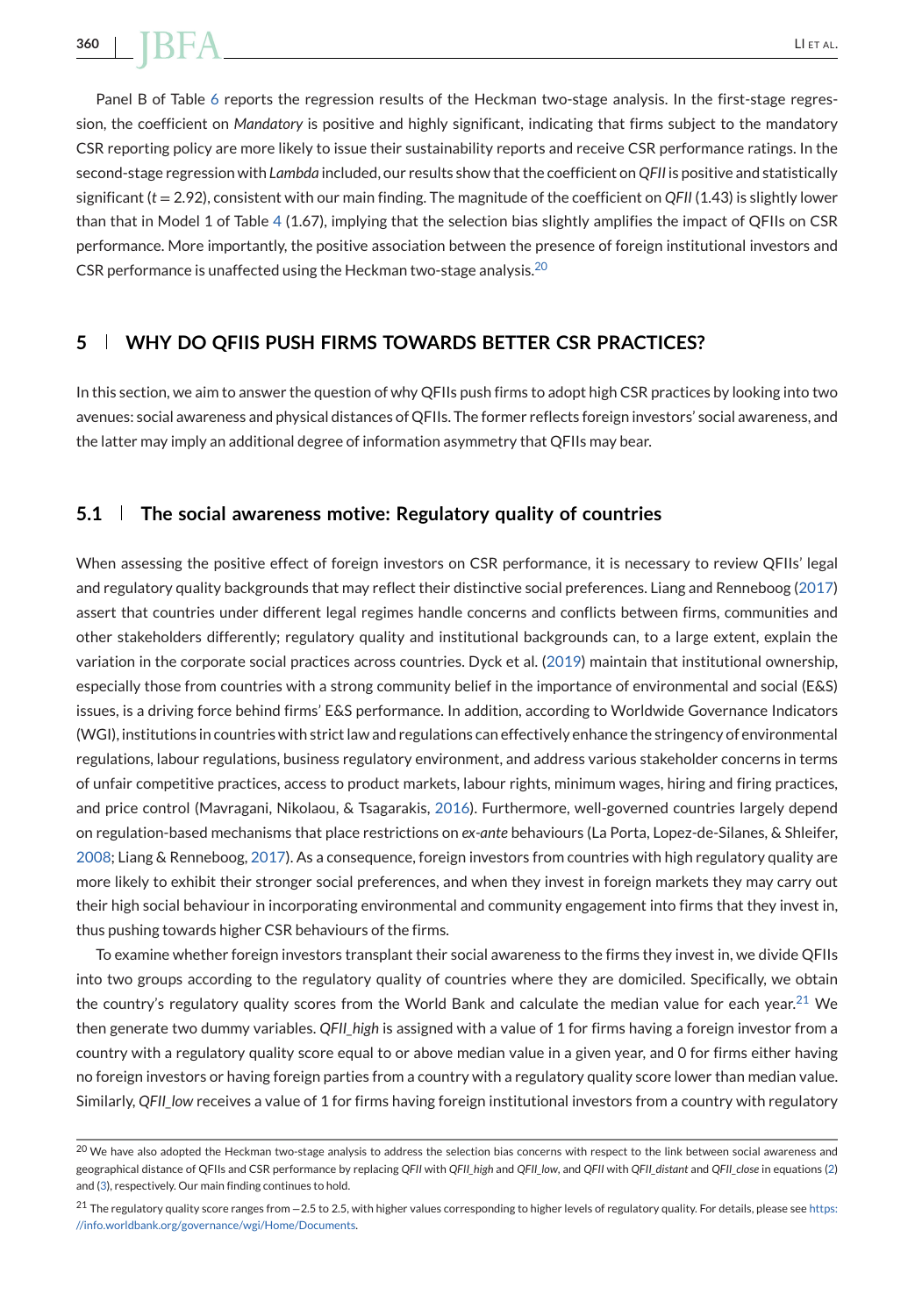quality score lower than median value, and 0 for firms either having no foreign institutional ownership or having foreign investors from a regime with regulatory quality score equal to or above median value. In the case of multiple foreign investors within a firm in a given year, we identify the dominant institution according to the total percentage of shares held by QFIIs.<sup>22</sup> By replacing *QFII* with *QFII\_high* and *QFII\_low* in equation [\(1\)](#page-7-0), we obtain the estimates reported in Model 1 of Table [7.](#page-24-0) Notably, the coefficient on *QFII* high is positive and statistically significant, suggesting that the positive effect of foreign institutional investors on CSR performance is mostly attributable to QFIIs domiciled in highly regulated countries where the social awareness and CSR standards are higher than those from countries with relatively low regulatory quality. Therefore, our results reveal that the legal and regulatory quality background of QFIIs can be viewed as an essential channel that transplants social standards to the firms that they invest in, and offshore owners with high social awareness background act as a key driver of the initiative of CSR practices.

### **5.2 The risk resolution motive: Physical distance of QFIIs**

Alternatively, foreign investors' push for CSR engagement may stem from the idea of investment uncertainty reduction that CSR engagement may bring. Investing in a foreign country is associated with additional uncertainty and higher levels of risk due to increased information asymmetry (Barmeyer & Mayrhofer, [2008;](#page-28-0) Gehrig, [1993;](#page-29-0) Oh et al., [2011\)](#page-31-0). Specifically, Kang and Kim [\(2008\)](#page-30-0) find that information asymmetry arising from geographic proximity is a key determinant of domestic large acquirers' corporate governance practices in their target firms, implying that investors from geographically distant markets suffer from more severe information asymmetries relative to investors domiciled in physically close countries. Furthermore, as indicated in Leuz, Lins, and Warnock [\(2008\)](#page-30-0) and Cai, Lee, Xu, and Zeng [\(2019\)](#page-29-0), foreign institutional investors are often assumed to exhibit information disadvantages relative to domestic investors who have greater local knowledge and access to a wider variety of additional information from local sources. As such, it is plausible to assume that QFIIs pressure managers to promote CSR activities as a way of reducing information asymmetry that they bear due to geographical distances, especially those from remote countries, because the empirical evidence shows that effective use of CSR strategies is negatively associated with information asymmetry (Cho, Lee, & Pfeiffer, [2013;](#page-29-0) Cui, Jo, & Na, [2018\)](#page-29-0).

To assess the uncertainty resolution incentive, we follow Kang and Kim [\(2010\)](#page-30-0) and measure the degree of information asymmetry using the natural logarithm of geographical distance between the capital cities of QFIIs' countries of domicile and the capital city of China as a proxy. We then divide QFIIs into those from remote-distance countries (equal or above-median physical distance) and near-distance countries (below-median physical distance). Accordingly, two dummy variables are created with *QFII\_distant* being a binary variable equal to 1 for firms with foreign institutional investors from remote-distance countries in a given year, and 0 for firms either without foreign institutional ownership or with foreign investors from near-distance countries in the same year, and similarly *QFII\_close* being a dummy variable set to 1 for firms that receive foreign investments from near-distance countries in a given year, and 0 for firms either without foreign institutional ownership or with foreign investors domiciled in remote-distance countries in the same year. The estimate of equation [\(1\)](#page-7-0) with *QFII* being replaced by *QFII\_distant* and *QFII\_close* is displayed in Model 2 of Table [7.](#page-24-0) We find that the coefficients on both dummy variables are positive, and the magnitude of the highly significant coefficient on *QFII\_distant* (1.83) is higher than that on *QFII\_close* (1.49). Our findings reveal that these offshore owners, especially from geographically remote distances, play a crucial role in pushing CSR engagement to offset such

<sup>&</sup>lt;sup>22</sup> Taking Jiangling Motors Corporation (stock code: 000550), one of the largest exporters of light diesel commercial vehicles in China, as an example, Jiangling has three foreign institutional investors in 2014, namely, China International Capital Corporation Hong Kong Asset Management Limited, Canada Pension Plan Investment Board, and Kuwait Investment Authority; these three investors own 1.25%, 1.53% and 1.03% of the shares issued by the firm, respectively. The regulatory quality scores of Hong Kong (2.06) and Canada (1.85) are higher than the median level (1.67), thus a high regulatory system, while the regulatory quality score of Kuwait (−0.15) is lower than the median value, thereby a relatively inferior governance system. Therefore, the dominant QFII in Jiangling is identified as the high-regulatory-quality system because 2.78% is greater than 1.03%.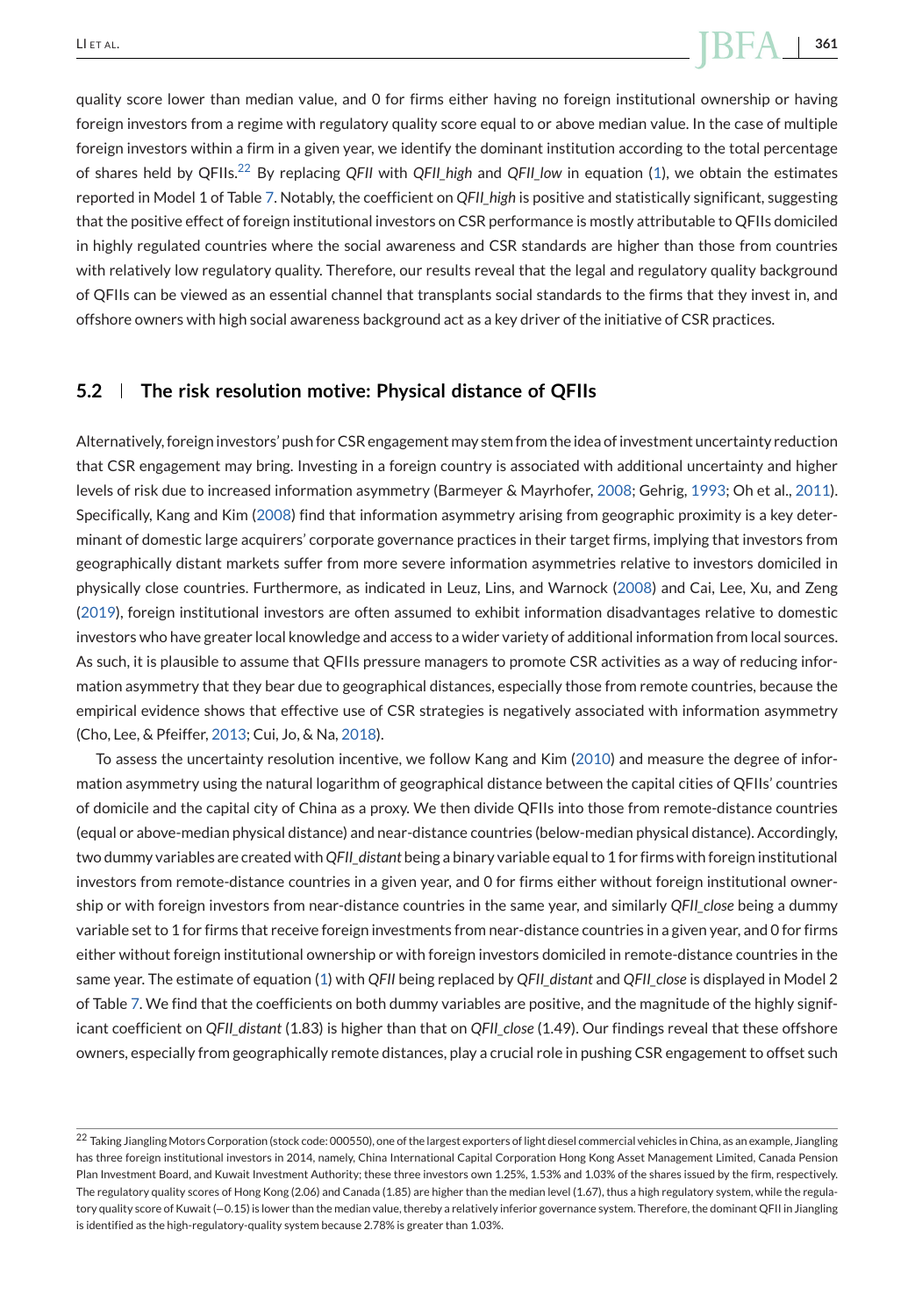<span id="page-24-0"></span>**TABLE 7** The effects of regulatory quality and geographical distance of QFIIs' countries on CSR and the mechanism that QFIIs use to push for CSR changes

|                            | <b>Regulatory</b><br>quality | Geographical<br>distance | <b>Voting power</b> |                         |
|----------------------------|------------------------------|--------------------------|---------------------|-------------------------|
| Dependent variable = $CSR$ | (1)                          | (2)                      | (3)                 | (4)                     |
| QFII_high                  | 3.3952                       |                          |                     |                         |
|                            | (4.1139)                     |                          |                     |                         |
| QFII_low                   | 0.2852                       |                          |                     |                         |
|                            | (0.4934)                     |                          |                     |                         |
| QFII_distant               |                              | 1.8258                   |                     |                         |
|                            |                              | (2.6709)                 |                     |                         |
| QFII_close                 |                              | 1.4916                   |                     |                         |
|                            |                              | (2.0814)                 |                     |                         |
| QFII_own                   |                              |                          | 0.4758              |                         |
|                            |                              |                          | (1.6698)            |                         |
| QFII_Top10                 |                              |                          |                     | 1.6142                  |
|                            |                              |                          |                     | (2.9912)                |
| QFII_nonTop10              |                              |                          |                     | 2.0171                  |
|                            |                              |                          |                     | (1.4262)                |
| <b>State</b>               | 0.7272                       | 0.8818                   | 0.6438              | 0.8827                  |
|                            | (0.5996)                     | (0.7236)                 | (0.5283)            | (0.7240)                |
| Size                       | 4.0850                       | 4.0894                   | 4.1914              | 4.0871                  |
|                            | (22.3780)                    | (22.1254)                | (22.9131)           | (22.1671)               |
| Age                        | $-1.6794$ <sup>"</sup>       | $-1.6339$                | $-1.6216$           | $-1.6291$               |
|                            | $(-5.7412)$                  | $(-5.5965)$              | $(-5.5453)$         | $(-5.5949)$             |
| Lev                        | $-5.9768$                    | $-6.0720$                | $-6.4303$           | $-6.0668$               |
|                            | $(-5.4257)$                  | $(-5.4995)$              | $(-5.7852)$         | $(-5.4987)$             |
| <b>ROA</b>                 | $-6.8687$                    | $-6.7069$                | $-6.6299$           | $-6.6550$               |
|                            | $(-2.0780)$                  | $(-2.0205)$              | $(-2.0000)$         | $(-2.0093)$             |
| Q                          | 0.6730                       | $0.6664$ <sup>""</sup>   | 0.6829              | 0.6668                  |
|                            | (4.7812)                     | (4.7344)                 | (4.8370)            | (4.7343)                |
| FCF                        | 1.8046                       | 1.3535                   | 1.9167              | 1.3447                  |
|                            | (1.9542)                     | (1.4979)                 | (2.0725)            | (1.4901)                |
| HERF10                     | 8.1631                       | 8.5823                   | 8.4856              | 8.5761                  |
|                            | (5.1738)                     | (5.6665)                 | (5.3774)            | (5.6649)                |
| <b>BoardSize</b>           | 3.2000                       | 3.1494                   | 3.1613              | $3.1494$ <sup>"</sup>   |
|                            | (3.5546)                     | (3.4906)                 | (3.4950)            | (3.4872)                |
| Duality                    | $-0.8555$                    | $-0.8953$                | $-0.9032$           | $-0.8902$               |
|                            | $(-2.1314)$                  | $(-2.2355)$              | $(-2.2524)$         | $(-2.2231)$             |
| Indep                      | 0.1302                       | 0.2098                   | 0.0667              | 0.2069                  |
|                            | (0.0448)                     | (0.0721)                 | (0.0229)            | (0.0711)<br>(Continues) |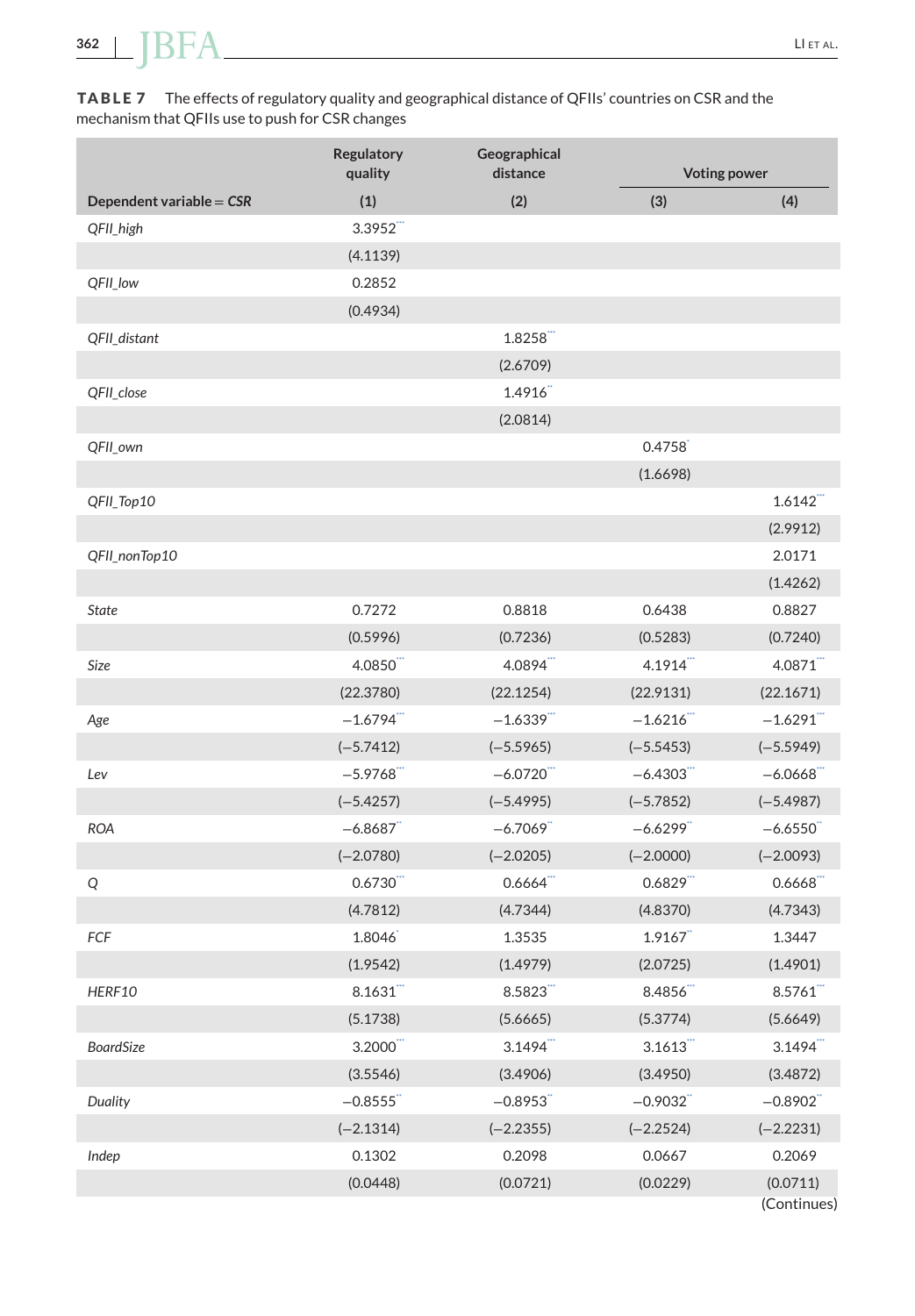#### <span id="page-25-0"></span>**TABLE 7** (Continued)

|                            | <b>Regulatory</b><br>quality | Geographical<br>distance | <b>Voting power</b>     |              |
|----------------------------|------------------------------|--------------------------|-------------------------|--------------|
| Dependent variable = $CSR$ | (1)                          | (2)                      | (3)                     | (4)          |
| Managerial                 | 3.5330                       | 3.5567                   | 3.5750                  | 3.5529       |
|                            | (7.7290)                     | (7.7373)                 | (7.7876)                | (7.7287)     |
| <b>SSE</b>                 | $-2.1052$                    | $-2.1268$                | $-2.0674$ <sup>""</sup> | $-2.1233$    |
|                            | $(-6.3472)$                  | $(-6.4163)$              | $(-6.2384)$             | $(-6.4022)$  |
| cons                       | $-72.6885$                   | $-72.7781$ <sup>""</sup> | $-74.8456$              | $-72.7426$   |
|                            | $(-17.3516)$                 | $(-17.2706)$             | $(-17.9659)$            | $(-17.2611)$ |
| Year fixed effects         | Yes                          | Yes                      | Yes                     | Yes          |
| Industry fixed effects     | <b>Yes</b>                   | Yes                      | Yes                     | <b>Yes</b>   |
| No. of obs.                | 4,145                        | 4,145                    | 4,145                   | 4,145        |
| Adj. R-square              | 0.352                        | 0.351                    | 0.348                   | 0.351        |

*Notes*: This table reports the OLS regression results of the impact of country-level regulatory quality and geographical distance of QFIIs in Models (1) and (2), and ownership characteristics of QFIIs in Models (3) and (4) on the CSR performance of firms invested. See Appendix B for detailed variable definitions. In all models, independent variables are lagged by one year. Standard errors are clustered at the firm and year level and are corrected for heteroscedasticity. *T*-statistics are reported in parentheses. "\*, ", and \* indicate statistical significance at the 1%, 5%, and 10% level, respectively.

additional risk arising from information asymmetry that they bear due to the geographical location from the target firms.

Together, our findings support that both social awareness and risk resolution are the driving forces for offshore owners to urge firms that they invest in to propel environmental and social policies.

# **6 WHAT MECHANISMS DO QFIIS USE TO PUSH FOR HIGH CSR?**

The literature suggests that large and key shareholders can exert influence on corporate policies through proposing and voting, or by appointing directors on the board or shareholder activism (Lee & Lounsbury, [2011;](#page-30-0) Oh et al., [2011\)](#page-31-0). Similarly, if foreign institutional investors own a significant amount of a firm's shares, they are entitled to vote in the shareholder meeting (Huang & Zhu, [2015\)](#page-30-0). Building upon this line of literature, we empirically explore the mechanism through which QFIIs push towards CSR. For this purpose, we generate a variable, *QFII\_own*, measured as the percentage of ownership held by QFIIs, to capture the effect of foreign investors on CSR performance. The percentage of ownership represents the significance of QFIIs' influence and voting power on the management team (Yeo, Tan, Ho, & Chen, [2002\)](#page-31-0). In addition, we introduce two dummy variables, *QFII\_Top10* and *QFII\_nonTop10*, to measure the strength of influence from QFIIs. If investment stakes are significantly large, QFIIs could assign a director in the boardroom to directly influence the decision making of the management team. *QFII\_Top10* (*QFII\_nonTop10*) is equal to 1 if the percentage of shareholding by QFIIs is greater than or equal to (less than) that by the 10th largest shareholder of a firm in a given year, and 0 if either the percentage of shareholding by QFIIs is less than (greater than or equal to) that by the 10th largest shareholder, or if the firm does not have a QFII in the same year. To test this premise, we estimate equation [\(1\)](#page-7-0) by replacing *QFII* with *QFII\_own*, and with *QFII\_Top10* and *QFII\_nonTop10*, separately. As shown in Models 3 and 4 of Table [7,](#page-24-0) both coefficients on *QFII\_own* and *QFII\_Top10* are positive and statistically significant (with *t* = 1.67 and 2.99, respectively), whereas that on *QFII\_nonTop10* is insignificant. Collectively, our evidence suggests that when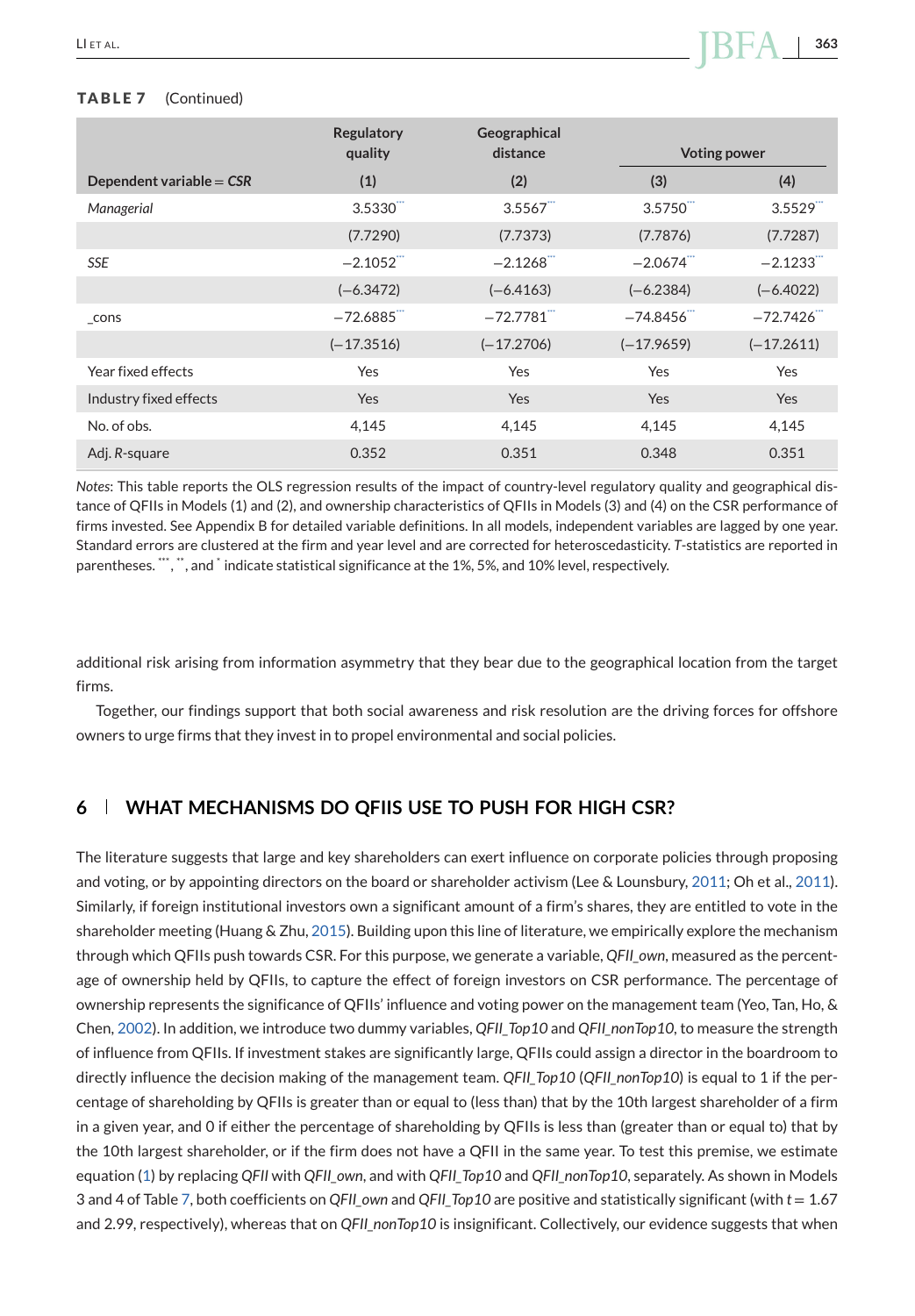<span id="page-26-0"></span>investment stakes are significant, foreign investors may have a great scope to push firms towards high CSR engagement through their voting power or by appointing a director.

# **7 EXTENDED ANALYSIS**

As discussed earlier, the presence of foreign investors plays a part in facilitating socially responsible policies and leads to an improvement in CSR ratings. In this section, we extend this line of analysis by assessing whether the increase in CSR ratings associated with the presence of QFIIs has real consequences on firms' business strategies. Prior studies document that superior CSR performance may have implications on firm performance (Cook, Romi, Sánchez, & Sánchez, [2019;](#page-29-0) Gregory, Whittaker, & Yan, [2016;](#page-30-0) Lins, Servaes, & Tamayo, [2017\)](#page-30-0) and access to finance (Cheng, Ioannou, & Serafeim, [2014\)](#page-29-0). Next, we extend the study by exploring the incremental effects of CSR driven by the presence of foreign institutional investors from these two aspects.

First, we look into the interplay between QFIIs and CSR performance on firm profitability. Prior empirical studies reveal that socially responsible activities and practices are consistent with value maximisation (Ferrell et al., [2016;](#page-29-0) Lins et al., [2017\)](#page-30-0). Indeed, CSR engagement is found to exert a significant effect on corporate strategies motivated by the economic and social benefits of these philanthropic activities. Grounded on stakeholder theory, the success of an organisation relies heavily on its ability to develop a mutually respectful and trustful relationship with different stakeholder groups (Deng et al., [2013\)](#page-29-0). Inspired by these studies, we empirically investigate whether firms with QFIIs can obtain profit-related benefits from the enhanced CSR performance, by specifically focusing on ROA, a measure of a firm's operating performance as a critical indicator for monitoring managers' earnings capabilities, with the following specification:

$$
ROA_{i,t} = \alpha + \beta_1 QFII_{i,t} + \beta_2 QFII_{i,t} \times CSR_{i,t-1} + \beta_3 CSR_{i,t-1} + \beta_4 Control_{i,t-1}
$$
  
+ 
$$
D_{year} + D_{industry} + \varepsilon_{i,t}
$$
 (4)

where *ROA*stands for operating performance, measured as earnings before interest and taxes scaled by the book value of total assets (Ding, Ferreira, & Wongchoti, [2016\)](#page-29-0). The incremental effect of CSR performance through the presence of foreign stakeholders on firm profitability is captured by the interaction term between *QFII* and *CSR*, which is our main interest. We expect this effect to be positive according to the prior literature that the enhanced CSR performance should lead to better profitability. Following Boubakri et al. [\(2016\)](#page-29-0) and Wang and Li [\(2016\)](#page-31-0), Healy, Serafeim, Srinivasan, and Yu [\(2014\)](#page-30-0), we control for several factors, including *State*, *Size*, *MTB*, and *SalesGrowth* that are generally known to affect corporate profitability.We present the result in Model 1 of Table [8,](#page-27-0) where it shows that the coefficient on *QFII* × *CSR* is positive, although marginally significant, implying that the increase in CSR performance through the presence of foreign institutional investors leads to higher operating performance. More importantly for our purposes, the increase in CSR performance associated with the presence of QFIIs generates capital market benefits, resulting in greater operating performance.

Second, we examine the interaction between QFIIs and CSR performance on access to finance. From the perspective of capital constraints, ethical stakeholder engagements lead to better access to finance as a result of more transparency in disclosures regarding operations and financial position (Cheng et al., [2014\)](#page-29-0).We thus expect that an increase in CSR driven by the presence of foreign institutional investors may have an incremental effect on firms' access to finance. Following Kaplan and Zingales [\(1997\)](#page-30-0) and Cheng et al. [\(2014\)](#page-29-0), we use their regression coefficients to construct a KZ index for each firm-year observation as a dependent variable. A higher value of *KZ\_index* suggests that the firm has more capital constraint. We then re-estimate equation (4) by replacing *ROA* with *KZ\_index* and control only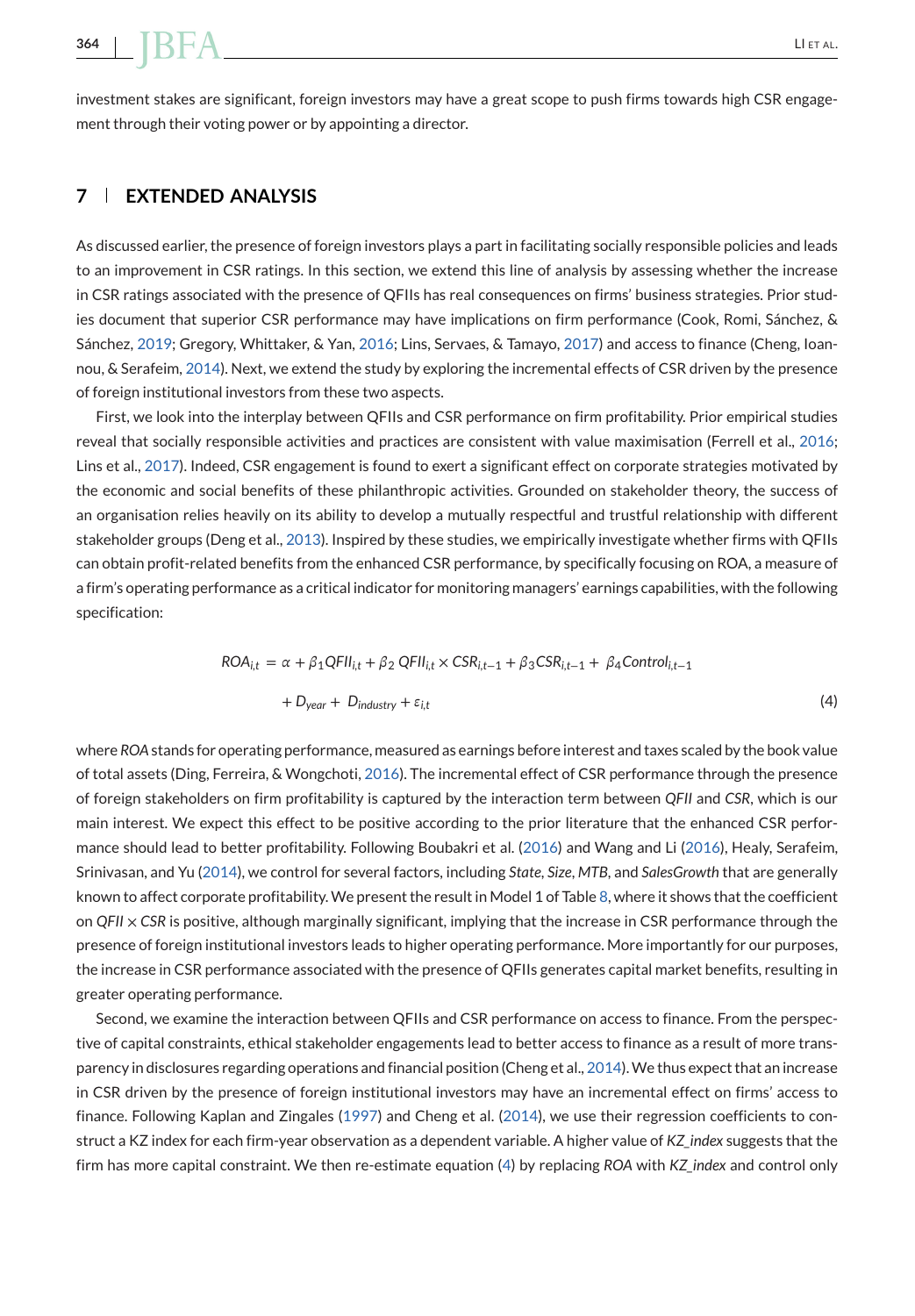|                        | <b>ROA</b>             | <b>KZ_index</b>          |
|------------------------|------------------------|--------------------------|
|                        | Firm profitability     | <b>Access to finance</b> |
|                        | (1)                    | (2)                      |
| QFII                   | 0.0141                 | 0.0873                   |
|                        | (1.9802)               | (1.2624)                 |
| $QFI \times CSR$       | 0.0003                 | $-0.0052$                |
|                        | (1.6877)               | $(-3.3269)$              |
| <b>CSR</b>             | 0.0003                 | $-0.0016$                |
|                        | (3.4249)               | $(-2.0752)$              |
| <b>State</b>           | $-0.0079$              |                          |
|                        | $(-1.3998)$            |                          |
| Size                   | 0.0011                 | $0.0864$ "               |
|                        | (1.4230)               | (12.3290)                |
| <b>MTB</b>             | 0.0071                 |                          |
|                        | (9.5884)               |                          |
| SalesGrowth            | $0.0166$ <sup>""</sup> |                          |
|                        | (5.6646)               |                          |
| _cons                  | $-0.0314$              | 0.1537                   |
|                        | $(-1.5605)$            | (0.8874)                 |
| Year fixed effects     | Yes                    | Yes                      |
| Industry fixed effects | Yes                    | Yes                      |
| No. of obs.            | 4,049                  | 4,029                    |
| Adj. R-square          | 0.122                  | 0.136                    |

#### <span id="page-27-0"></span>**TABLE 8** The incremental effect of CSR performance on profitability and access to finance

*Notes*: This table presents the incremental effects of CSR performance driven by the presence of QFIIs with particular focus on operating performance, measured by *ROA* in Model (1) and access to finance, measured by *KZ\_index* in Model (2). Lower values of *KZ\_index* corresponds to easier access to finance. See Appendix B for detailed variable definitions. All independent variables are lagged by one year except *QFII* in Model (1). Industry and year dummies are included. Standard errors are clustered at the firm and year level and are corrected for heteroscedasticity. T-statistics are reported in parentheses. "", ", and  $*$  indicate statistical significance at the 1%, 5%, and 10% level, respectively.

for firm size (*Size*).<sup>23</sup> Accordingly, we expect a negative coefficient on *QFII* × *CSR* because the enhanced CSR performance may lead to easier access to finance among firms. The result is displayed in Model 2 of Table 8. It clearly indicates that the coefficient on the interaction term, *QFII* × *CSR*, is negative and, importantly, it is statistically significant, implying that, on average, firms with QFIIs perform better at propelling CSR practices, consequently driving easier access to finance. Collectively, the results presented in this part imply that the enhanced CSR performance driven by the presence of foreign institutional investors leads to real consequences on business strategies, as a result of greater operating performance and easier access to finance.

<sup>23</sup> Following Cheng, Ioannou, and Serafeim [\(2014\)](#page-29-0), we do not include any other control variables except for firm size because *KZ\_index* accounts for cash flows, payout policy, leverage, and revenue growth in the derivation. Please refer to Kaplan and Zingales [\(1997\)](#page-30-0) for details on the construction of *KZ\_index*.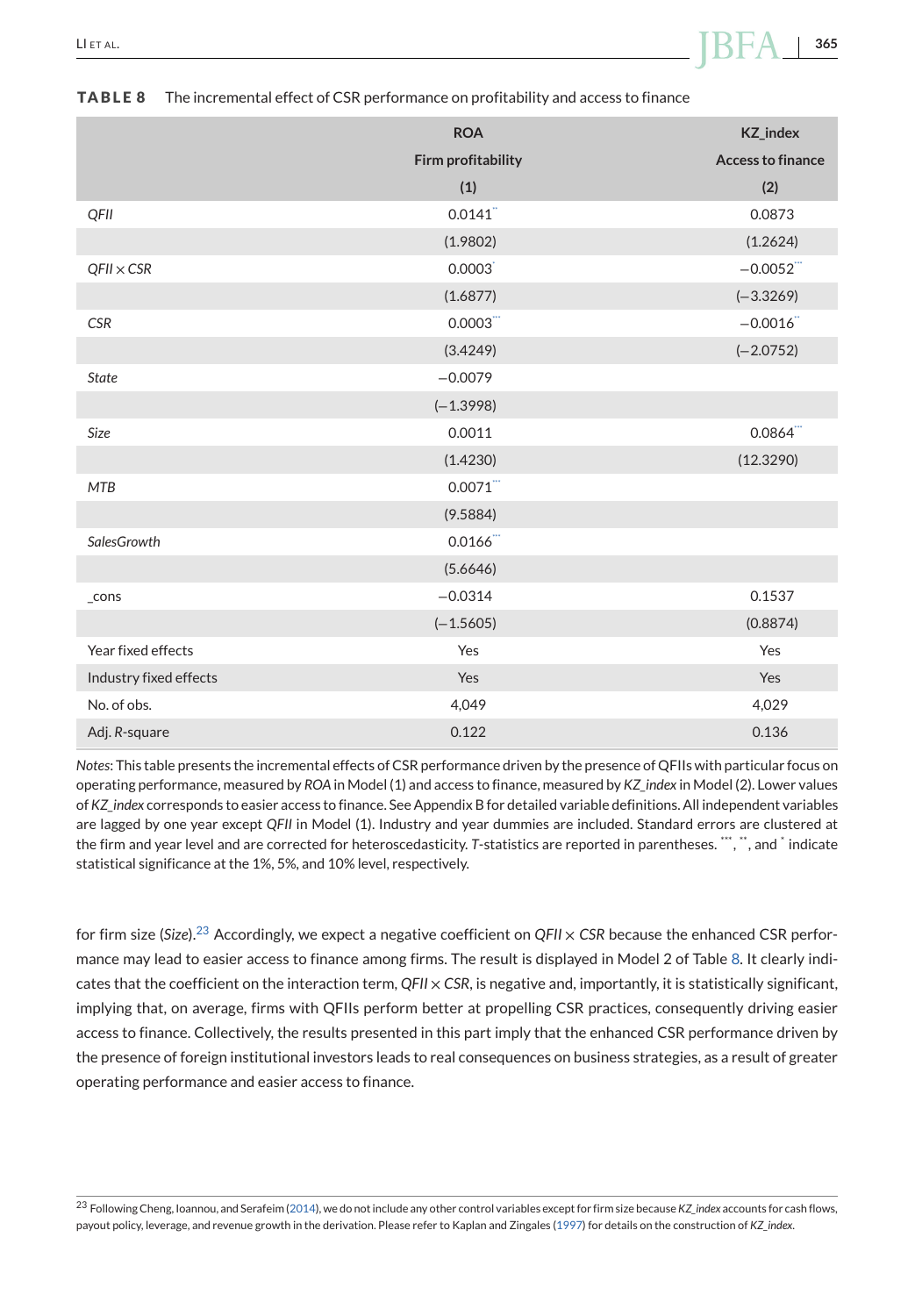# <span id="page-28-0"></span>**8 CONCLUSIONS**

In this study, we investigate the role of foreign institutional investors on firms' CSR performance and reporting. Using a panel of publicly traded firms in China between 2009 and 2017, we provide evidence that QFIIs push firms towards high CSR engagement. In addition, we find that firms with foreign investors are more likely to comply with the GRI guidelines, and their reports on sustainability tend to be longer. Furthermore, our results reveal that such a positive effect is more pronounced in firms with low initial CSR performance than those with high initial CSR performance at the time when QFIIs enter the sample, suggesting that the scope of the impact from QFIIs varies, depending on the initial CSR level of a firm. Our finding is robust to several additional approaches, including the Granger causality test, a firm fixed-effect model, and weighted least squares, and is insensitive to controlling for effects of cross-listing, R&D intensity, and slack resources, as well as a sub-sample excluding firms in the manufacturing sector. Importantly, our finding holds after endogeneity concerns are carefully addressed, based on alternative research designs, such as propensity score matching and the Heckman two-stage selection analysis.

We further look into the motives of QFIIs and reveal that both social awareness and geographical distance are the driving forces behind this positive impact. In particular, we find that this positive effect is more pronounced in firms with foreign investors domiciled in countries with high regulatory quality or from geographically remote distance. In addition, our evidence suggests that the mechanism underlying such positive effect is through the ownership of QFIIs, especially when the QFII is among the top ten of the largest shareholders, which provide foreign investors with sufficient voting power to push firms towards stronger CSR performance. Finally, in the extended analysis, we find that the improvement in CSR associated with the presence of QFIIs results in better operating performance and easier access to finance.

Overall, this study offers valuable implications for policymakers in emerging markets where corporate social conduct practices are relatively low. Specifically, our finding suggests that foreign institutional investors, especially those from nations with high regulatory quality, or those from geographically distant countries, may effectively help integrate financial or human resources and exert a positive influence on social strategies of firms in which they invest. Therefore, other emerging markets should consider introducing a similar QFII scheme in helping their domestic firms to achieve higher CSR practices in accordance with international standards.

#### **ACKNOWLEDGEMENTS**

We are grateful to Peter Clarkson (the Editor) and an anonymous referee for very helpful comments and suggestions. All remaining errors are ours.

#### **DATA AVAILABILITY STATEMENT**

The data that support the findings of this study are publicly available from the sources noted in the text.

#### **CONFLICT OF INTEREST STATEMENT**

There are no conflicts of interest to declare.

#### **FUNDING INFORMATION**

This study received no specific grant from any funding agency in the public, commercial, or not-for-profit sectors.

#### **ORCID**

*Zhe Li* <https://orcid.org/0000-0003-1442-4499>

# **REFERENCES**

Barmeyer, C., & Mayrhofer, U. (2008). The contribution of intercultural management to the success of international mergers and acquisitions: An analysis of the EADS group. *International Business Review*, *17*(1), 28–38.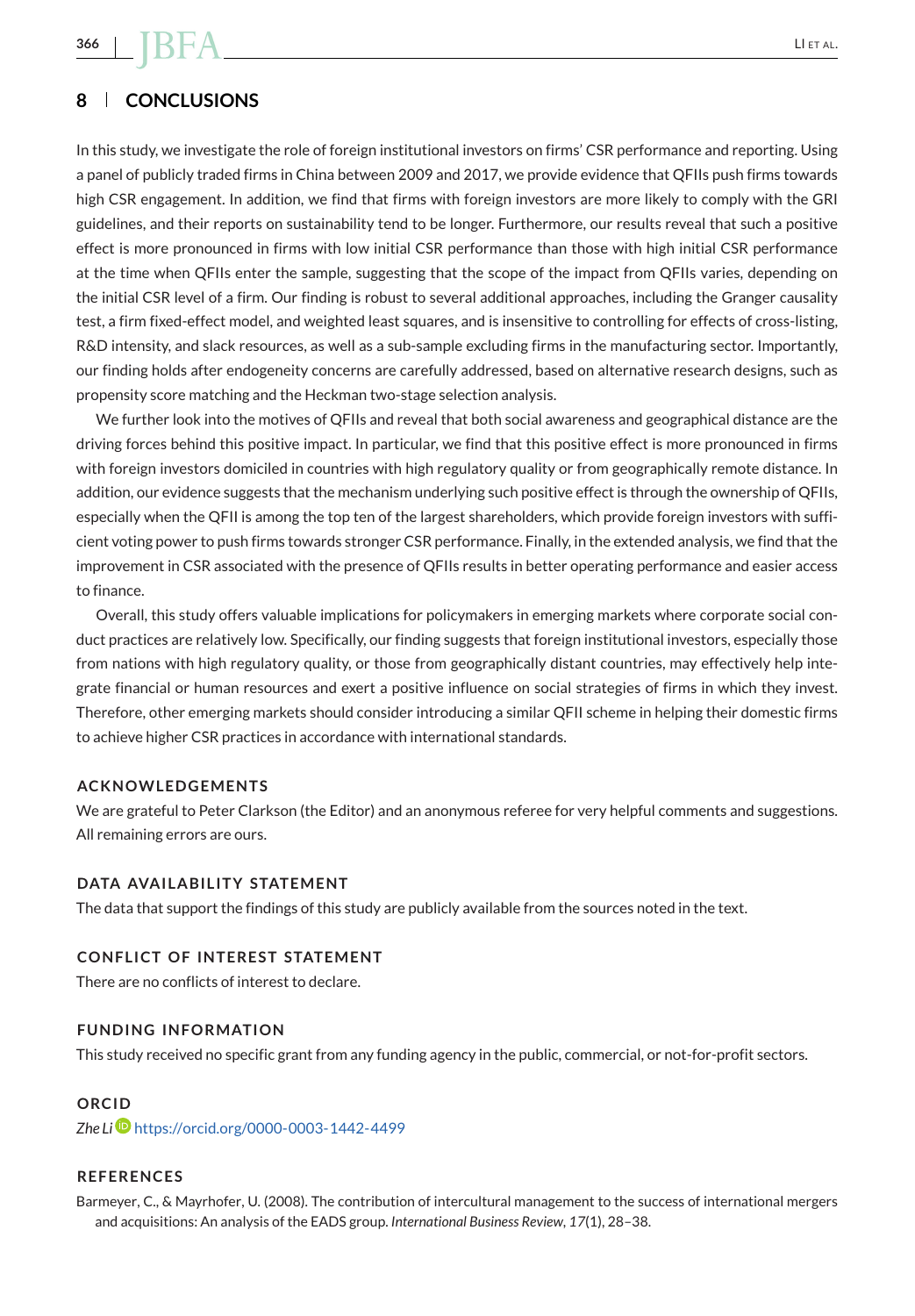- <span id="page-29-0"></span>Bear, S., Rahman, N., & Post, C. (2010). The impact of board diversity and gender composition on corporate social responsibility and firm reputation. *Journal of Business Ethics*, *97*(2), 207–221.
- Ben-Nasr, H., Boubakri, N., & Cosset, J.-C. (2015). Earnings quality in privatized firms: The role of state and foreign owners. *Journal of Accounting and Public Policy*, *34*(4), 392–416.
- Benlemlih, M., & Bitar, M. (2018). Corporate social responsibility and investment efficiency. *Journal of Business Ethics*, *148*(3), 647–671.
- Benlemlih, M., & Girerd-Potin, I. (2017). Corporate social responsibility and firm financial risk reduction: On the moderating role of the legal environment. *Journal of Business Finance & Accounting*, *44*(7-8), 1137–1166.
- Beuselinck, C., Blanco, B., & García Lara, J. M. (2017). The role of foreign shareholders in disciplining financial reporting. *Journal of Business Finance & Accounting*, *44*(5-6), 558–592.
- Boubakri, N., El Ghoul, S., Wang, H., Guedhami, O., & Kwok, C. C. (2016). Cross-listing and corporate social responsibility. *Journal of Corporate Finance*, *41*, 123–138.
- Brammer, S., & Millington, A. (2005). Corporate reputation and philanthropy: An empirical analysis. *Journal of Business Ethics*, *61*(1), 29–44.
- Brammer, S. J., & Pavelin, S. (2006). Corporate reputation and social performance: The importance of fit. *Journal of Management Studies*, *43*(3), 435–455.
- Cai, W., Lee, E., Xu, A. L., & Zeng, C. C. (2019). Does corporate social responsibility disclosure reduce the information disadvantage of foreign investors? *Journal of International Accounting, Auditing and Taxation*, *34*, 12–29.
- Chapple, W., & Moon, J. (2005). Corporate social responsibility (CSR) in Asia: A seven-country study of CSR web site reporting. *Business & Society*, *44*(4), 415–441.
- Chen, Y.-C., Hung, M., & Wang, Y. (2018). The effect of mandatory CSR disclosure on firm profitability and social externalities: Evidence from China. *Journal of Accounting and Economics*, *65*(1), 169–190.
- Cheng, B., Ioannou, I., & Serafeim, G. (2014). Corporate social responsibility and access to finance. *Strategic Management Journal*, *35*(1), 1–23.
- Cheung, Y.-L., Kong, D., Tan, W., & Wang, W. (2015). Being good when being international in an emerging economy: The case of China. *Journal of Business Ethics*, *130*(4), 805–817.
- Cho, C. H., Jung, J. H., Kwak, B., Lee, J., & Yoo, C.-Y. (2017). Professors on the Board: Do they contribute to society outside the classroom? *Journal of Business Ethics*, *141*(2), 393–409.
- Cho, S. Y., Lee, C., & Pfeiffer, Jr, R. J. (2013). Corporate social responsibility performance and information asymmetry. *Journal of Accounting and Public Policy*, *32*(1), 71–83.
- Cook, K. A., Romi, A. M., Sánchez, D., & Sánchez, J. M. (2019). The influence of corporate social responsibility on investment efficiency and innovation. *Journal of Business Finance & Accounting*, *46*(3-4), 494–537.
- Cui, J., Jo, H., & Na, H. (2018). Does corporate social responsibility affect information asymmetry? *Journal of Business Ethics*, *148*(3), 549–572.
- Deng, X., Kang, J.-k., & Low, B. S. (2013). Corporate social responsibility and stakeholder value maximization: Evidence from mergers. *Journal of Financial Economics*, *110*(1), 87–109.
- Dhaliwal, D., Li, O. Z., Tsang, A., & Yang, Y. G. (2014). Corporate social responsibility disclosure and the cost of equity capital: The roles of stakeholder orientation and financial transparency. *Journal of Accounting and Public Policy*, *33*(4), 328–355.
- Dhaliwal, D. S., Li, O. Z., Tsang, A., & Yang, Y. G. (2011). Voluntary Nonfinancial Disclosure and the Cost of Equity Capital: The Initiation of Corporate Social Responsibility Reporting. *The Accounting Review*, *86*(1), 59–100.
- Ding, D. K., Ferreira, C., & Wongchoti, U. (2016). Does it pay to be different? Relative CSR and its impact on firm value. *International Review of Financial Analysis*, *47*, 86–98.
- Dittmar, A., & Mahrt-Smith, J. (2007). Corporate governance and the value of cash holdings. *Journal of Financial Economics*, *83*(3), 599–634.
- Douma, S., George, R., & Kabir, R. (2006). Foreign and domestic ownership, business groups, and firm performance: Evidence from a large emerging market. *Strategic Management Journal*, *27*(7), 637–657.
- Dyck, A., Lins, K. V., Roth, L., & Wagner, H. F. (2019). Do institutional investors drive corporate social responsibility? International evidence. *Journal of Financial Economics*, *131*(3), 693–714.
- Elmagrhi, M. H., Ntim, C. G., Elamer, A. A., & Zhang, Q. (2019). A study of environmental policies and regulations, governance structures, and environmental performance: The role of female directors. *Business Strategy and the Environment*, *28*(1), 206– 220.
- Ferrell, A., Liang, H., & Renneboog, L. (2016). Socially responsible firms. *Journal of Financial Economics*, *122*(3), 585–606.
- Frésard, L., & Salva, C. (2010). The value of excess cash and corporate governance: Evidence from US cross-listings. *Journal of Financial Economics*, *98*(2), 359–384.
- Gehrig, T. (1993). An information based explanation of the domestic bias in international equity investment. *The Scandinavian Journal of Economics*, *95*(1), 97–109.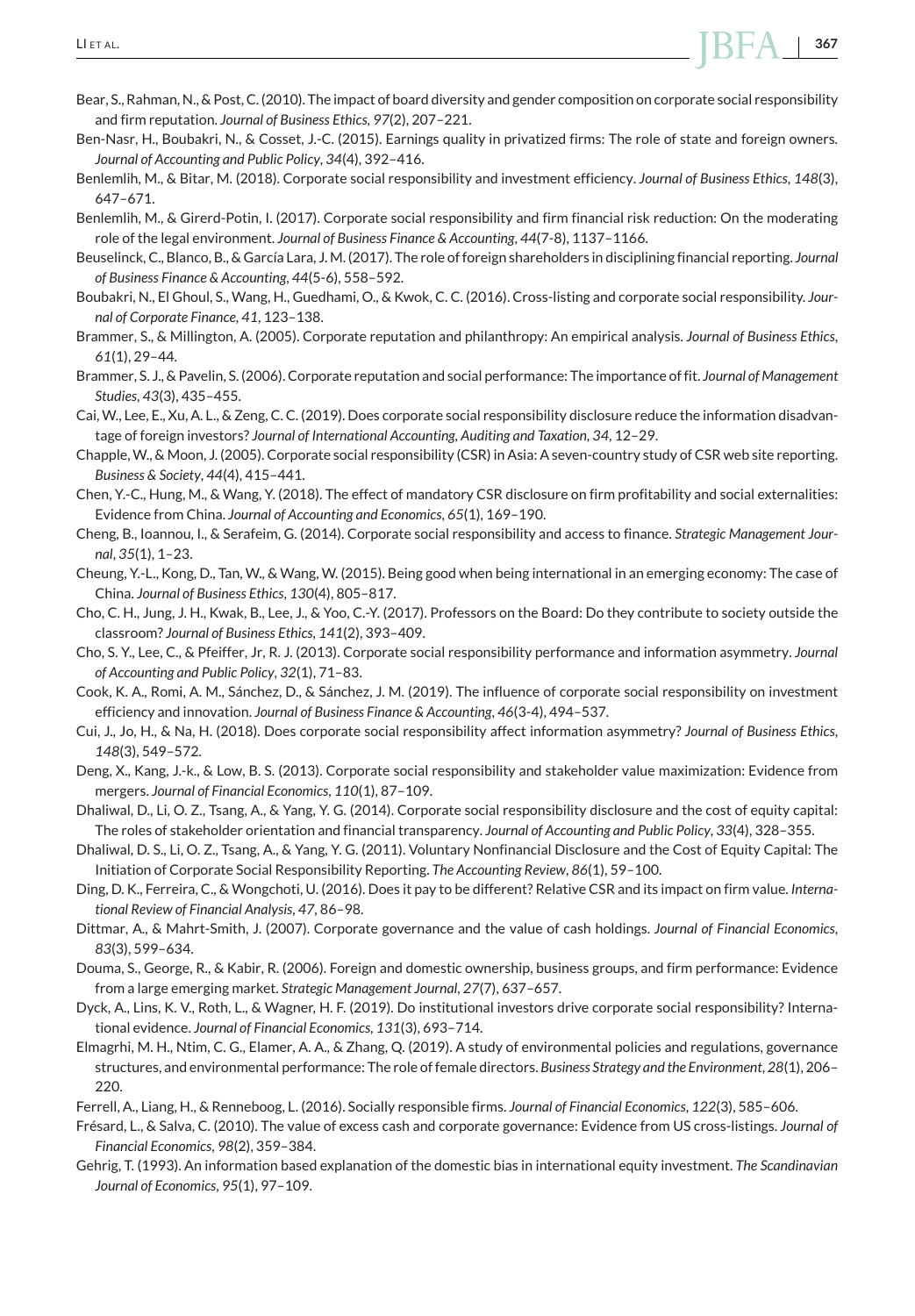- <span id="page-30-0"></span>Gregory, A., Whittaker, J., & Yan, X. (2016). Corporate social performance, competitive advantage, earnings persistence and firm value. *Journal of Business Finance & Accounting*, *43*(1-2), 3–30.
- Harjoto, M. A., & Jo, H. (2011). Corporate governance and CSR nexus. *Journal of Business Ethics*, *100*(1), 45–67.
- He, W., Li, D., Shen, J., & Zhang, B. (2013). Large foreign ownership and stock price informativeness around the world. *Journal of International Money and Finance*, *36*, 211–230.
- Healy, P., Serafeim, G., Srinivasan, S., & Yu, G. (2014). Market competition, earnings management, and persistence in accounting profitability around the world. *Review of Accounting Studies*, *19*(4), 1281–1308.
- Heckman, J. J. (1979). Sample selection bias as a specification error. *Econometrica: Journal of the Econometric Society*, *47*(1), 153–161.
- Hegde, S. P., & Mishra, D. R. (2019). Married CEOs and corporate social responsibility. *Journal of Corporate Finance*, *58*, 226– 246.
- Henderson, D. J., Kumbhakar, S. C., Li, Q., & Parmeter, C. F. (2015). Smooth coefficient estimation of a seemingly unrelated regression. *Journal of Econometrics*, *189*(1), 148–162.
- Huang, R. D., & Shiu, C. Y. (2009). Local effects of foreign ownership in an emerging financial market: Evidence from qualified foreign institutional investors in Taiwan. *Financial Management*, *38*(3), 567–602.
- Huang,W., & Zhu, T. (2015). Foreign institutional investors and corporate governance in emerging markets: Evidence of a splitshare structure reform in China. *Journal of Corporate Finance*, *32*, 312–326.
- Husted, B. W. (2015). Corporate social responsibility practice from 1800–1914: Past initiatives and current debates. *Business Ethics Quarterly*, *25*(1), 125–141.
- Jeon, J. Q., Lee, C., & Moffett, C. M. (2011). Effects of foreign ownership on payout policy: Evidence from the Korean market. *Journal of Financial Markets*, *14*(2), 344–375.
- Kang, J.-K., & Kim, J.-M. (2010). Do foreign investors exhibit a corporate governance disadvantage? An information asymmetry perspective. *Journal of International Business Studies*, *41*(8), 1415–1438.
- Kang, J. K., & Kim, J. M. (2008). The geography of block acquisitions. *The Journal of Finance*, *63*(6), 2817–2858.
- Kaplan, S. N., & Zingales, L. (1997). Do investment-cash flow sensitivities provide useful measures of financing constraints? *The Quarterly Journal of Economics*, *112*(1), 169–215.

Kim, Y., Li, H., & Li, S. (2014). Corporate social responsibility and stock price crash risk. *Journal of Banking & Finance*, *43*, 1–13.

- Kim, Y., Park, M. S., &Wier, B. (2012). Is earnings quality associated with corporate social responsibility? *The Accounting Review*, *87*(3), 761–796.
- Kong, D., Yang, X., Liu, C., & Yang, W. (2020). Business strategy and firm efforts on environmental protection: Evidence from China. *Business Strategy and the Environment*, *29*(2), 445–465.
- La Porta, R., Lopez-de-Silanes, F., & Shleifer, A. (2008). The economic consequences of legal origins. *Journal of Economic Literature*, *46*(2), 285–332.
- Lau, C., Lu, Y., & Liang, Q. (2016). Corporate social responsibility in China: A corporate governance approach. *Journal of Business Ethics*, *136*(1), 73–87.
- Lee, M.-D. P., & Lounsbury, M. (2011). Domesticating radical rant and rage: An exploration of the consequences of environmental shareholder resolutions on corporate environmental performance. *Business & Society*, *50*(1), 155–188.
- Lel, U. (2019). The role of foreign institutional investors in restraining earnings management activities across countries. *Journal of International Business Studies*, *50*(6), 895–922.
- Leuz, C., Lins, K. V., & Warnock, F. E. (2008). Do foreigners invest less in poorly governed firms? *The Review of Financial Studies*, *22*(8), 3245–3285.
- Levy, D. L., Szejnwald Brown, H., & De Jong, M. (2010). The contested politics of corporate governance: The case of the global reporting initiative. *Business & Society*, *49*(1), 88–115.
- Li, S., Brockman, P., & Zurbruegg, R. (2015). Cross-listing, firm-specific information, and corporate governance: Evidence from Chinese A-shares and H-shares. *Journal of Corporate Finance*, *32*, 347–362.
- Liang, H., & Renneboog, L. (2017). On the foundations of corporate social responsibility. *The Journal of Finance*, *72*(2), 853–910.
- Lins, K. V., Servaes, H., & Tamayo, A. (2017). Social capital, trust, and firm performance: The value of corporate social responsibility during the financial crisis. *The Journal of Finance*, *72*(4), 1785–1824.
- Liu, N., Bredin, D.,Wang, L., & Yi, Z. (2014). Domestic and foreign institutional investors' behavior in China. *The European Journal of Finance*, *20*(7-9), 728–751.
- Luo, X. R., Wang, D., & Zhang, J. (2017). Whose call to answer: Institutional complexity and firms' CSR reporting. *Academy of Management Journal*, *60*(1), 321–344.
- Luong, H., Moshirian, F., Nguyen, L., Tian, X., & Zhang, B. (2017). How do foreign institutional investors enhance firm innovation? *Journal of Financial and Quantitative Analysis*, *52*(4), 1449–1490.
- Marquis, C., & Qian, C. (2014). Corporate Social Responsibility Reporting in China: Symbol or Substance? *Organization Science*, *25*(01), 127–148.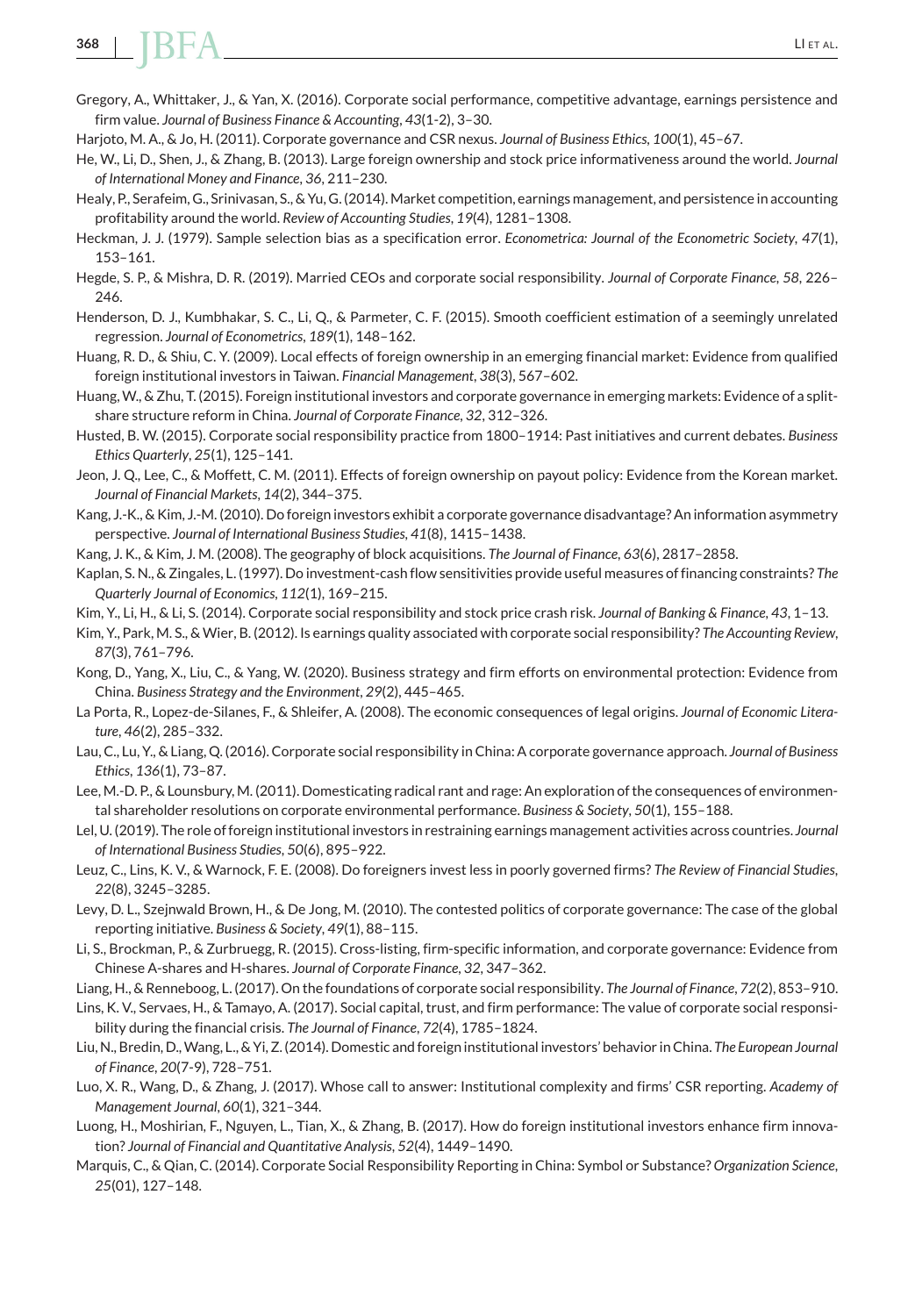- <span id="page-31-0"></span>Mavragani, A., Nikolaou, I., & Tsagarakis, K. (2016). Open Economy, Institutional Quality, and Environmental Performance: A Macroeconomic Approach. *Sustainability*, *8*(7), 601.
- McGuinness, P. B., Vieito, J. P., & Wang, M. (2017). The role of board gender and foreign ownership in the CSR performance of Chinese listed firms. *Journal of Corporate Finance*, *42*, 75–99.
- Oh, W. Y., Chang, Y. K., & Martynov, A. (2011). The effect of ownership structure on corporate social responsibility: Empirical evidence from Korea. *Journal of Business Ethics*, *104*(2), 283–297.
- Padgett, R. C., & Galan, J. I. (2010). The effect of R&D intensity on corporate social responsibility. *Journal of Business Ethics*, *93*(3), 407–418.
- Pavelin, S., & Porter, L. A. (2008). The corporate social performance content of innovation in the UK. *Journal of Business Ethics*, *80*(4), 711–725.
- Renneboog, L., & Liang, H. (2017). Corporate donations and shareholder value. *Oxford Review of Economic Policy*, *33*(2), 278– 316.
- Schuppli,M., & Bohl,M. T. (2010). Do foreign institutional investors destabilize China's A-share markets? *Journal of International Financial Markets, Institutions and Money*, *20*(1), 36–50.
- Sethi, S. P., Martell, T. F., & Demir, M. (2017). An evaluation of the quality of corporate social responsibility reports by some of the world's largest financial institutions. *Journal of Business Ethics*, *140*(4), 787–805.
- Siegel, D. S., & Vitaliano, D. F. (2007). An empirical analysis of the strategic use of corporate social responsibility. *Journal of Economics & Management Strategy*, *16*(3), 773–792.
- Waddock, S. A., & Graves, S. B. (1997). The corporate social performance–financial performance link. *Strategic Management Journal*, *18*(4), 303–319.
- Wang, K. T., & Li, D. (2016). Market reactions to the first-time disclosure of corporate social responsibility reports: Evidence from China. *Journal of Business Ethics*, *138*(4), 661–682.
- Wang, M., & Chen, Y. (2017). Does voluntary corporate social performance attract institutional investment? Evidence from China. *Corporate Governance: An International Review*, *25*(5), 338–357.
- Withisuphakorn, P., & Jiraporn, P. (2016). The effect of firm maturity on corporate social responsibility (CSR): Do older firms invest more in CSR? *Applied Economics Letters*, *23*(4), 298–301.
- Yeo, G. H., Tan, P.M., Ho, K.W., & Chen, S. S. (2002). Corporate ownership structure and the informativeness of earnings. *Journal of Business Finance & Accounting*, *29*(7-8), 1023–1046.

**How to cite this article:** Li Z, Wang P, Wu T. Do foreign institutional investors drive corporate social responsibility? Evidence from listed firms in China? *J Bus Fin Acc*. 2021;48:338–373. <https://doi.org/10.1111/jbfa.12481>

# **APPENDIX A: DESCRIPTION OF CSR RATING SYSTEM COMPOSITION**

| <b>CSR</b> performance in<br>Category | Code           | Indicator                                                                                                                                              |
|---------------------------------------|----------------|--------------------------------------------------------------------------------------------------------------------------------------------------------|
| Macrocosm                             | M1             | Overall CSR strategic objective; implementation process; risk<br>identification.                                                                       |
| - Strategy                            | M <sub>2</sub> | Impact of climate change, social issues, and change in<br>macroeconomic environment on corporate sustainability.                                       |
|                                       | M <sub>3</sub> | Impact of products or business services on society and the<br>environment.                                                                             |
|                                       | M4             | Top executives' (e.g., CEOs) or legal representatives' (e.g.,<br>chairman) declarations in terms of social<br>responsibility/corporate sustainability. |

(Continues)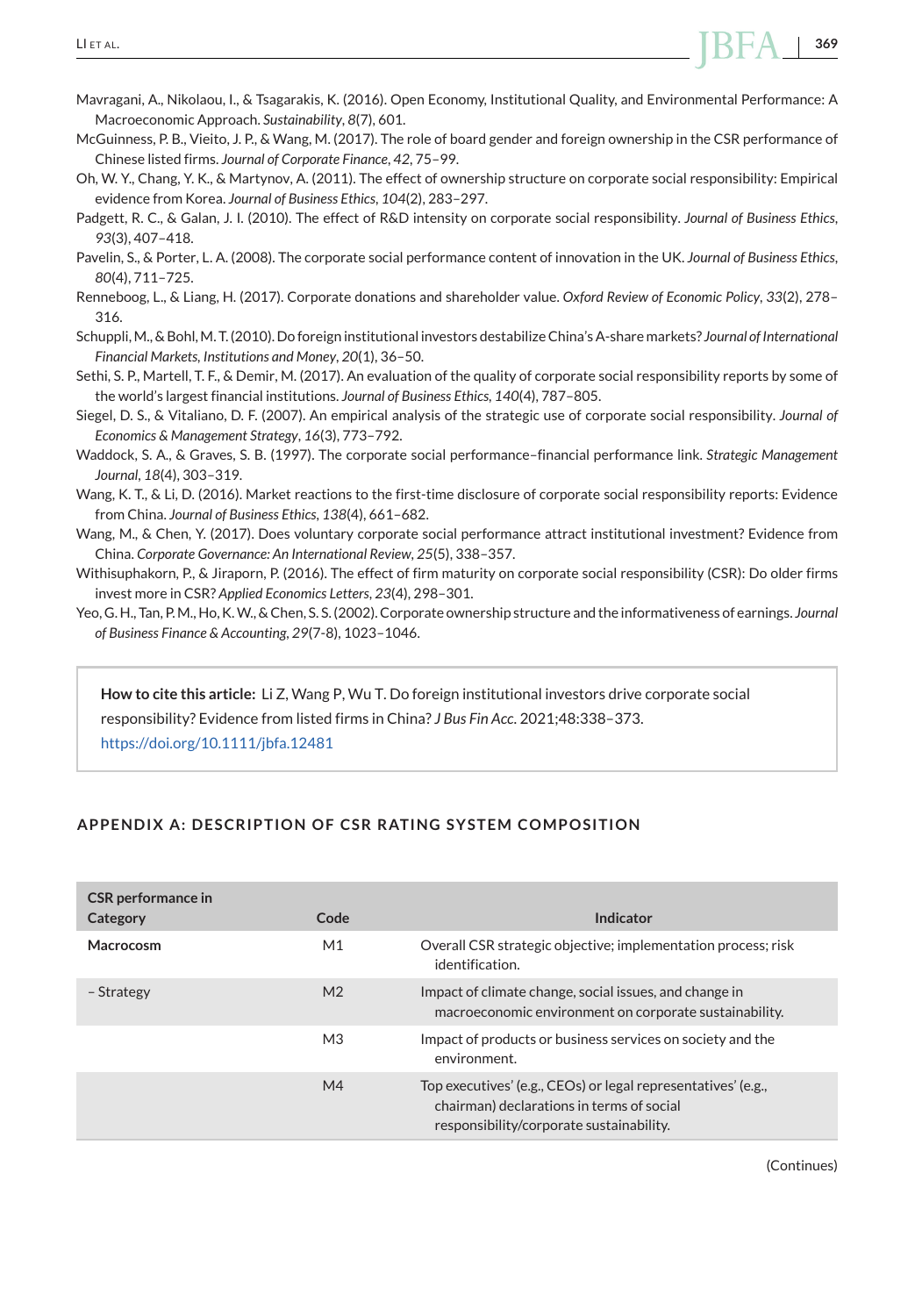| M <sub>5</sub><br>Long-term and short-term CSR plans.<br>M6<br>Disclosure of firm, industry, and social environment information.<br>- Governance<br>CSR values and codes of conduct.<br>M7<br>M <sub>8</sub><br>The monitoring of CSR implementation.<br>M <sub>9</sub><br>The management process in terms of corporate social, economic,<br>and environmental issues.<br>M <sub>10</sub><br>Institutional settings regarding information disclosure.<br>M11<br>Assessment of sustainability-related risks.<br>M12<br>Disclosure of anti-corruption and anti-commercial bribery<br>information and related administrative controls.<br>M13<br>CSR promotion among affiliated enterprises and subsidiaries.<br>- Stakeholders<br>M14<br>Stakeholder identification.<br>M15<br>Stakeholder communication; feedback from stakeholders.<br>M16<br>Review and comments from stakeholders.<br>Content<br>C1<br>Disclosure of annual total revenues, profits, and dividend<br>distribution plans.<br>C <sub>2</sub><br>- Economic performance<br>Disclosure of percentage change in total revenues, profits, and<br>dividend distribution plans on a year-on-year basis.<br>C <sub>3</sub><br>Sales volume of services and products; market share of services<br>and products; innovation.<br>- Labour and human<br>C <sub>4</sub><br>Gender structure; age distribution; total number of employees;<br>rights<br>total number of temporary employees; formal employment<br>contracts.<br>C <sub>5</sub><br>Employee training and development.<br>C6<br>Employee health and safety; protective equipment.<br>C7<br>Employee complaints and relevant solutions; declaration on the<br>prohibition of the use of child labour; equal pay for equal work.<br>C8<br>Employee compensation; holiday entitlement; other benefits in<br>addition to remuneration.<br>C <sub>9</sub><br>Labour union; staff entertainment; family care; employee<br>satisfaction surveys.<br>C10<br>Employee engagement in sustainability.<br>– Environment<br>C11<br>Annual environmental protection investments; environmental<br>management system.<br>C12<br>Measure, record, and report the source of contamination;<br>pollution control.<br>C13<br>Sustainable resources.<br>C14<br>Identify the source of greenhouse gas emission; climate change;<br>greenhouse gas emission reduction; reduce or avoid the adverse<br>effects of climate change.<br>- Fair operation<br>C15<br>Anti-corruption policies. | <b>CSR</b> performance in<br>Category | Code | <b>Indicator</b> |
|-------------------------------------------------------------------------------------------------------------------------------------------------------------------------------------------------------------------------------------------------------------------------------------------------------------------------------------------------------------------------------------------------------------------------------------------------------------------------------------------------------------------------------------------------------------------------------------------------------------------------------------------------------------------------------------------------------------------------------------------------------------------------------------------------------------------------------------------------------------------------------------------------------------------------------------------------------------------------------------------------------------------------------------------------------------------------------------------------------------------------------------------------------------------------------------------------------------------------------------------------------------------------------------------------------------------------------------------------------------------------------------------------------------------------------------------------------------------------------------------------------------------------------------------------------------------------------------------------------------------------------------------------------------------------------------------------------------------------------------------------------------------------------------------------------------------------------------------------------------------------------------------------------------------------------------------------------------------------------------------------------------------------------------------------------------------------------------------------------------------------------------------------------------------------------------------------------------------------------------------------------------------------------------------------------------------------------------------------------------------------------------------------------------------------------------------------------------------------------------|---------------------------------------|------|------------------|
|                                                                                                                                                                                                                                                                                                                                                                                                                                                                                                                                                                                                                                                                                                                                                                                                                                                                                                                                                                                                                                                                                                                                                                                                                                                                                                                                                                                                                                                                                                                                                                                                                                                                                                                                                                                                                                                                                                                                                                                                                                                                                                                                                                                                                                                                                                                                                                                                                                                                                     |                                       |      |                  |
|                                                                                                                                                                                                                                                                                                                                                                                                                                                                                                                                                                                                                                                                                                                                                                                                                                                                                                                                                                                                                                                                                                                                                                                                                                                                                                                                                                                                                                                                                                                                                                                                                                                                                                                                                                                                                                                                                                                                                                                                                                                                                                                                                                                                                                                                                                                                                                                                                                                                                     |                                       |      |                  |
|                                                                                                                                                                                                                                                                                                                                                                                                                                                                                                                                                                                                                                                                                                                                                                                                                                                                                                                                                                                                                                                                                                                                                                                                                                                                                                                                                                                                                                                                                                                                                                                                                                                                                                                                                                                                                                                                                                                                                                                                                                                                                                                                                                                                                                                                                                                                                                                                                                                                                     |                                       |      |                  |
|                                                                                                                                                                                                                                                                                                                                                                                                                                                                                                                                                                                                                                                                                                                                                                                                                                                                                                                                                                                                                                                                                                                                                                                                                                                                                                                                                                                                                                                                                                                                                                                                                                                                                                                                                                                                                                                                                                                                                                                                                                                                                                                                                                                                                                                                                                                                                                                                                                                                                     |                                       |      |                  |
|                                                                                                                                                                                                                                                                                                                                                                                                                                                                                                                                                                                                                                                                                                                                                                                                                                                                                                                                                                                                                                                                                                                                                                                                                                                                                                                                                                                                                                                                                                                                                                                                                                                                                                                                                                                                                                                                                                                                                                                                                                                                                                                                                                                                                                                                                                                                                                                                                                                                                     |                                       |      |                  |
|                                                                                                                                                                                                                                                                                                                                                                                                                                                                                                                                                                                                                                                                                                                                                                                                                                                                                                                                                                                                                                                                                                                                                                                                                                                                                                                                                                                                                                                                                                                                                                                                                                                                                                                                                                                                                                                                                                                                                                                                                                                                                                                                                                                                                                                                                                                                                                                                                                                                                     |                                       |      |                  |
|                                                                                                                                                                                                                                                                                                                                                                                                                                                                                                                                                                                                                                                                                                                                                                                                                                                                                                                                                                                                                                                                                                                                                                                                                                                                                                                                                                                                                                                                                                                                                                                                                                                                                                                                                                                                                                                                                                                                                                                                                                                                                                                                                                                                                                                                                                                                                                                                                                                                                     |                                       |      |                  |
|                                                                                                                                                                                                                                                                                                                                                                                                                                                                                                                                                                                                                                                                                                                                                                                                                                                                                                                                                                                                                                                                                                                                                                                                                                                                                                                                                                                                                                                                                                                                                                                                                                                                                                                                                                                                                                                                                                                                                                                                                                                                                                                                                                                                                                                                                                                                                                                                                                                                                     |                                       |      |                  |
|                                                                                                                                                                                                                                                                                                                                                                                                                                                                                                                                                                                                                                                                                                                                                                                                                                                                                                                                                                                                                                                                                                                                                                                                                                                                                                                                                                                                                                                                                                                                                                                                                                                                                                                                                                                                                                                                                                                                                                                                                                                                                                                                                                                                                                                                                                                                                                                                                                                                                     |                                       |      |                  |
|                                                                                                                                                                                                                                                                                                                                                                                                                                                                                                                                                                                                                                                                                                                                                                                                                                                                                                                                                                                                                                                                                                                                                                                                                                                                                                                                                                                                                                                                                                                                                                                                                                                                                                                                                                                                                                                                                                                                                                                                                                                                                                                                                                                                                                                                                                                                                                                                                                                                                     |                                       |      |                  |
|                                                                                                                                                                                                                                                                                                                                                                                                                                                                                                                                                                                                                                                                                                                                                                                                                                                                                                                                                                                                                                                                                                                                                                                                                                                                                                                                                                                                                                                                                                                                                                                                                                                                                                                                                                                                                                                                                                                                                                                                                                                                                                                                                                                                                                                                                                                                                                                                                                                                                     |                                       |      |                  |
|                                                                                                                                                                                                                                                                                                                                                                                                                                                                                                                                                                                                                                                                                                                                                                                                                                                                                                                                                                                                                                                                                                                                                                                                                                                                                                                                                                                                                                                                                                                                                                                                                                                                                                                                                                                                                                                                                                                                                                                                                                                                                                                                                                                                                                                                                                                                                                                                                                                                                     |                                       |      |                  |
|                                                                                                                                                                                                                                                                                                                                                                                                                                                                                                                                                                                                                                                                                                                                                                                                                                                                                                                                                                                                                                                                                                                                                                                                                                                                                                                                                                                                                                                                                                                                                                                                                                                                                                                                                                                                                                                                                                                                                                                                                                                                                                                                                                                                                                                                                                                                                                                                                                                                                     |                                       |      |                  |
|                                                                                                                                                                                                                                                                                                                                                                                                                                                                                                                                                                                                                                                                                                                                                                                                                                                                                                                                                                                                                                                                                                                                                                                                                                                                                                                                                                                                                                                                                                                                                                                                                                                                                                                                                                                                                                                                                                                                                                                                                                                                                                                                                                                                                                                                                                                                                                                                                                                                                     |                                       |      |                  |
|                                                                                                                                                                                                                                                                                                                                                                                                                                                                                                                                                                                                                                                                                                                                                                                                                                                                                                                                                                                                                                                                                                                                                                                                                                                                                                                                                                                                                                                                                                                                                                                                                                                                                                                                                                                                                                                                                                                                                                                                                                                                                                                                                                                                                                                                                                                                                                                                                                                                                     |                                       |      |                  |
|                                                                                                                                                                                                                                                                                                                                                                                                                                                                                                                                                                                                                                                                                                                                                                                                                                                                                                                                                                                                                                                                                                                                                                                                                                                                                                                                                                                                                                                                                                                                                                                                                                                                                                                                                                                                                                                                                                                                                                                                                                                                                                                                                                                                                                                                                                                                                                                                                                                                                     |                                       |      |                  |
|                                                                                                                                                                                                                                                                                                                                                                                                                                                                                                                                                                                                                                                                                                                                                                                                                                                                                                                                                                                                                                                                                                                                                                                                                                                                                                                                                                                                                                                                                                                                                                                                                                                                                                                                                                                                                                                                                                                                                                                                                                                                                                                                                                                                                                                                                                                                                                                                                                                                                     |                                       |      |                  |
|                                                                                                                                                                                                                                                                                                                                                                                                                                                                                                                                                                                                                                                                                                                                                                                                                                                                                                                                                                                                                                                                                                                                                                                                                                                                                                                                                                                                                                                                                                                                                                                                                                                                                                                                                                                                                                                                                                                                                                                                                                                                                                                                                                                                                                                                                                                                                                                                                                                                                     |                                       |      |                  |
|                                                                                                                                                                                                                                                                                                                                                                                                                                                                                                                                                                                                                                                                                                                                                                                                                                                                                                                                                                                                                                                                                                                                                                                                                                                                                                                                                                                                                                                                                                                                                                                                                                                                                                                                                                                                                                                                                                                                                                                                                                                                                                                                                                                                                                                                                                                                                                                                                                                                                     |                                       |      |                  |
|                                                                                                                                                                                                                                                                                                                                                                                                                                                                                                                                                                                                                                                                                                                                                                                                                                                                                                                                                                                                                                                                                                                                                                                                                                                                                                                                                                                                                                                                                                                                                                                                                                                                                                                                                                                                                                                                                                                                                                                                                                                                                                                                                                                                                                                                                                                                                                                                                                                                                     |                                       |      |                  |
|                                                                                                                                                                                                                                                                                                                                                                                                                                                                                                                                                                                                                                                                                                                                                                                                                                                                                                                                                                                                                                                                                                                                                                                                                                                                                                                                                                                                                                                                                                                                                                                                                                                                                                                                                                                                                                                                                                                                                                                                                                                                                                                                                                                                                                                                                                                                                                                                                                                                                     |                                       |      |                  |
|                                                                                                                                                                                                                                                                                                                                                                                                                                                                                                                                                                                                                                                                                                                                                                                                                                                                                                                                                                                                                                                                                                                                                                                                                                                                                                                                                                                                                                                                                                                                                                                                                                                                                                                                                                                                                                                                                                                                                                                                                                                                                                                                                                                                                                                                                                                                                                                                                                                                                     |                                       |      |                  |
|                                                                                                                                                                                                                                                                                                                                                                                                                                                                                                                                                                                                                                                                                                                                                                                                                                                                                                                                                                                                                                                                                                                                                                                                                                                                                                                                                                                                                                                                                                                                                                                                                                                                                                                                                                                                                                                                                                                                                                                                                                                                                                                                                                                                                                                                                                                                                                                                                                                                                     |                                       |      |                  |
|                                                                                                                                                                                                                                                                                                                                                                                                                                                                                                                                                                                                                                                                                                                                                                                                                                                                                                                                                                                                                                                                                                                                                                                                                                                                                                                                                                                                                                                                                                                                                                                                                                                                                                                                                                                                                                                                                                                                                                                                                                                                                                                                                                                                                                                                                                                                                                                                                                                                                     |                                       |      |                  |
|                                                                                                                                                                                                                                                                                                                                                                                                                                                                                                                                                                                                                                                                                                                                                                                                                                                                                                                                                                                                                                                                                                                                                                                                                                                                                                                                                                                                                                                                                                                                                                                                                                                                                                                                                                                                                                                                                                                                                                                                                                                                                                                                                                                                                                                                                                                                                                                                                                                                                     |                                       |      |                  |
|                                                                                                                                                                                                                                                                                                                                                                                                                                                                                                                                                                                                                                                                                                                                                                                                                                                                                                                                                                                                                                                                                                                                                                                                                                                                                                                                                                                                                                                                                                                                                                                                                                                                                                                                                                                                                                                                                                                                                                                                                                                                                                                                                                                                                                                                                                                                                                                                                                                                                     |                                       |      |                  |
|                                                                                                                                                                                                                                                                                                                                                                                                                                                                                                                                                                                                                                                                                                                                                                                                                                                                                                                                                                                                                                                                                                                                                                                                                                                                                                                                                                                                                                                                                                                                                                                                                                                                                                                                                                                                                                                                                                                                                                                                                                                                                                                                                                                                                                                                                                                                                                                                                                                                                     |                                       |      |                  |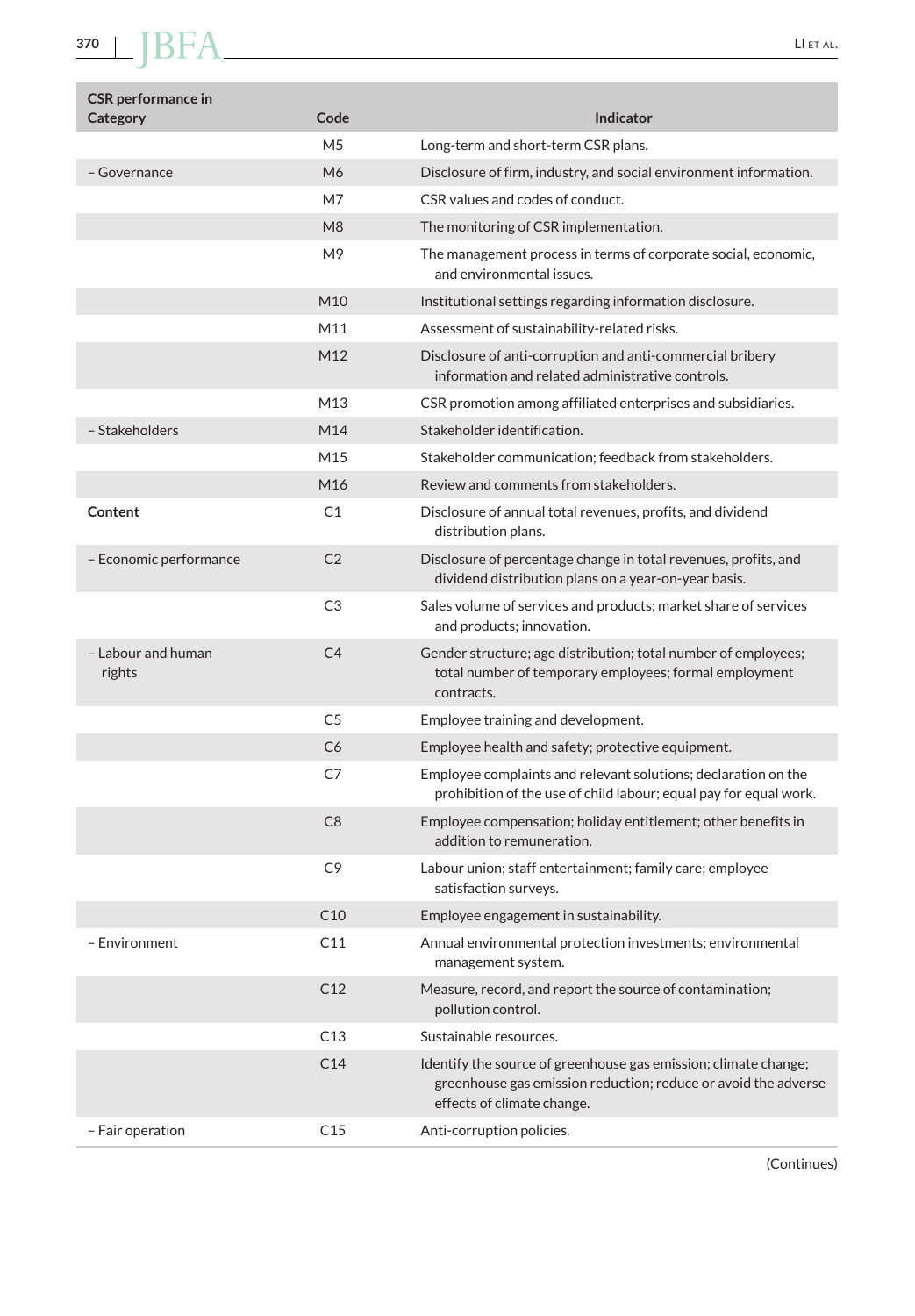

| <b>CSR</b> performance in<br>Category           | Code            | <b>Indicator</b>                                                                                                       |
|-------------------------------------------------|-----------------|------------------------------------------------------------------------------------------------------------------------|
|                                                 | C16             | Integrate social and environmental concerns in business                                                                |
|                                                 |                 | operations.                                                                                                            |
| - Customers                                     | C17             | Quality management certification; technological innovation in<br>services and products.                                |
|                                                 | C18             | Customer relationship management; customer satisfaction survey.                                                        |
|                                                 | C19             | The percentage of the product passing all quality requirements<br>without rework; product safety; recycling mechanism. |
|                                                 | C <sub>20</sub> | Customer complaints and related solutions.                                                                             |
|                                                 | C <sub>21</sub> | Customer privacy protection.                                                                                           |
|                                                 | C <sub>22</sub> | Product instructions; consumer rights.                                                                                 |
| - Community<br>participation and<br>development | C <sub>23</sub> | Total social donations.                                                                                                |
|                                                 | C <sub>24</sub> | Volunteer service; social contribution.                                                                                |
|                                                 | C <sub>25</sub> | Rules and regulations.                                                                                                 |
|                                                 | C <sub>26</sub> | Job creation and the number of employees recruited by year.                                                            |
|                                                 | C <sub>27</sub> | Participation in technological projects; cooperation with<br>universities or research institutes.                      |
|                                                 | C <sub>28</sub> | Local communities.                                                                                                     |
|                                                 | C <sub>29</sub> | Health issues.                                                                                                         |
|                                                 | C30             | Investment environment.                                                                                                |
| <b>Technique</b>                                | T1              | The comprehensive coverage of stakeholders' responsibilities.                                                          |
| - Information coverage                          | T <sub>2</sub>  | Negative information disclosure and challenges.                                                                        |
| - Consistency                                   | T <sub>3</sub>  | Reporting activities; methodology; detailed explanations.                                                              |
|                                                 | T4              | Coverage of CSR ratings; CSR reporting; CSR ranking.                                                                   |
| - Reporting innovation                          | T <sub>5</sub>  | Interpretation; reporting structure.                                                                                   |
|                                                 | T <sub>6</sub>  | Effectiveness of innovation.                                                                                           |
| - Reliability and<br>transparency               | T7              | Disclosure level of stakeholders' suggestions.                                                                         |
|                                                 | T <sub>8</sub>  | Assurance agencies.                                                                                                    |
|                                                 | T <sub>9</sub>  | The certificate authority of the third-party agencies.                                                                 |
|                                                 | <u>  10</u>     | Readers' suggestions and feedback.                                                                                     |
| - Normalisation                                 | T11             | The time frame of the report; coverage; information regarding<br>participants and producers.                           |
| - Standard                                      | T <sub>12</sub> | Standards and control groups.                                                                                          |
| - Rigorism                                      | T13             | Typos.                                                                                                                 |
| - Information<br>effectiveness                  | T14             | Multiple language versions of CSR reports.                                                                             |
|                                                 | T <sub>15</sub> | Access to CSR reports.                                                                                                 |
|                                                 | T <sub>16</sub> | Typesetting.                                                                                                           |
|                                                 | T17             | Graphing.                                                                                                              |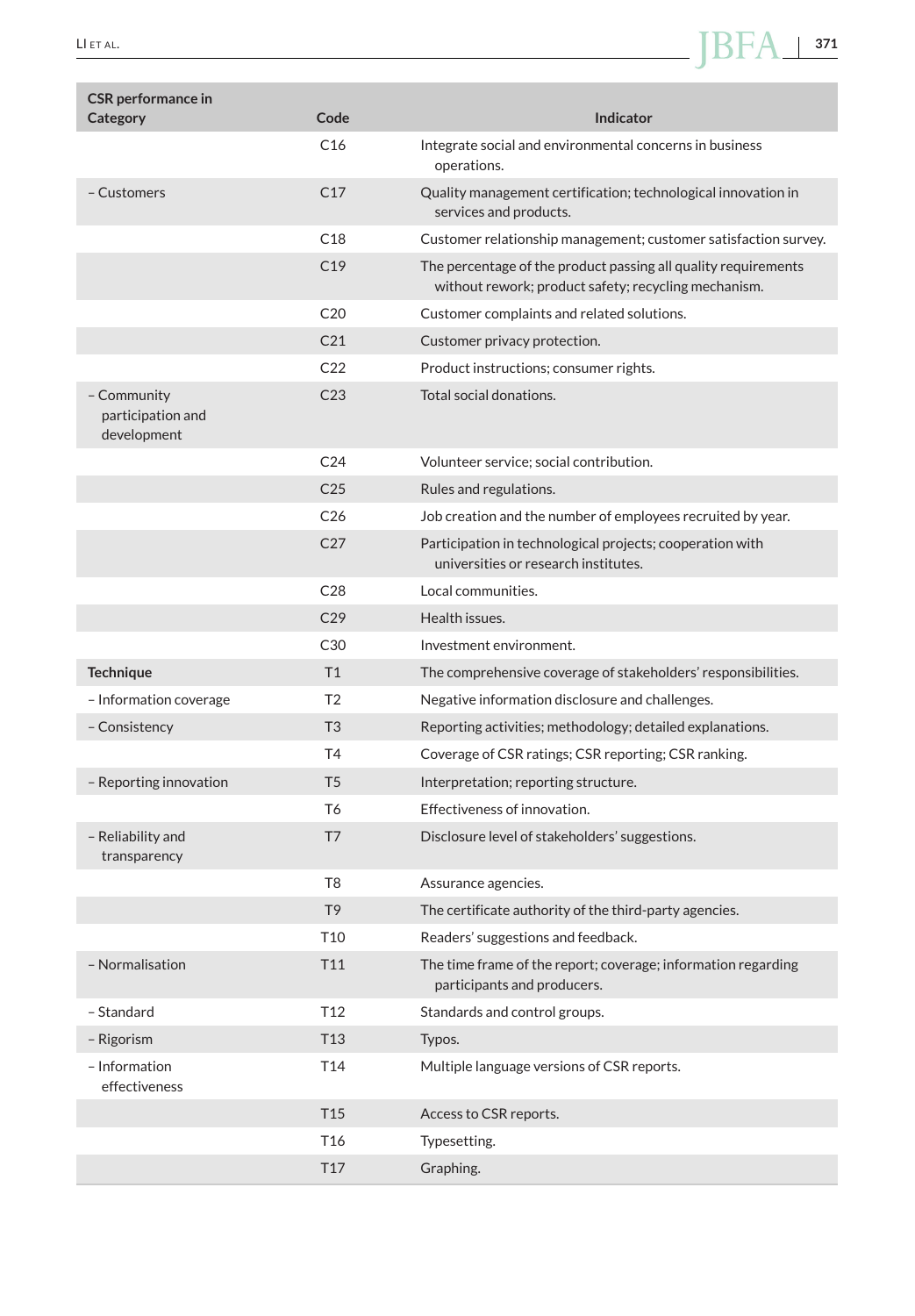# **APPENDIX B: VARIABLE DEFINITIONS**

| <b>Dependent variables</b> | <b>Definitions</b>                                                                                                                                                                                                                                                                                                                                                                                                                                                                                                                      |
|----------------------------|-----------------------------------------------------------------------------------------------------------------------------------------------------------------------------------------------------------------------------------------------------------------------------------------------------------------------------------------------------------------------------------------------------------------------------------------------------------------------------------------------------------------------------------------|
| <b>CSR</b>                 | A measure of the overall environmental and social performance of a firm, which consists of<br>three dimensions, defined under the headings of Macrocosm, Content and Technique.                                                                                                                                                                                                                                                                                                                                                         |
| CSR_IA                     | Industrial adjusted CSR, calculated as a firm's overall CSR less the mean value of the CSR for<br>all firms in the same industry in a given year.                                                                                                                                                                                                                                                                                                                                                                                       |
| GRI                        | A dummy variable equals 1 if a firm discloses CSR or sustainability reports based on Global<br>Reporting Initiative guidelines, and 0 otherwise. Details are available at:<br>http://us.gtadata.com/ and https://database.globalreporting.org/.                                                                                                                                                                                                                                                                                         |
| Page                       | The natural logarithm of the number of CSR or sustainability report pages.                                                                                                                                                                                                                                                                                                                                                                                                                                                              |
| <b>CSRD</b>                | A dummy variable set to 1 if a firm issues a CSR report and receives CSR rating in a given<br>year, and 0 otherwise.                                                                                                                                                                                                                                                                                                                                                                                                                    |
| Key variables              |                                                                                                                                                                                                                                                                                                                                                                                                                                                                                                                                         |
| QFII                       | A dummy variable equal to 1 if a firm has the shareholdings of QFIIs in a given year, and 0<br>otherwise.                                                                                                                                                                                                                                                                                                                                                                                                                               |
| QFIL high                  | QFIL high is assigned a value of 1 for firms with foreign institutional investors from a country<br>with high regulatory quality (equal to or above-median regulatory quality score), and 0, for<br>firms without foreign institutional investors or firms with foreign institutional investors<br>from a country with low regulatory quality (below-median regulatory quality score) in a<br>given year.                                                                                                                               |
| QFII_low                   | QFII low is a dummy variable and receives a value of 1 for firms with foreign institutional<br>investors from a country with low regulatory quality (below-median regulatory quality<br>score), and 0, for firms without foreign institutional investors or with foreign institutional<br>investors from a country with high regulatory quality (equal to or above-median<br>regulatory quality score) in a given year.                                                                                                                 |
| QFII_distant               | QFII_distant is an indicator variable equal to 1 for firms with foreign institutional investors<br>from geographically distant countries (equal to or above-median physical distance), and 0,<br>for firms without foreign institutional investors or with foreign investors from<br>geographically close countries (below-median physical distance) in a given year. The<br>geographical distance is measured by the natural logarithm of the physical distance<br>between the capital cities of QFIIs' countries domiciled and China. |
| QFII_close                 | QFII_close is an indicator variable set to 1 for firms with foreign institutional investors from<br>geographically close countries (below-median physical distance), and 0, for firms without<br>foreign institutional investors or with foreign investors from geographically distant<br>countries (from equal or above-median physical distance) in a given year.                                                                                                                                                                     |
| QFII_own                   | The percentage of shares owned by foreign institutional investors.                                                                                                                                                                                                                                                                                                                                                                                                                                                                      |
| QFII_Top10                 | QFII_Top10 is equal to 1 if the percentage of QFII's shareholding is greater than or equal to<br>that of the 10th shareholder of a firm in a given year, and 0 if it is less than that of the 10th<br>shareholder or if a firm does not have a QFII in the same year.                                                                                                                                                                                                                                                                   |
| QFII_nonTop10              | QFIL nonTop10 equals 1 if the percentage of QFII's shareholding is less than that of the 10th<br>shareholder of a firm in a given year, and 0 if the percentage of QFII's shareholding is<br>greater than or equal to that of the 10th shareholder or if a firm does not have a QFII in<br>the same year.                                                                                                                                                                                                                               |
| Mandatory                  | A dummy variable equal to 1 if a firm is mandated to disclose a CSR report in a given year,<br>and 0 otherwise.                                                                                                                                                                                                                                                                                                                                                                                                                         |

(Continues)